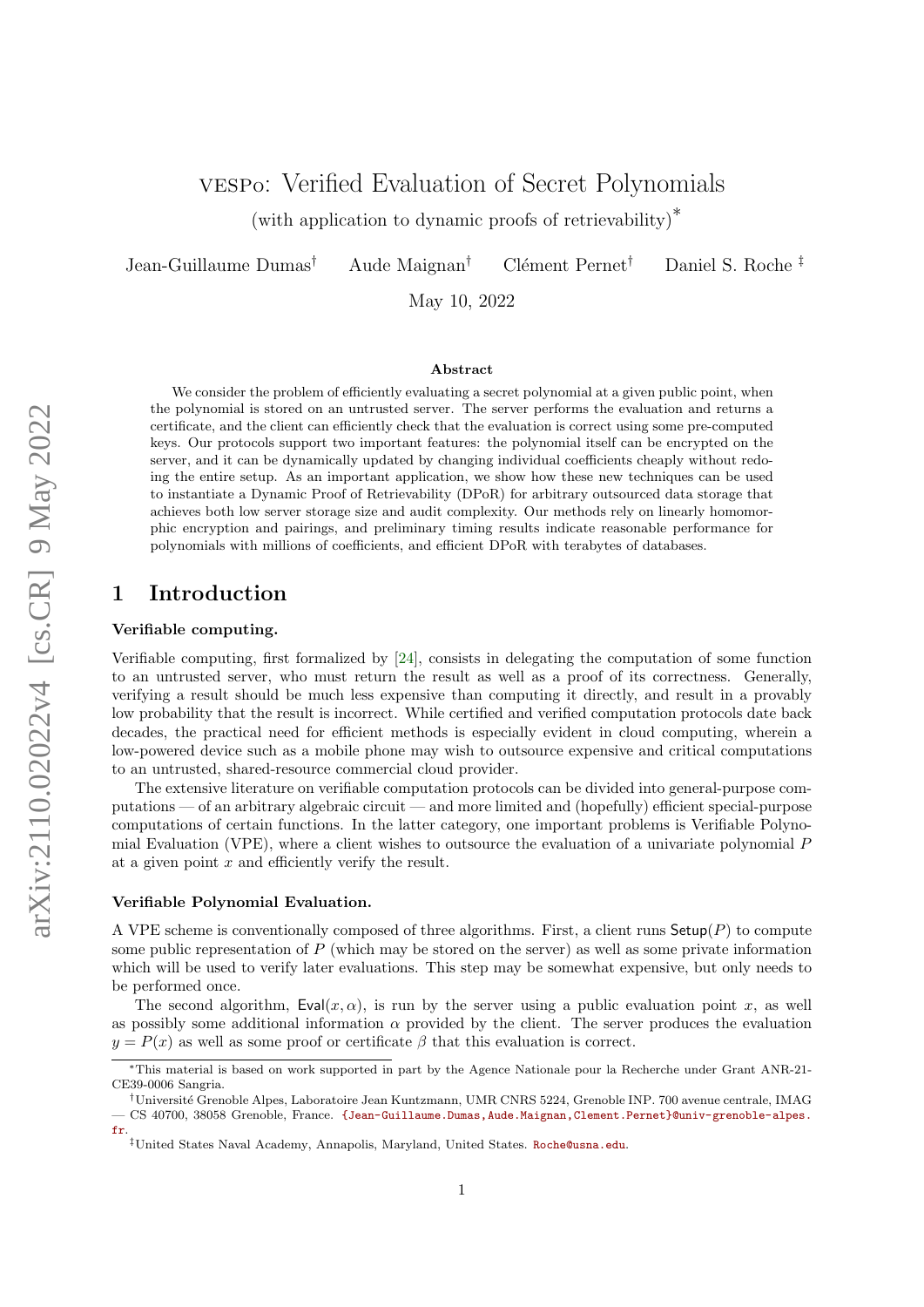Finally, the third algorithm,  $Verify(y, \beta)$ , is run by the client to check the correctness of the evaluation. This verification should be *always correct* and *probabilistically sound*, meaning that an honest server can always produce a result y and proof  $\beta$  that will pass the verification, whereas an incorrect evaluation y will always fail the verification with high probability. Furthermore, the Verify algorithm should be efficient, ideally much cheaper in time and/or space than the computation itself.

#### Additional protocol features.

In the simplest case, the considered polynomial  $P$  is static and stored in cleartext by both the server and the client. But constraints can then be added to this framework.

- Polynomial outsourcing When the client device has limited storage, or to facilitate multiple clients, the polynomial and its computation must be externalized. This can always be trivially achieved by storing all client secrets on the server via symmetric encryption and a saved cryptographic hash digest; the challenge is to do so while minimizing the communication costs required for the client to verify an evaluation.
- Secret polynomial. To guarantee data privacy, the polynomial could be hidden from the server, or the client, or both. Typically, the polynomial will be stored under a fully- or partially-homomorphic encryption scheme, in such a way that the server can still compute the (necessarily encrypted) evaluation and certificate for verification. This setting has been extensively studied in the literature, with both general-purpose protocols as well as some specific for verified polynomial evaluation.
- Dynamic updates. The initial Setup protocol requires knowledge of the entire polynomial and generally is much more costly than running Verify. This creates a challenge when the client wishes to update only a few of the coefficients of the polynomial. A *dynamic* VPE protocol allows for such updates efficiently. Namely, the client and server storing polynomial  $P$  for verified evaluation can engage in an additional Update( $\delta$ , i) protocol, which effectively updates  $P(x)$  to  $P(x) + \delta x^i$  for future evaluations, along with any secret and/or public verification information. To the best of our knowledge, no prior work in the literature discusses dynamic updates for verified polynomial evaluation, which is especially challenging when the polynomial (as well as any update) needs to be hidden from the server. The difficulty is in general to preserve the security properties while allowing those partial updates. The importance of allowing efficient updates is motivated by our application to verifiable data storage, which we explain next.
- Private/public verification The verification protocol is said to be *private* when only a party which holds the secrets derived during Setup can verify evaluations. That is, any potential verifiers (sometimes called readers) must be trusted not to divulge secret information to the untrusted server. Sometimes, it is desirable also to have untrusted verifiers, who can check the result of an evaluation without knowing any secrets. In this public verification setting, the client at setup time publishes some additional information, distributed reliably but insecurely to any verifiers, which may be used to check evaluations and proofs issued by the server.

#### Proofs of Retrievability.

One important application of VC in general, and VPE in particular, is to Proofs of Retrievability (PoR), somewhat overlapping with the problem of *Provable Data Possession* (PDP) [\[26,](#page-20-1) [6\]](#page-19-0). In these settings, a client wishes to store her data on an untrusted server, then verify (without full retrieval) that the server still stores the data intact. The crucial protocol is an Audit, wherein the client issues some challenge to the server, then verifies the response using some pre-computed information to prove that the original data is still recoverable in its entirety.

A variety of tools have been employed to develop efficient PoR and PDP protocols, and some of these are based on verifiable computing, so that a PoR audit consists of some verified computation over the stored data. Retrievability is proven when any sequence of successful audits can, with high probability, be used to recover the original data, e.g., by polynomial interpolation; thus any server with a good chance to pass a random audit must hold the entire data intact. Note that this recovery mechanism is not actually crucial except to prove the soundness of the audit protocol; the important feature is how cheaply the audits can be performed by a server and resource-constrained client.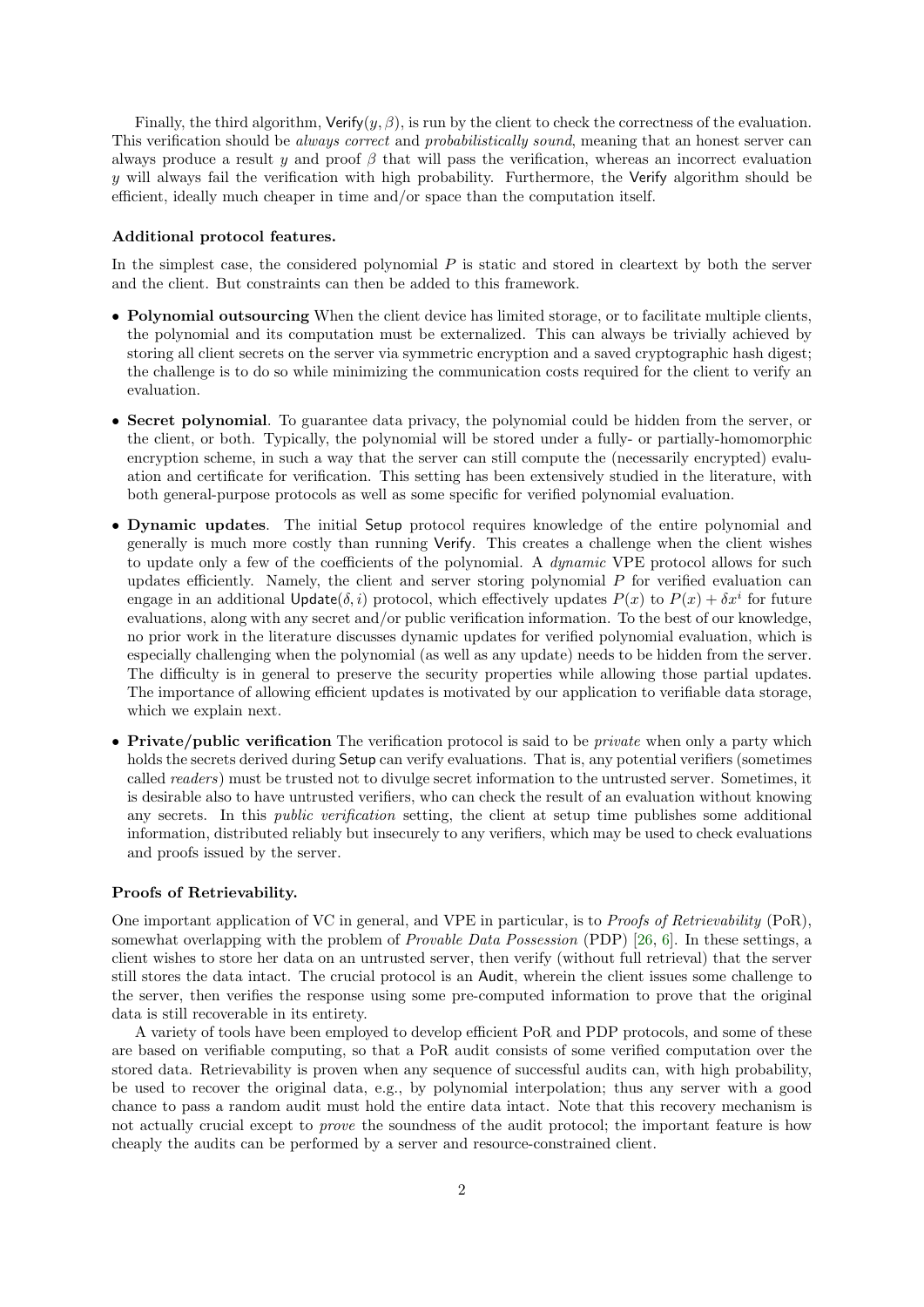### 1.1 Our contributions

Our contributions are the following:

- An (unencrypted) Verifiable Polynomial Evaluation (VPE) scheme with public verification, supporting secured dynamic updates, meaning that updating only a few coefficients of P does not require performing the whole setup again [\(Section 4](#page-7-0) and [Table 3\)](#page-8-0). The polynomial is stored in cleartext on the server, and the technique used to provide a correct and sound protocol uses both Merkle trees and pairings. A Horner-like evaluation scheme is used to optimize the evaluation of the difference polynomial for the proof, and no secrets are required to perform the verification.
- A novel encrypted, dynamic and private VPE protocol [\(Section 5](#page-9-0) and [Table 10\)](#page-22-0). That is, the polynomial is stored encrypted on the server, and efficient updates to individual coefficients can be performed. This is achieved by combining a linearly homomorphic cryptosystem with techniques from the first scheme. Note however, this scheme does not support public verification as this verification now requires some secrets from the client.
- A new Dynamic Proof of Retrievability (DPoR) scheme that is the first to simultaneously support small server storage, dynamic updates, and efficient audits [\(Section 6](#page-14-0) and [Table 8\)](#page-15-0), based on our novel encrypted, dynamic VPE protocol. Previous work either had poly-logarithmic audits and linear extra storage, or sub-linear extra storage and polynomial audits; ours is the first to achieve both sublinear extra storage and optimal  $\mathcal{O}(\log n)$  client time for updates and audits. This could be beneficial especially in blockchain settings such as FileCoin wherethe proof and verification must be done onchain.
- Experimental timings based on our encrypted VPE and dynamic PoR protocols that indicate VPE up to millions of coefficients and DPoR up to terabytes of data, both with client cost less than a few milliseconds [\(Tables 6](#page-13-0) and [9\)](#page-17-0).

A complete security definition of verifiable polynomial evaluation can be found in [Section 2.](#page-3-0) This definition follows previous results, with the novel inclusion of an Update protocol. Then [Section 3](#page-6-0) introduces the tools for verification of polynomial evaluation. A motivating example is presented in the form of a direct extension of the bilinear pairing scheme of [\[28\]](#page-20-2), now supporting an encrypted input polynomial [\(Section 3](#page-6-0) and [Table 2\)](#page-6-1). Since the privacy of this protocol is not proven and it does not support neither public verifiability nor dynamic updates, it motivates the more involved contributions of [Section 4](#page-7-0) (for public verifiability and dynamicity, but on an unciphered polynomial) and of [Section 5](#page-9-0) (for dynamicity on a ciphered polynomial, but without public verifiability).

The efficiency of our protocols is measured by the computational complexity of the server-side Eval algorithm, the volume of persistent client storage, and the amount of communication and client-side complexity to perform a Verify or Audit. Improving on previously-known results, our protocols all have  $\mathcal{O}(d)$  (parallelizable) server-side computation,  $\mathcal{O}(\log d)$  communication and client-side computation time, and  $\mathcal{O}(1)$  client-side persistent storage. We include some practical timings in [Sections 5.2](#page-13-1) and [6.3](#page-16-0) and [Appendix D.](#page-24-0)

In addition, our new dynamic PoR scheme requires only  $o(d)$  extra server space. This improves on [\[40\]](#page-21-0) in terms of server storage and on [\[5\]](#page-19-1) in terms of communication and client computation complexity for Audit. For instance on a 1TB size database, with a server extra storage lower than 0.08%, and a client persistent storage less than one KB, our client can check in less than 7ms that their entire outsourced data is fully recoverable from the cloud server.

### 1.2 Related work

While ours is the first work we are aware of which considers verifiable polynomial computation while hiding the polynomial from the server and allowing efficient dynamic updates, there have been a number of prior works on different settings of the VPE problem.

One line of work considers commitment schemes for polynomial evaluation [\[16,](#page-20-3) [14,](#page-19-2) [33,](#page-21-1) [22,](#page-20-4) [42,](#page-21-2) [11,](#page-19-3) [36,](#page-21-3) [20,](#page-20-5) 32. There, the polynomial  $P$  is known to the server, who publishes a binding commitment.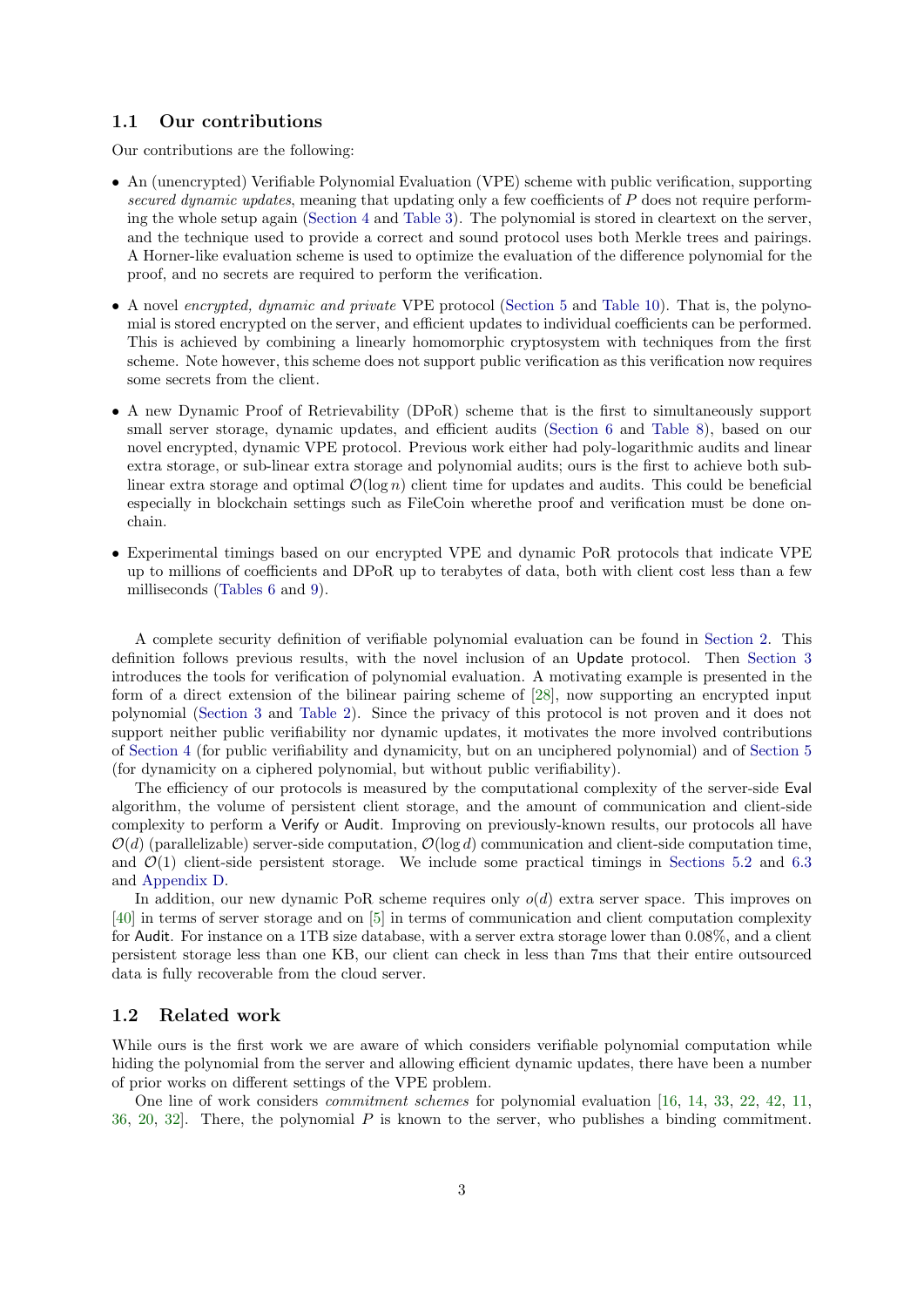The verifier then confirms that a given evaluation is consistent with the pre-published commitment. By contrast, our protocols aim to hide the polynomial P from the server.

Another line of work considers polynomial evaluation as an encrypted function, which can be evaluated at any chosen point. Function-hiding inner product encryption (IPE) [\[10,](#page-19-4) [30,](#page-20-6) [2\]](#page-19-5) can be used to perform polynomial evaluation without revealing the polynomial P, but this inherently requires linear-time for the client, who must compute the first  $d$  powers of the desired evaluation point  $x$ . Similarly, protocols using a Private Polynomial Evaluation (PPE) scheme have been developed in [\[13\]](#page-19-6). This primitive, based on an ElGamal scheme, ensures that the polynomial is protected and that the user is able to verify the result given by the server. Here the aim of the protocol is not to outsource the polynomial evaluation, but to obtain  $P(x)$  and a proof without knowing anything about the polynomial. To check the proof, as with IPE the client has to produce a computation which is linear in the degree of P.

A third and more general approach which can be applied to the VPE problem is that of secure evaluation of arithmetic circuits. These protocols make use of fully homomorphic encryption (FHE) to outsource the evaluation of an arbitrary arithmetic circuit without revealing the circuit itself to the server. The VC Scheme of  $[24]$  is based on Yao's label construction. P is first transformed into an arithmetic circuit. The circuit is garbled once in a setup phase and sent to the server. To later perform a verified evaluation, the client sends an encryption of x, the server computes  $P(x)$  through the garbled circuit, and the client can verify the result in time proportional to the circuit depth, which for us is  $\mathcal{O}(\log d)$ 

Using similar techniques, Fiore et al. and Elkhiyaoui et al. [\[8,](#page-19-7) [19,](#page-20-7) [17\]](#page-20-8) propose high-degree polynomial evaluations with a fully secure public verification solution. More recently, Fiore et al. [\[20\]](#page-20-5) propose a new protocol for more general circuits, using SNARKs over a quotient polynomial ring. In contrast to our work, these protocols use more expensive cryptographic primitives, and they do not consider the possibility of efficiently updating the polynomial – while preserving the security properties.

Then, Proof of retrievability (PoR) and Provable data possession (PDP) protocols also have an extensive literature. PDPs generally optimize server storage and efficiency at the cost of soundness; a PDP audit may succeed even when a constant fraction of the data is unrecoverable. PoRs have stronger soundness guarantees, but at the expense of larger and more complicated server storage, often based on erasure codes and/or ORAM techniques.

State-of-the-art PoR protocols either incur a constant-factor blowup in server storage with polylogarithmic audit cost [\[15,](#page-20-9) [40\]](#page-21-0), or use negligible extra server storage space but require polynomial-time for audits on the client and server [\[39,](#page-21-5) [5\]](#page-19-1). A lower bound argument from [\[5\]](#page-19-1) proves that some time/space tradeoff is inherent, although the proof does not distinguish between server and client computation time during audits.

## <span id="page-3-0"></span>2 Security properties and assumptions

A verifiable dynamic polynomial evaluation (VDPE) scheme consists of three algorithms: Setup, Update, Eval, between a client C with state st<sub>C</sub>, a server S with state st<sub>S</sub> and a verifier V with (potentially public) state  $st_{\mathcal{V}}$ .

- $(st_{\mathcal{C}}, st_{\mathcal{V}}, st_{\mathcal{S}}) \leftarrow$  Setup $(1^{\kappa}, P)$ : On input of the security parameters and the polynomial P of degree d, outputs the client state  $st_{\mathcal{C}}$ , the verifier  $st_{\mathcal{V}}$  and the server state  $st_{\mathcal{S}}$ .
- $\bullet$   $\{(st_{\mathcal{C}}', st_{\mathcal{V}}', st_{\mathcal{S}}'),$ reject $\}\leftarrow$  Update $(i, \delta, st_{\mathcal{C}}, st_{\mathcal{V}}, st_{\mathcal{S}}):$  On input of an index  $i \in 0..d$ , data  $\delta$ , the client/verifier/server states  $st_c/st_V/st_S$ , outputs new client/verifier/server states  $st_c'/st_V'/st_S'$ , representing the polynomial  $P + \delta X^i$ , or reject.
- $\{z, \text{reject}\} \leftarrow \text{Eval}(st_{\mathcal{V}}, st_{\mathcal{S}}, r)$ : On input of the verifier state  $st_{\mathcal{C}},$  the server state  $st_{\mathcal{S}}$  and an evaluation point r, outputs a successful evaluation  $z = P(r)$  or reject.

The client may use random coins for any algorithm. This is the general setting for *public verification*, the idea being that for a private verification, the client will play the role of the verifier too and their states will be identical:  $st_V = st_C$ .

<span id="page-3-1"></span>Adapted from [\[28\]](#page-20-2), in order to take into account dynamicity, we propose the following security properties: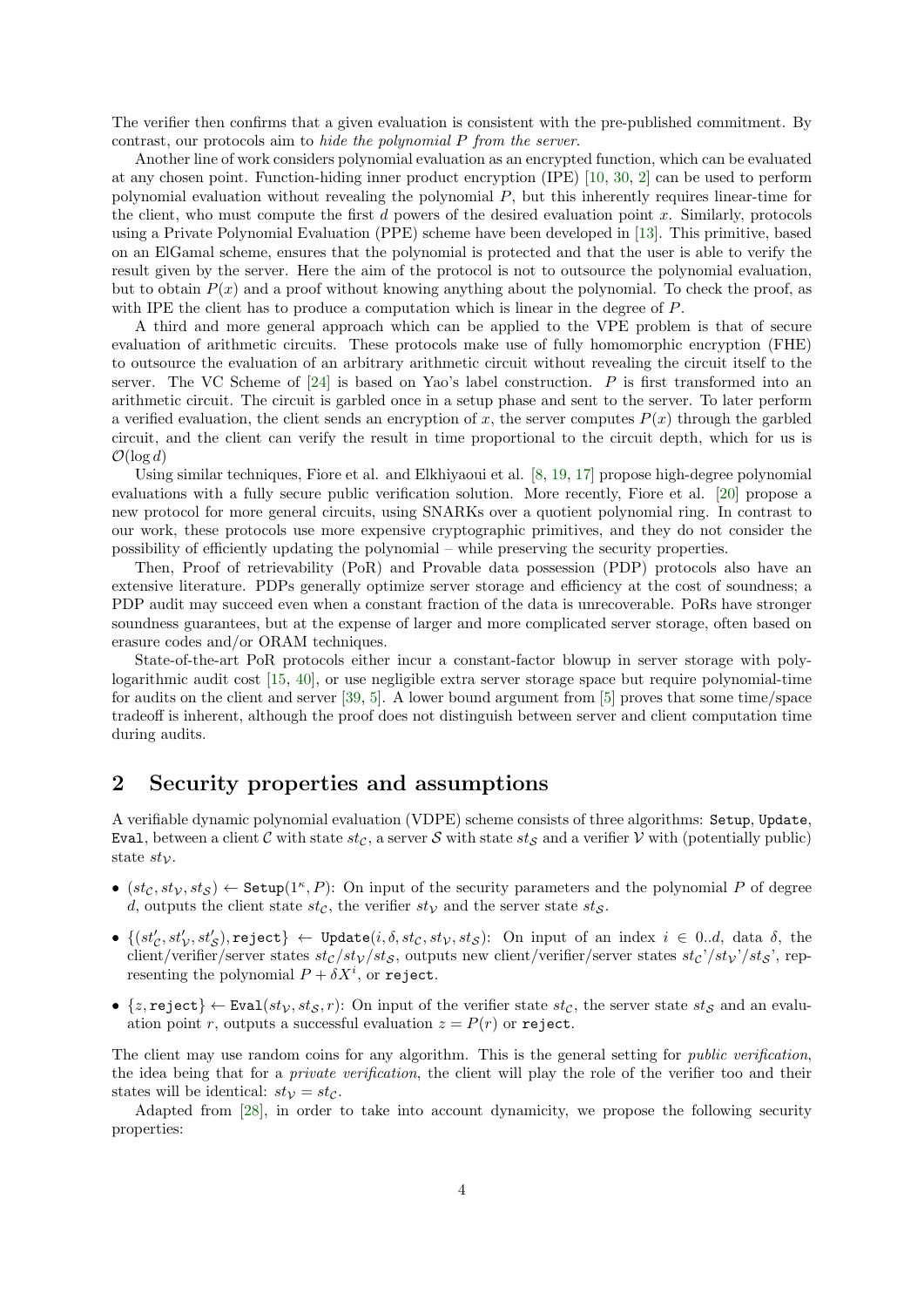Definition 1. (Setup,Update,Eval) is a secure publicly verifiable polynomial evaluation scheme if it satisfies the following properties:

Correctness. Let  $d \in \mathbb{N}$ ,  $(a_0, \ldots, a_d)$  in a ring  $\mathcal R$  and  $P(X) = \sum_{i=0}^d a_i X^i$ , then: Eval(Setup(1<sup> $\kappa$ </sup>, P), r) =  $P(r)$  and for any  $\delta \in \mathcal{R}$  and  $0 \leq i \leq d$ :

Eval(Update $(i, \delta, st_{\mathcal{C}}, st_{\mathcal{V}}, st_{\mathcal{S}}), r$ ) = Eval $(st_{\mathcal{V}}, st_{\mathcal{S}}, r) + \delta r^i$ 

or reject has been returned by one of the protocols.

Soundness. The soundness requirement stipulates that the client can always detect (except with negligible probability) if any message sent by the server deviates from honest behavior<sup>[1](#page-4-0)</sup>. We use the following game between two observers  $\mathcal{O}_1 \& \mathcal{O}_2$  (respectively playing the roles of the client and the verifier), a potentially malicious server  $A$  and an honest server  $S$ , with the game:

- 1. A chooses an initial polynomial P.  $\mathcal{O}_1$  runs Setup and sends the initial server part, sts, of the memory layout to both A and S; and the verifier part to  $\mathcal{O}_2$ .
- 2. For a polynomial number of steps  $t = 1, 2, ..., poly(\kappa)$ , A picks an operation op<sub>t</sub> where operation op<sub>t</sub> is either Update or Eval.  $\mathcal{O}_1$  executes the Update operations with both A and S, while  $\mathcal{O}_2$  executes the Eval operations with also both  $A$  and  $S$
- 3. A is said to win the game, if any message sent by A differs from that of S and neither  $\mathcal{O}_1$  nor  $\mathcal{O}_2$  did output reject.

A VDPE scheme is sound, if no polynomial-time adversary has more than negligible probability in winning the above security game.

Privacy. A VDPE scheme is private, if no polynomial-time adversary has more than negligible probability in obtaining any coefficient of P, given access to the transcript of all exchanged messages for any number of runs of Setup, Update or Eval, and the associated server parts  $st_S$ , of the memory layout.

Definition 2. (Setup,Update,Eval) is a secure privately verifiable polynomial evaluation scheme if it verifies the Correctness, Soundness and Privacy requirements of [Definition 1,](#page-3-1) where the verifier state st<sub>V</sub> is included in the client state st<sub>C</sub> and no polynomial-time adversary A has more than negligible probability in winning the soundness security game when  $\mathcal{O}_1$  also plays the role of  $\mathcal{O}_2$ .

In [Section 5](#page-9-0) we apply our new verifiable protocols to the development of a new Dynamic Proof of Retrievability (DPoR) scheme, provably achieving correctness, soundness, and retrievability for DPoR. We follow the exact same security definition for DPoR as in [\[5\]](#page-19-1), adapted from [\[40\]](#page-21-0), which we will not restate here for the sake of brevity.

To prove the security of our protocols we rely on classical discrete logarithm and Diffie-Hellman like assumptions, all related to polynomial computations. The first assumption, a decisional one, is the distinct leading monomials assumption: informally it states that polynomial evaluations "in the exponents" where the polynomials have distinct leading monomials are merely indistinguishable from randomness. The formal version is recalled in [Definition 5.](#page-5-0) Then we need computational assumptions, including the hardness to compute discrete logarithms, in [Definition 3,](#page-4-1) and polynomial extensions of the hardness to produce Diffie-Hellman-like secrets even with bilinear pairings, in [Definition 4.](#page-4-2)

<span id="page-4-1"></span>Definition 3 (Discrete Logarithm, DLOG, hardness assumption [\[29,](#page-20-10) Def. 9.63]). A discrete-logarithm problem is hard relative a group  $\mathbb G$  of group order  $p \geq 2^{2\kappa}$ , a generator g and a randomly sampled element h of the group, if for any probabilistic polynomial-time algorithms A, there exists a negligible function negl such that  $Pr\left[\mathcal{A}_{DLOG}(\mathbb{G}, g, h) = x \text{ s.t. } h = g^x\right] \leq \text{negl}(\kappa)$ .

In the following, We use the notation  $e : \mathbb{G}_1 \times \mathbb{G}_2 \to \mathbb{G}_T$  to denote a bilinear pairing in groups of the same prime order. Our constructions can work with any pairing types, 1, 2 or 3. If such a pairing exists then  $\mathbb{G}_1$  and  $\mathbb{G}_2$  are denoted as bilinear groups.

<span id="page-4-2"></span>**Definition 4** (t-Bilinear Strong Diffie-Hellman, t-BSDH, assumption, from [\[25,](#page-20-11) [28\]](#page-20-2)). Let  $\alpha \in \mathbb{Z}_p^*$ , with  $p \geq 2^{2\kappa}$ , and  $j \in \{1,2\}$ . Given as input a  $(t+1)$ -tuple  $\left\langle g_j, g_j^{\alpha}, g_j^{\alpha^2}, \ldots, g_j^{\alpha^t} \right\rangle \in \mathbb{G}_j^{t+1}$ , in a bilinear group

<span id="page-4-0"></span><sup>&</sup>lt;sup>1</sup>One might also ask for *knowledge soundness* on the coefficients of the outsourced polynomial, but this is easily achieved for any VDPE scheme by definition: the client can simply interpolate from the evaluations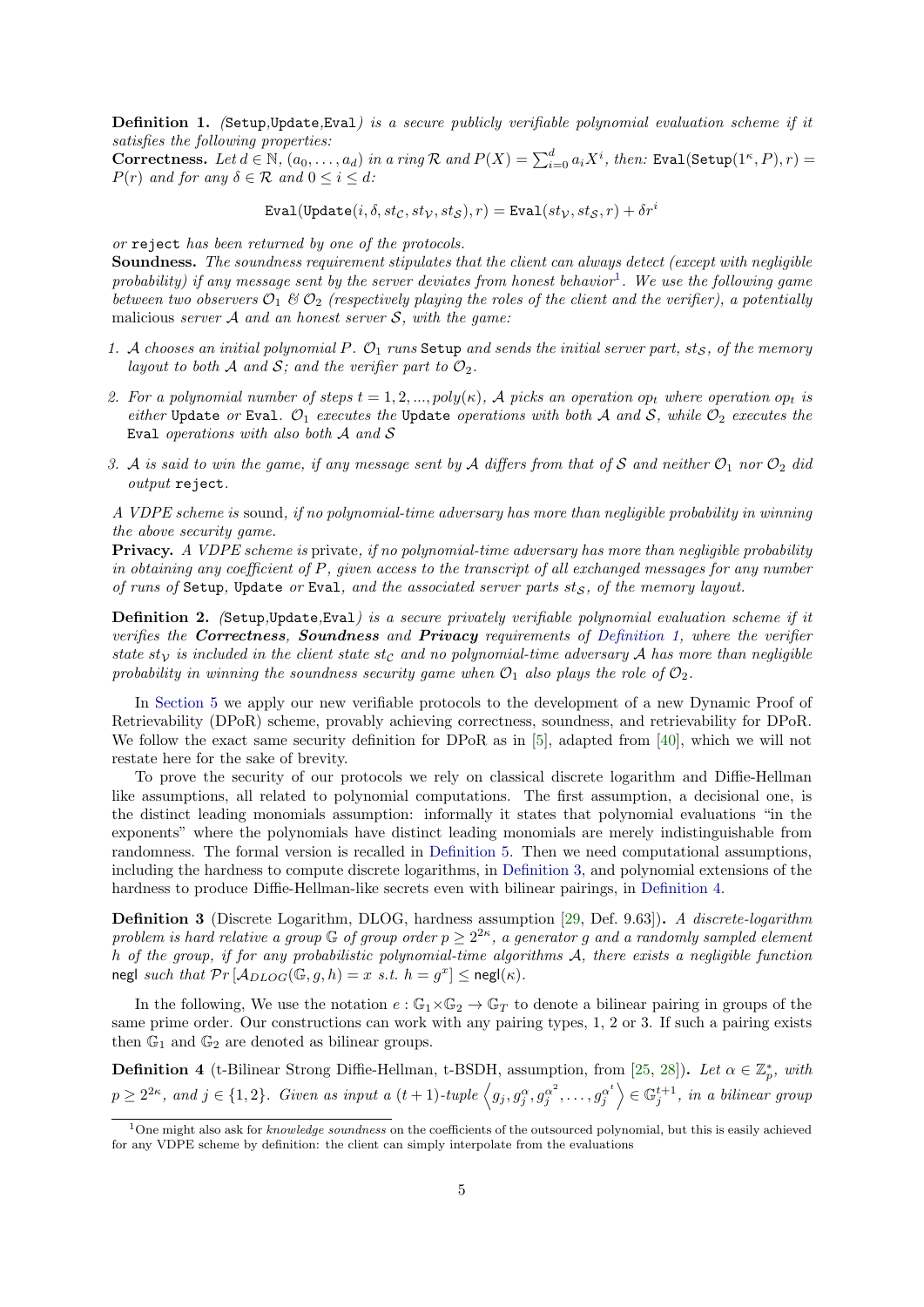$\mathbb{G}_j$  of order p with a bilinear pairing  $e : \mathbb{G}_1 \times \mathbb{G}_2 \to \mathbb{G}_T$ , for every adversary  $\mathcal{A}_{t-BSDH}$  and for any value of  $c \in \mathbb{Z}_p \backslash \{-\alpha\}$ , we have the probability:

$$
\mathcal{P}r\left[\mathcal{A}_{t-BSDH}(g_1,g_2,g_j^{\alpha},g_j^{\alpha^2},\ldots,g_j^{\alpha^t})=\left\langle c,e(g_1;g_2)^{\frac{1}{\alpha+c}}\right\rangle\right]\leq \mathsf{negl}(\kappa)
$$

In the following we often use groups of prime order, in order to be able to easily compute with exponents. In particular, thanks to the homomorphic property of exponentiation, we will perform some linear algebra over the group and need some notations for this. For a matrix  $A, g^A$  denotes the coefficientwise exponentiation of a generator q to each entry in A. Similarly, for a matrix  $W$  of group elements and a matrix B of scalars,  $W^B$  denotes the extension of matrix multiplication using the group action. If we have  $W = g<sup>A</sup>$ , then  $W<sup>B</sup> = (g<sup>A</sup>)<sup>B</sup>$ . Futher, this quantity can actually be computed if needed by working in the exponents first, i.e., it is equal to  $g^{(AB)}$ . For example:

$$
\left(g^{\left(a\atop c\atop c\atop d\right}\right)^{\left(c\atop f\right)}=\left(g^{a\atop g^{c}g^{b}\atop g^{d}\right)^{\left(c\atop f\right)}}=\left(g^{a e+bf}_{e e+df}\right)=g^{\left(\left(a\atop c\atop c\atop d\right)\left(c\atop f\right)\right)}.
$$
\n(1)

For the sake of simplicity, when there is no ambiguity, we also use the associated notation shortcuts like:  $e(g_1^{\binom{a}{b}}; g_2^c) = e(g_1; g_2)^{\binom{ca}{cb}}$ .

Next is the DLM assumption that states that polynomial evaluations "in the exponents" where the polynomials have distinct leading monomials are merely indistinguishable from randomness. In [\[1\]](#page-19-8) the assumption is given for *n*-multivariate polynomials with matrices of dimension  $k \times k$  and projections of dimension  $k \times m$  for  $k \geq 2$  and  $m \geq 1$ . Here We will only use univariate polynomials,  $n = 1$ , and dimensions  $k = 2$ ,  $m = 1$ . We therefore recall the assumption only for this particular case.

<span id="page-5-1"></span><span id="page-5-0"></span>**Definition 5** (Distinct Leading Monomial, DLM, assumption [\[1,](#page-19-8) Theorem 6]). Let  $\mathbb{G} = \langle g \rangle$  be a bilinear group of prime order p. The advantage of an adversary  $\mathcal A$  against the  $(2,1,d)$ -DLM security of  $\mathbb G$ , denoted  $Adv_{\mathbb{G}}^{(2,1,d)-DLM}(\mathcal{A})$ , is the probability of success in the game defined in [Table 1](#page-5-1) and is negligible, with  $\mathcal{A}$ being restricted to make queries  $P \in Z_p[T]$  such that for any challenge P, the maximum degree in one indeterminate in P is at most d, and for any sequence  $(P_1, \ldots, P_q)$  of queries, there exists an invertible matrix  $M \in \mathbb{Z}_p^{q \times q}$  such that the leading monomials of  $M \cdot [P_1, \ldots, P_q]^\mathsf{T}$  are distinct.

Table 1:  $(2, 1, d)$ -DLM security game for a bilinear group  $\mathbb{G}$  [\[1\]](#page-19-8)

| Init                                                                  | $\text{Challenge}(P)$                                                                        | Respose(b') |
|-----------------------------------------------------------------------|----------------------------------------------------------------------------------------------|-------------|
| $r \stackrel{\$}{\leftarrow} \mathbb{Z}_p^{2 \times 2}$   If $b == 0$ |                                                                                              |             |
| $\beta \stackrel{\$}{\leftarrow} \mathbb{Z}_p^2$                      | Then Return $y \leftarrow g^{P(r) \cdot \beta}$ Return $b' == b$                             |             |
|                                                                       | $b \stackrel{\$}{\leftarrow} \{0,1\}$ Else Return $y \stackrel{\$}{\leftarrow} \mathbb{G}^2$ |             |

In fact, the DLM security can also be reduced to the Matrix Diffie-Hellman assumption (MDDH) [\[1,](#page-19-8) Theorem 5], a generalization of the widely used decision linear assumption [\[23,](#page-20-12) [35,](#page-21-6) [3,](#page-19-9) [4,](#page-19-10) [7\]](#page-19-11).

We will also use a public-key partially homomorphic encryption scheme where both addition and multiplication are considered. We need the following properties on the linearly homomorphic encryption function E (according to the context, we use  $E_{pk}$  or just E to denote the encryption function, similarly for the decryption function, D or  $D_{sk}$ : computing several modular additions on ciphered messages and modular multiplications but only between a ciphered message and a cleartext.

<span id="page-5-2"></span>
$$
D(E(m_1)E(m_2)) = m_1 + m_2 \quad \text{AND} \quad D(E(m_1)^{m_2}) = m_1 m_2 \tag{2}
$$

<span id="page-5-3"></span>Remark 6. For instance, Paillier-like cryptosystems [\[37,](#page-21-7) [9,](#page-19-12) [21\]](#page-20-13) can satisfy these requirements, via multiplication in the ground ring, for addition of enciphered messages, and via exponentiation for ciphered multiplication.

Note though that an implementation with Paillier cryptosystem of the evaluation  $P(r)$ , in a modular ring  $\mathbb{Z}_m$ , providing the functionalities of [Equation](#page-5-2) (2), requires some care: indeed these equations are usually satisfied modulo an RSA composite number N, not equal to m. More precisely, Paillier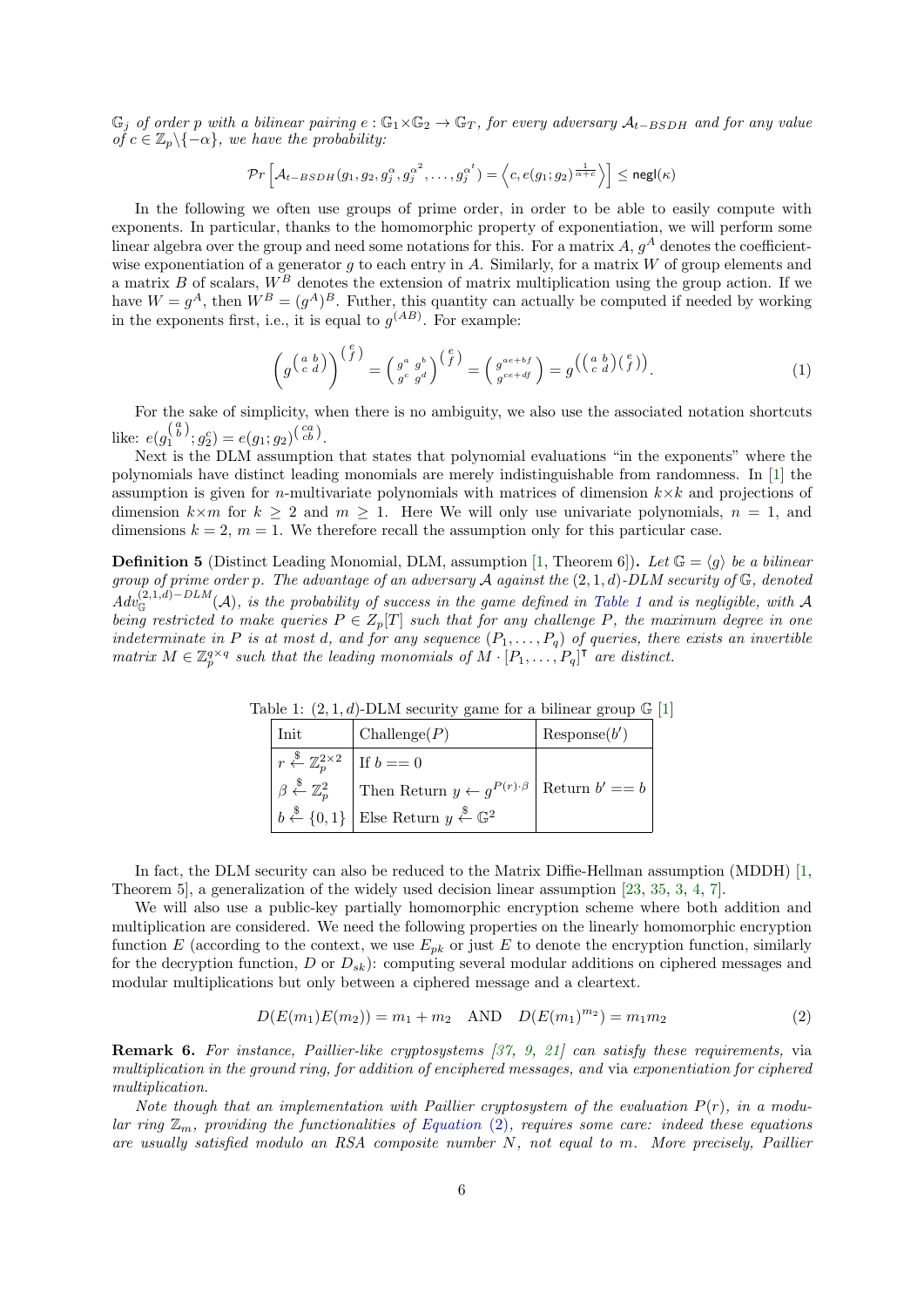cryptosystem will provide  $D(E(P(r))) \equiv (\sum_{i=0}^{d} p_i r^i) \mod N$ . Thus a possibility to recover the correct value, is to precompute  $r^i \mod m$  and require that:  $(d+1)(m-1)^2 < N$ . This way one can actually homomorphically compute over  $\mathbb Z$  and use the modulo m only after decryption. See [Appendix C](#page-24-1) for more details.

Finally, we will use a Merkle hash tree to allow verifications of updates and therefore need to use a cryptographic hash function with collision resistance.

Overall, since we consider the semantic security of the cryptosystem, we assume that adversaries are probabilistic polynomial time machines. More precisely we consider Malicious adversaries: a corrupted server controls the network and stops, forges or listens to messages in order to gain information or fool the client.

# <span id="page-6-0"></span>3 Tools for the verification of a polynomial evaluation

Our first step is to define a verification protocol for polynomial evaluation that supports a ciphered input polynomial over a finite ring  $\mathbb{Z}_p$ . For this we propose an adaptation and combination of both [\[28,](#page-20-2) [19\]](#page-20-7) and thus first need to define a difference polynomial that we will use to check consistency.

**Definition 7.** For a polynomial  $P(X) \in \mathbb{Z}_p[X] = \sum_{i=0}^d p_i X^i$  of degree d, let its subset polynomials be:  $T_{k,P}(X) = \sum_{i=k+1}^{d} p_i X^{i-k-1} = \sum_{j=0}^{d-1-k} p_{j+k-1} X^j.$ 

<span id="page-6-2"></span>**Lemma 8.** Let  $Q_P(Y, X) = \frac{P(Y) - P(X)}{Y - X}$  be the difference polynomial of a polynomial P; then:

$$
Q_P(Y,X) = \sum_{i=1}^d p_i \sum_{k=0}^{i-1} Y^{i-k-1} X^k = \sum_{k=0}^{d-1} T_{k,P}(Y) X^k
$$
\n(3)

*Proof.* As  $Y^{i} - X^{i} = (Y - X)(\sum_{k=0}^{i-1} Y^{i-k-1} X^{k})$ , we obtain that  $Q_{P}(Y, X) = \sum_{i=1}^{d} p_{i} \sum_{k=0}^{i-1} Y^{i-k-1} X^{k}$ . This is also  $Q_P(Y, X) = \sum_{k=0}^{d-1} X^k \left( \sum_{i=k+1}^d p_i Y^{i-k-1} \right)$ .

This identity relates two evaluations of  $P: P(Y) = P(X) + (Y - X)Q_P(Y, X)$ . This equation allows one to verify  $z = P(r)$  by checking, for a secret s, that:

<span id="page-6-3"></span>
$$
P(s) = z + (s - r)Q_P(s, r)
$$
\n<sup>(4)</sup>

For this, let  $E, D$  be the encryption and decryption functions of a partially homomorphic cryptosystem, supporting addition of two ciphertexts and multiplication of ciphertext by a cleartext, as in [Equa](#page-5-2)[tion \(2\).](#page-5-2) Therefore it is possible to evaluate a ciphered polynomial at a clear evaluation point, using powers of the evaluation point: for  $x = [1, r, r^2, \ldots, r^d]$ , denote by  $E(P)^{\mathsf{T}} \boxdot x = \prod_{i=0}^d E(p_i)^{r^i} = E(P(r))$ , the homomorphic polynomial evaluation.

Similarly, if  $H = [h_i] = [g^{a_i}]$ , denote by  $H \odot x = \prod_{i=0} h_i^{x_i} = g^{\sum a_i x_i}$  the dot-product in the exponents. Then [Table 2](#page-6-1) shows how the server produces the evaluation via the partially homomorphic cipher and the subset polynomials. Then this evaluation is bound to be correct by the consistency check in the exponents.

<span id="page-6-4"></span><span id="page-6-1"></span>

|       | Server                                                                     | Communications                                               | Client                                                                                           |
|-------|----------------------------------------------------------------------------|--------------------------------------------------------------|--------------------------------------------------------------------------------------------------|
|       |                                                                            | $\mathbb{G}_1, \mathbb{G}_2, \mathbb{G}_T$ groups of order p | $P \in \mathbb{Z}_p[X], 1 \leq d^{\circ}(P) \leq d$                                              |
| Setup |                                                                            | $\alpha$ pairing $e$                                         | $s \stackrel{\$}{\leftarrow} \mathbb{Z}_p, W \leftarrow E(P), \mathcal{K} \leftarrow g_T^{P(s)}$ |
|       |                                                                            | generators $g_1, g_2, g_T = e(g_1; g_2)$                     | $H \leftarrow [q_1^{T_k, P^{(s)}}]_{k=0d-1}$                                                     |
|       |                                                                            | W, H                                                         | Discard $P, W, H$                                                                                |
|       | $x \leftarrow [1, r, r^2, \ldots, r^d]^\mathsf{T}$                         | $\frac{1}{\sqrt{2}}$                                         | $r \overset{\hspace{0.1em}\mathsf{\scriptscriptstyle\$}}{\leftarrow} \mathbb{Z}_n$               |
| Eval  | $\zeta = W^{\mathsf{T}} \boxdot x; \, \xi = H^{\mathsf{T}} \odot x_{0d-1}$ | $\zeta,\xi$                                                  | $e(\xi; q_2^{s-r})q_T^{D(\zeta)} \stackrel{?}{=} \mathcal{K}$                                    |

Table 2: Verifiable Ciphered Polynomial Evaluation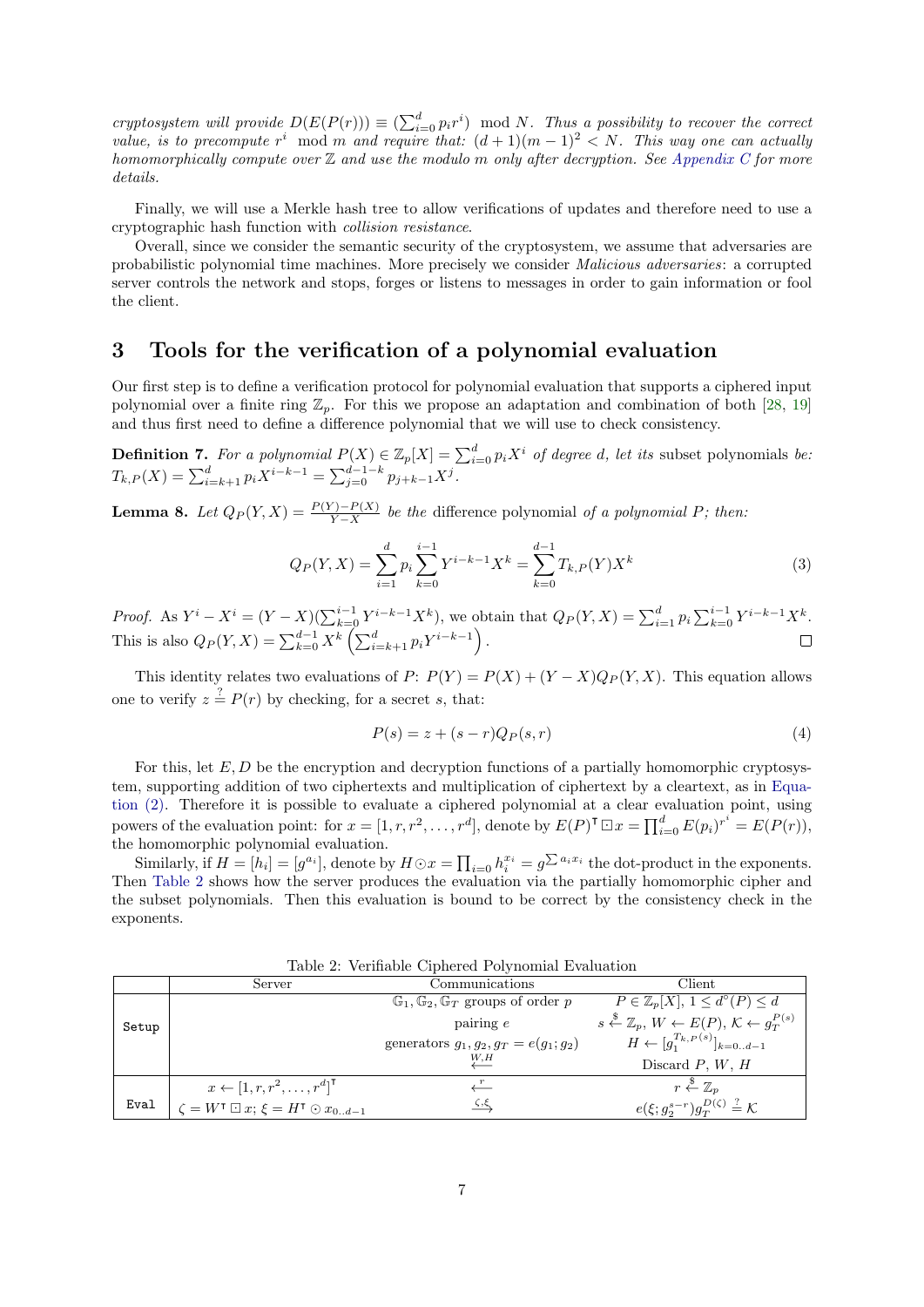**Proposition 9** (A proof is given in [Appendix B\)](#page-21-8). The protocol of [Table 2](#page-6-1) is correct and sound.

From this proof, one can see that using a decipherable partially homomorphic function for the coefficients of P is required for the soundness (otherwise one could not compute the exponentiation on  $\xi/\xi'$ ). Several issues remain with this protocol: first it is not dynamic. Indeed, for a dynamic version, the problem is that updating only one coefficient of P requires to update up to  $d-1$  coefficients of H. This work would be of the same order of magnitude as recomputing the whole setup. Second it is not fully hiding the coefficients of P as they are just put in the exponents without any masking, and we do not prove the privacy requirement<sup>[2](#page-7-1)</sup>. Third, the protocol is not fully publicly verifiable since the decryption key of the partially homomorphic system is required. We incrementally solve the first two issues in the sequel of this paper and obtain a thus fully secure private protocol. We also are able to provide a dynamic protocol, publicly verifiable, but for an unciphered polynomial. Combining all three properties, that is, designing a publicly verifiable dynamic protocol for ciphered polynomials, preserving a good efficiency while still being secure, remains an open question to us (usually when adapting a static protocol, either dynamicity involves too much recomputation or the security is compromised by the updates).

# <span id="page-7-0"></span>4 Outsourced dynamic verification of the evaluation

In order to be able to deal with updates, we introduce Merkle trees that are updated along with the polynomial parts. Checking the root of the Merkle tree allows for logarithmic verifications and updates of any coefficient of the polynomial. Modifications of the polynomial coefficients are also included in the Client state so that old polynomials cannot be used for the verification of Eval.

### <span id="page-7-2"></span>4.1 Merkle trees for logarithmic client storage

Thus, to avoid storing the polynomial coefficients on the client side, we use a Merkle hash tree [\[34,](#page-21-9) [31,](#page-21-10) [5\]](#page-19-1). Then it is sufficient to store the root of the Merkle tree. For our purpose, an implementation of such trees must just provide the following algorithms:

- $T \leftarrow \text{MTTree}(X)$  creates a Merkle hash tree from a database X.
- $r \leftarrow \text{MTRoot}(X)$  computes from scratch the root of the Merkle hash tree of the whole database X.
- $(a, L) \leftarrow \text{MTLeafPath}(i, X, T)$  is an algorithm providing the client with the requested leaf element a, together with the corresponding list L of Merkle tree uncles.
- $r \leftarrow \text{MTpathRoot}(i, a, L)$  computes the root of the Merkle hash tree from a leaf element a and the associated path of uncles L.
- $T' \leftarrow$  MTupdLeaf $(i, a, T)$  updates the whole Merkle tree T by changing the *i*-th leaf to be a.

The requirements are thus that:

$$
\forall i, X, \text{MTRoot}(X) = \text{MTpathRoot}\left(i, \text{MTLeafPath}(i, X, \text{MTTree}(X))\right) \tag{5}
$$

$$
\forall i, a, X, \text{ Let } (b, L) \leftarrow \text{MTLeafPath}(i, X, \text{MTTree}(X)),
$$

$$
\text{and let } X' \leftarrow X \setminus \{(i, b)\} \bigcup \{(i, a)\},\tag{6}
$$

then MTupdLeaf $(i, a, \text{MTTree}(X)) = \text{MTTree}(X')$ 

#### 4.2 Public Dynamic unciphered Polynomial Evaluation

Thanks to these additional Merkle-tree operations, we can now give a protocol for the public verification of the evaluation of a dynamic polynomial P. It consists in three algorithms (Setup,Update,Eval) detailed in [Table 3](#page-8-0) and it requires, for now, a symmetric pairing.

<span id="page-7-1"></span><sup>&</sup>lt;sup>2</sup>Efficient updates in similar schemes are considered, e.g., in [\[42\]](#page-21-2) but to a protocol that verifies coefficients known to the server, not its evaluation at hidden coefficients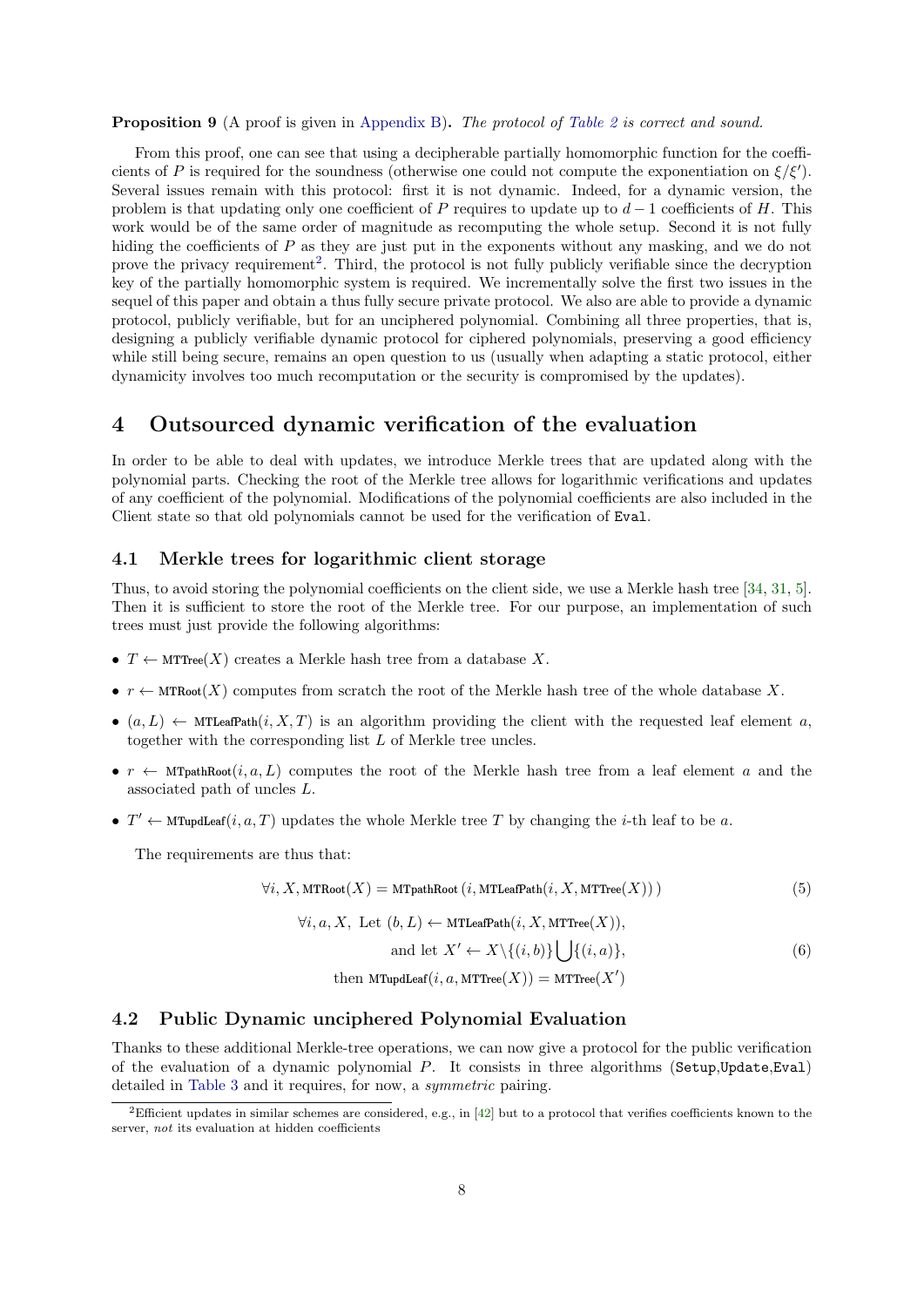<span id="page-8-0"></span>

|        | Server                                                                                         | Communications                           | Client                                                                                                |
|--------|------------------------------------------------------------------------------------------------|------------------------------------------|-------------------------------------------------------------------------------------------------------|
|        |                                                                                                | $\mathbb{G}$ , $\mathbb{G}_T$ of order p | $P \in \mathbb{Z}_p[X], 0 \leq d^{\circ}(P) \leq d$                                                   |
| Setup  |                                                                                                | symm. pairing $e$                        | Let $s \stackrel{\$}{\leftarrow} \mathbb{Z}_n$ ,                                                      |
|        |                                                                                                | gen. $g, e(g; g)$                        | $\mathcal{K}_1 \leftarrow e(g^{P(s)}; g), S \leftarrow [g^{s^k}]_{k=0d-1}$                            |
|        | $T_P \leftarrow \text{MTTree}(P)$                                                              | P, S                                     | $r_p \leftarrow \text{MTRoot}(P)$                                                                     |
|        | Store $P, T_P, S$                                                                              |                                          | Publish $\mathcal{K}_1, \mathcal{K}_2 \leftarrow g^s$ ; discard P, S.                                 |
|        |                                                                                                | $\stackrel{i,\delta}{\longleftarrow}$    |                                                                                                       |
| Update | $(p_i, L_i) \leftarrow \text{MTLeafPath}(i, P, T_P)$                                           | $\underline{p_i},\underline{L_i}$        | $r_P = \text{MTpathRoot}(i, p_i, L_i)$                                                                |
|        | $T_P \leftarrow \text{MTupdate}(i, p_i + \delta, T_P)$                                         |                                          | $r_P \leftarrow \text{MTpathRoot}(i, p_i + \delta, L_i)$                                              |
|        |                                                                                                |                                          | $\mathcal{K}_1 \leftarrow \mathcal{K}_1 \cdot e\left(g^{s^i\delta};g\right);$ publish $\mathcal{K}_1$ |
|        | Form $x \leftarrow [1, r, r^2, \dots, r^d]$                                                    |                                          | $r \stackrel{\$}{\leftarrow} \mathbb{Z}_n$                                                            |
| Eval   | $\zeta \leftarrow P(r); \, \xi \leftarrow \prod_{i=1}^d \prod_{k=0}^{i-1} S_{i-k-1}^{p_i x_k}$ | $\zeta,\xi$                              | $e(\xi; \mathcal{K}_2/q^r) e(g^{\zeta}; q) \stackrel{?}{=} \mathcal{K}_1$                             |

Table 3: Public and Dynamic unciphered polynomial evaluation

During the Setup algorithm, the Client sends the unciphered polynomial to the Server and deletes it to minimize its storage. The Client uses a random coin s to create some data to be published or to be sent to the server. We introduce a third part named the Verifier. The Verifier collects the published data and is authorized to run the Read and the Eval algorithms. But she is not authorized to run the Setup algorithm and s is not known by the Verifier.

<span id="page-8-2"></span>**Proposition 10** (A proof is given in [Appendix B\)](#page-21-8). The protocol of [Table 3](#page-8-0) is correct and sound.

One difficulty is to preserve a linear-time Server. We show next that this is indeed possible here.

## 4.3 Efficient linear-time evaluation

As a first approach to evaluate our protocols, we consider that the cardinality of the coefficient domain is a constant. Therefore, we count as arithmetic operations in the field not only the usual addition, subtraction, multiplication and inversion, but also the exponentiations that are independent of the degree of the polynomial. We thus express our asymptotic complexity bounds in [Table 4,](#page-8-1) only with respect to that degree d.

<span id="page-8-1"></span>Table 4: Complexity bounds for the publicly verifiable dynamic and unciphered polynomial evaluation of [Table 3](#page-8-0) for a degree d polynomial.

|         |        | Server                 | Communication          | Client                 |  |
|---------|--------|------------------------|------------------------|------------------------|--|
| Storage |        | $\mathcal{O}(d)$       |                        | $\mathcal{O}(1)$       |  |
|         | Setup  | $\mathcal{O}(d)$       | $\mathcal{O}(d)$       | $\mathcal{O}(d)$       |  |
| omput   | Update | $\mathcal{O}(\log(d))$ | $\mathcal{O}(\log(d))$ | $\mathcal{O}(\log(d))$ |  |
|         | Eval   | $\mathcal{O}(d)$       |                        |                        |  |

<span id="page-8-3"></span>**Proposition 11** (A proof is given in [Appendix B\)](#page-21-8). In [Table 3,](#page-8-0) the setup protocol requires  $O(d)$  arithmetic operations; the update protocol requires  $\mathcal{O}(log(d))$  arithmetic operations; the verification protocol requires  $\mathcal{O}(1)$  communications and arithmetic operations for the Client, and  $\mathcal{O}(d)$  arithmetic operations for the Server.

In the next Section, we then propose a novel fully private protocol, combining and formalizing the ideas from the encrypted one and the dynamic one.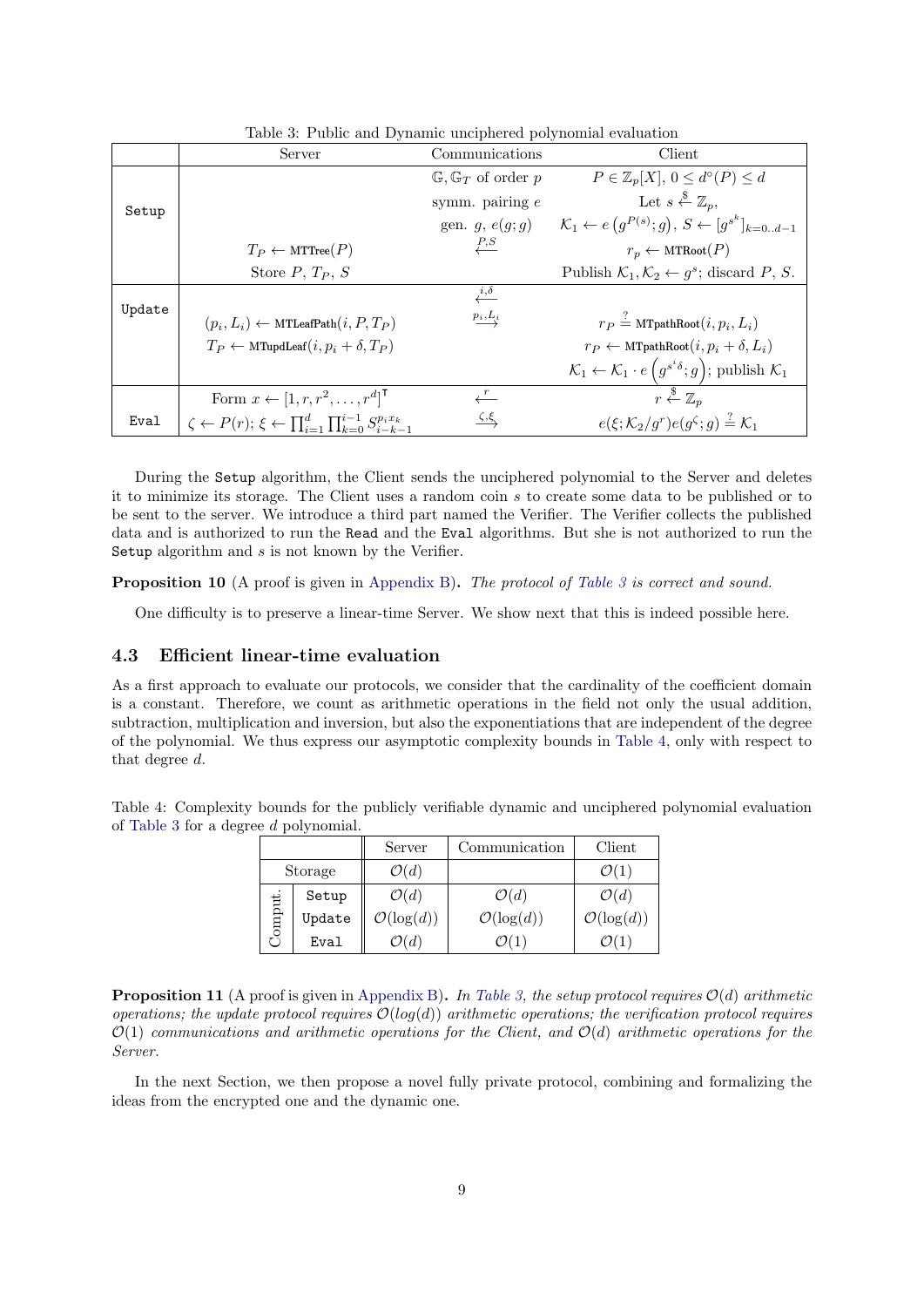# <span id="page-9-0"></span>5 Fully private, dynamic and ciphered protocol for polynomial evaluation

So far we have a polynomial evaluation verification, that allows efficient updates of its coefficients. We now propose a scheme which combine the polynomial evaluation with the externalization of the polynomial itself. For this, two more ingredients are added in [Section 5.1:](#page-9-1) an efficient masking in the exponents in order to fulfill the hiding security property and an outsourcing of the (ciphered) polynomial itself. This latter feature allows the client to not even store the polynomial and reduces her need for storage to a small constant number of field elements. For this we use Merkle hash trees presented in [Section 4.1.](#page-7-2) They ensure the authenticity of the coefficient updates, with the storage of only one hash. Finally note that the bilinear pairing need not be symmetric anymore, but need to be applied twice for the security hypothesis to hold.

### <span id="page-9-1"></span>5.1 Private, dynamic, ciphered protocol

Here we add a masking of the polynomial coefficients in order to make the protocol hiding. For this we use the security hypothesis of [Definition 5:](#page-5-0) indeed, DLM security states that in a group G of prime order, the values  $(g^{P_1(A)\beta}, \ldots, g^{P_d(A)\beta})$  are indistinguishable from a random tuple of the same size, when  $P_1, \ldots, P_d$  have distinct leading monomials of bounded degree and A and  $\beta$  are the 2×2 and 2×1 secrets. Therefore, in our modified protocol, the coefficients  $g^{\Phi^i\beta}$  for a secret  $2\times 2$  matrix  $\Phi$ , are indistinguishable from a random tuple  $(g^{\Gamma_i})$  since the polynomials  $X^i$ ,  $i = 1..d$  are just distinct monomials.

We start this section with linear algebra tools and an overview and then give a full formalization and the associated proofs of security. We end the section with experiments showing the efficiency of our approach.

#### 5.1.1 Linear algebra toolbox.

For the next protocol to hold, we need to adapt the difference polynomial to the matrix case. For instance [Lemma 8](#page-6-2) holds in the matrix case provided that the, now matrices, Y and X commute and that Y – X is invertible. Let  $I_n$  be the  $n \times n$  identity matrix. Then, we will for instance use Y =  $sI_2$  and  $X = rI_2$  with  $s \neq r$ .

Also to speed-up things with the DLM masks, we need to efficiently compute geometric sums of matrices. Thanks to Fiduccia's algorithm [\[18\]](#page-20-14), this is easily done with a number of operations logarithmic in the exponent, provided that one is not an eigenvalue of the matrix. Indeed, first, any matrix commutes with the identity so the geometric sum can be computed via one matrix exponentiation, one matrix inverse and one matrix multiplication:  $\sum_{i=0}^{d} A^{i} = (A^{d+1} - I_n)(A - I_n)^{-1}$ . Then, second, Fiduccia's algorithm computes the exponentiation modulo the characteristic polynomial, using the square and multiply fast recursive algorithm. This summarized in [Algorithms 1](#page-9-2) and [2](#page-10-0) and analyzed in [Appendix B.](#page-21-8)

<span id="page-9-2"></span>Algorithm 1 Degree 2 modular monomial powers (2-MMP) **Input:**  $d \in \mathbb{Z}, d \geq 1, P = p_0 + p_1 Z + Z^2 \in \mathbb{Z}_p[Z]$  monic degree 2 polynomial. **Output:**  $Z^d \mod P$ . 1: if  $d == 1$  then return Z 2:  $T \leftarrow 2\text{-MMP}(\lfloor d/2 \rfloor, P);$ 3:  $S \leftarrow (t_0^2 - t_1^2 p_0) + (2t_0 t_1 - t_1^2 p_1) Z;$  { $T(Z)$ }  ${T(Z)^2 \text{ modulo } P(Z)}$ 4: if d is odd then 5: **return**  $(-s_1p_0) + (s_0 - s_1p_1)Z$ ; { $Z \cdot S(Z)$  modulo  $P(Z)$ } 6: else 7: return S. 8: end if

### 5.1.2 Formalization of the protocol.

The dynamic externalized polynomial evaluation scheme consist of the following algorithms Setup, Update and Eval between a client C with state  $st_{\mathcal{C}}$  and the server S of state  $st_{\mathcal{S}}$ . The exchanges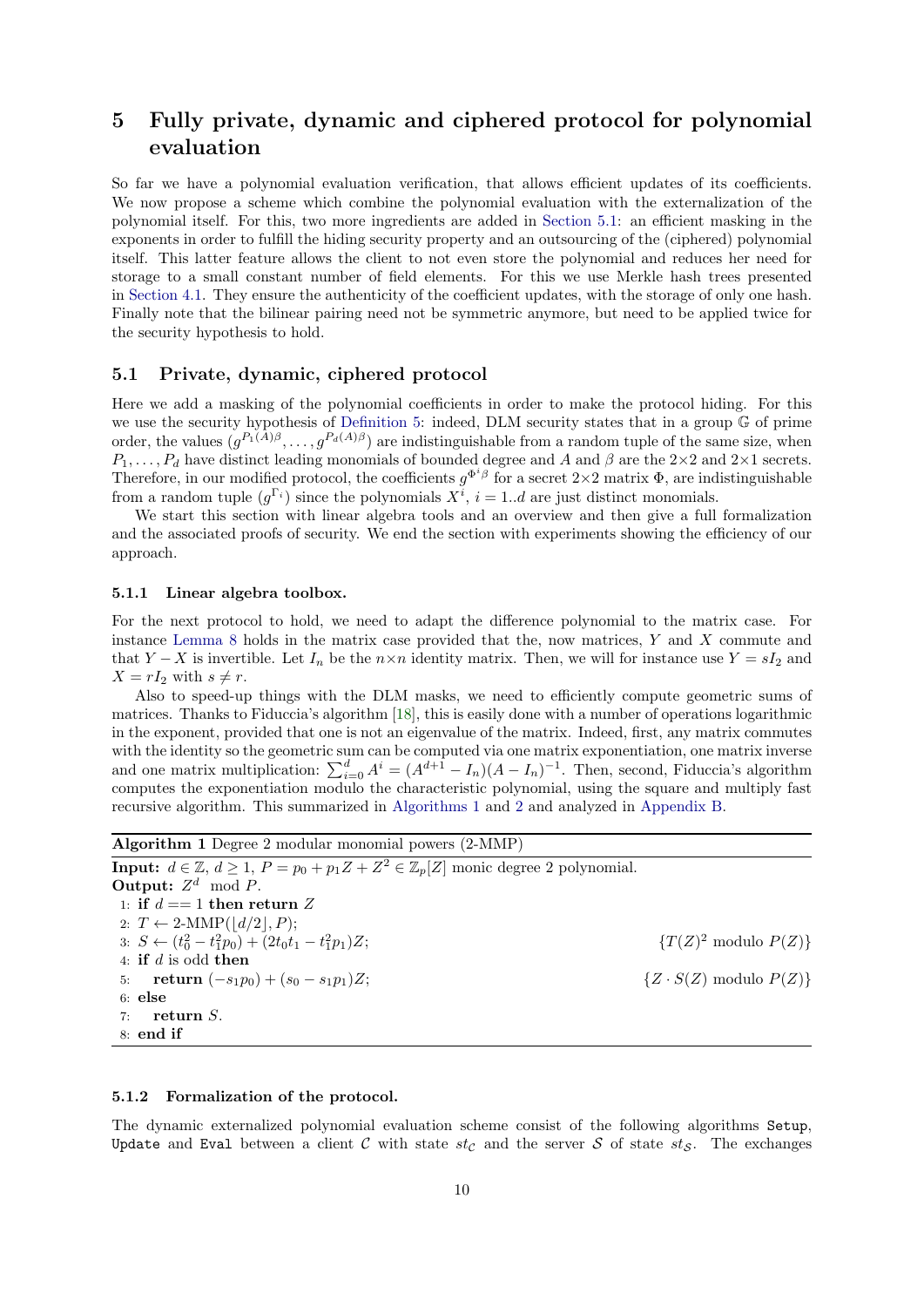Algorithm 2 Projected matrix geometric sum (PMGS)

<span id="page-10-0"></span>**Input:**  $k \in \mathbb{Z}$ ,  $A = \begin{pmatrix} a & b \\ c & d \end{pmatrix} \in \mathbb{Z}_p^{2 \times 2}$ , s.t.  $A - I_2$  is invertible,  $\beta \in \mathbb{Z}_p^2$ . **Output:**  $\sum_{i=0}^{k} A^i \beta$ . 1: Let  $\pi(Z) = (ad - bc) - (a + d)Z + Z^2$ {The characteristic polynomial of  $A$ } 2: Let  $F(Z) = f_0 + f_1 Z = 2\text{-MMP}(k+1, \pi);$  $\{Z^{k+1} \mod \pi(Z), \text{ using Algorithm 1}\}\$  $\{Z^{k+1} \mod \pi(Z), \text{ using Algorithm 1}\}\$  $\{Z^{k+1} \mod \pi(Z), \text{ using Algorithm 1}\}\$ 3: return  $(f_1A + (f_0 - 1)I_2)(A - I_2)^{-1}\beta$ .  $\{(A^{k+1} - I_2)(A - I_2)^{-1}\beta\}$ 

are summarized in [Table 10.](#page-22-0)

- $(st_{\mathcal{C}}, st_{\mathcal{S}}) \leftarrow$  Setup $(1^{\kappa}, P)$ : on input of the security parameters and the polynomial P, outputs the client state  $st_{\mathcal{C}}$  and the server state  $st_{\mathcal{S}}$ , as detailed in [Algorithm 3.](#page-10-1)
- $\bullet$   $\{(st_{\mathcal{C}}', st_{\mathcal{S}}'), \mathtt{reject}\} \leftarrow \mathtt{Update}(i, \delta, st_{\mathcal{C}}, st_{\mathcal{S}}): \mathtt{on} \mathtt{ input} \mathtt{ of } \mathtt{ an} \mathtt{ index } \mathtt{ } i \in 0..d, \mathtt{ the} \mathtt{ difference } \mathtt{ data } \mathtt{ } \delta, \mathtt{ the} \mathtt{ } \mathtt{ }$ client state  $st_{\mathcal{C}}$  and the server state  $st_{\mathcal{S}}$ , outputs a new client state  $st'_{\mathcal{C}}$  and a new server state  $st'_{\mathcal{S}}$  (such that now the new *i*-th coefficient of the polynomial is  $P'_i = P_i + \delta$ , for  $P_i$  the previous *i*-th coefficient), or reject, as detailed in [Algorithm 4.](#page-11-0)
- $\{z, \text{reject}\} \leftarrow \text{Eval}(st_{\mathcal{C}}, st_{\mathcal{S}}, r)$ : on input of the client state  $st_{\mathcal{C}},$  the server state  $st_{\mathcal{S}}$  and an evaluation point r, outputs a successful evaluation  $z = P(r)$  or reject, as detailed in [Algorithm 5.](#page-11-1)

### Algorithm 3 Setup $(1^{\kappa}, P)$

<span id="page-10-1"></span> $\textbf{Input:} \hspace{0.2cm} 1^{\kappa}; \, p \in \mathbb{P}, \, P = \sum_{i=0}^{d} p_i X^i \in \mathbb{Z}_p[X];$ 

**Input:** a partially homomorphic cryptosystem  $E/D$  satisfying [Equation \(2\),](#page-5-2) for any dot-product of size  $d+1$ , modulo p.

Output:  $st_S$ ,  $st_C$ .

- 1: Client: generates order p groups  $\mathbb{G}_1$ ,  $\mathbb{G}_2$ ,  $\mathbb{G}_T$  with non-degenerate pairing  $e : \mathbb{G}_1 \times \mathbb{G}_2 \to \mathbb{G}_T$  and generators  $g_1, g_2, g_T = e(g_1; g_2);$
- 2: Client: generates a public/private key pair  $(pk, sk)$  for  $E/D$ ;
- 3: Client: randomly selects  $s \stackrel{\$}{\leftarrow} \mathbb{Z}_p \setminus \{0,1\}, \alpha, \beta \stackrel{\$}{\leftarrow} \mathbb{Z}_p^2, \Phi \stackrel{\$}{\leftarrow} \mathbb{Z}_p^{2 \times 2}, \text{ s. t. } s\Phi I_2 \text{ is invertible};$
- 4: Client: computes  $\bar{P}(X) = \sum_{i=0}^{d} X^{i} (p_i \alpha + \Phi^{i} \beta), W = E_{pk}(P), \bar{H} = [g_1^{\bar{p}_i}]_{i=1..d} \in \mathbb{G}_1^{2 \times d}, \bar{K} = g_T^{\bar{P}(s)} \in$  $\mathbb{G}_T^2$  and  $S = [g_2^{s^k}]_{k=0...d-1} \in \mathbb{G}_2^d$ ;
- 5: Client:  $r_W = \text{MTRoot}(W);$  {root of the Merkle tree}
- 6: Client: sends  $pk$ ,  $\mathbb{G}_1$ ,  $\mathbb{G}_2$ ,  $g_1$ ,  $g_2$ ,  $\mathbb{G}_T$ ,  $e$ ,  $W$ ,  $\overline{H}$ ,  $S$  to the Server;
- 7: Client: return  $st_{\mathcal{C}} \leftarrow (pk, sk, \mathbb{G}_1, \mathbb{G}_2, g_1, g_2, \mathbb{G}_T, e, s, \alpha, \beta, \Phi, \overline{\mathcal{K}}, r_W);$
- 8: Server:  $T_W \leftarrow \text{MTTree}(W);$  {the Merkle tree}
- 9: Server: return  $st_{\mathcal{S}} \leftarrow (pk, \mathbb{G}_1, \mathbb{G}_2, g_1, g_2, \mathbb{G}_T, e, W, T_W, \overline{H}, S)$ .

We have now the complete result for the Dynamic Verified Evaluation of Secret Polynomials, summarized in [Appendix A](#page-21-11) (a parallelization of the server part of [Algorithm 5](#page-11-1) is given in [Appendix D\)](#page-24-0).

<span id="page-10-2"></span>Theorem 12. Under the security assumptions of [Section 2,](#page-3-0) the protocol composed of [Algorithms 3](#page-10-1) to [5](#page-11-1) (summarized in [Table 10\)](#page-22-0) is a fully secure verifiable polynomial evaluation scheme, as defined in [Definition 1](#page-3-1) and the complexity bounds of its algorithms are given in [Table 5.](#page-11-2)

For the complexity bounds we still consider the cardinality of the coefficient domain to be a constant (so that, again, even exponentiations not involving the degree are considered constant) and we also consider that one encryption/decryption with the linearly homomorphic cryptosystem requires a number of arithmetic operations constant with respect to the degree.

Proof. Correctness. We use the left hand side of [Lemma 8](#page-6-2) and [Equation \(4\).](#page-6-3) Applying this to  $\bar{P}$ , we directly obtain that:  $\bar{\xi} = \prod_{i=1}^d \prod_{k=0}^{i-1} e(\bar{H}_i; S_{i-k-1})^{x_k} = \prod_{i=1}^d \prod_{k=0}^{i-1} e(g_1^{\bar{P}_i}; g_2^{s^{i-k-1}})^{r^k}$  so that  $\bar{\xi} = e(g_1; g_2)^{Q_{\bar{P}}(s \cdot I_2, r \cdot I_2)}$ . Denote by  $G(Z) = \frac{Z^{d+1}-1}{Z-1}$ . Now  $\bar{P}(X) = P(X)\alpha + G(X\Phi)\beta$ , then  $c =$  $G(r\Phi)\beta = G(r \cdot I_2\Phi)\beta$  and thus  $\bar{P}(r \cdot I_2) = D(\zeta)\alpha + c = P(r)\alpha + c$ . Therefore the Eval verification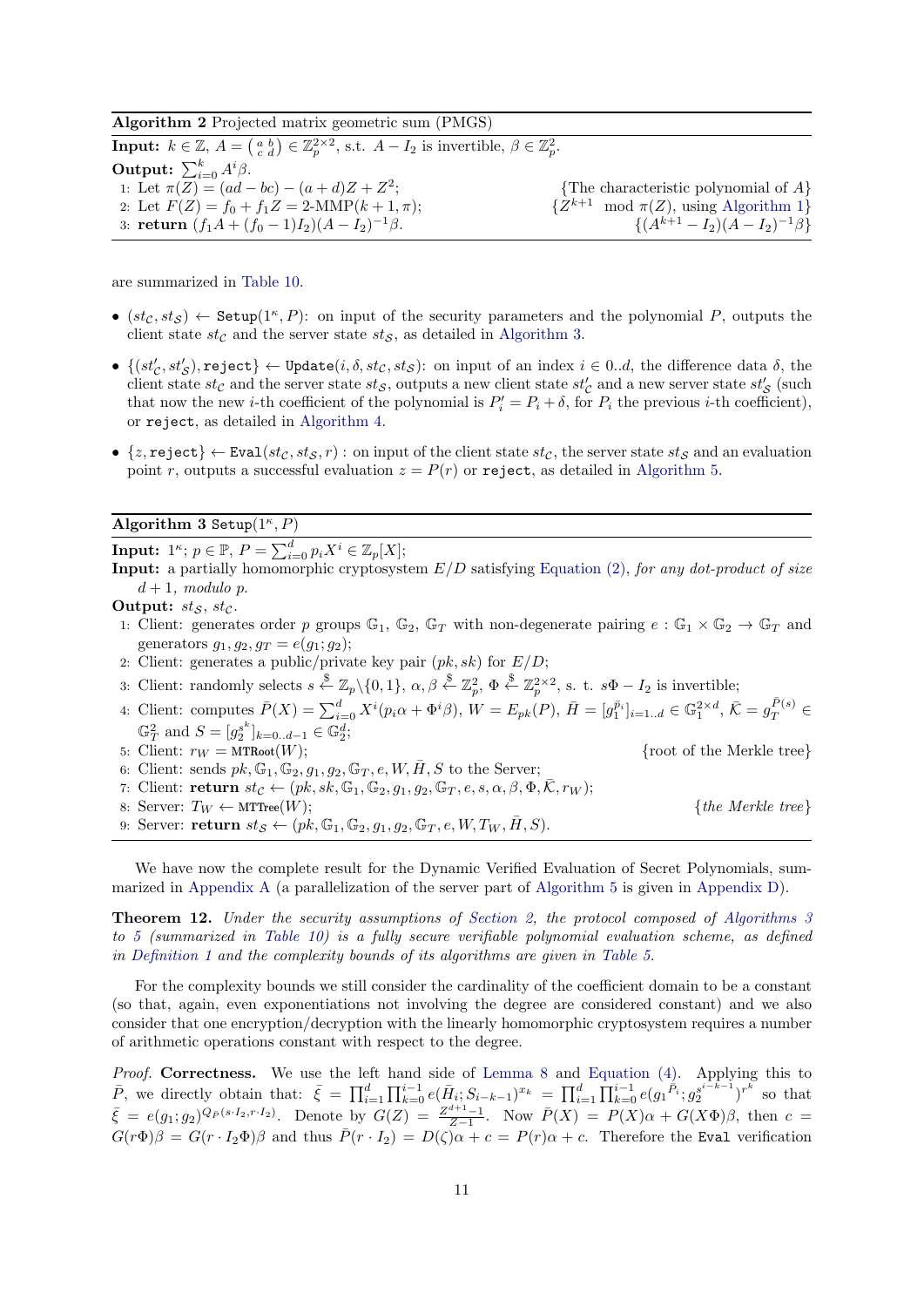<span id="page-11-1"></span><span id="page-11-0"></span>Algorithm 4 Update $(i, \delta, st_{\mathcal{C}}, st_{\mathcal{S}})$  $\overline{\text{Input: } i \in [0..d], \delta \in \mathbb{Z}_p^*, \ (st_\mathcal{C}, st_\mathcal{S}) = \text{Setup}(1^\kappa, P)}.$ **Output:**  $(st'_{\mathcal{C}}, st'_{\mathcal{S}}) = \text{Setup}(1^{\kappa}, P + \delta X^i)$  or reject. 1: Client: computes  $e_{\delta} = E_{pk}(\delta)$ ,  $\Delta = g_1^{\delta \alpha}$ ; 2: Client: sends  $i, e_{\delta}, \Delta$  to the Server; 3: Server:  $(w_i, L_i) \leftarrow \text{MTLeafPath}(i, W, T_W);$  $\{gets\}$ 4: Server:  $T'_W \leftarrow \text{MTupdate}(i, w_i)$  ${yndates the Merkle tree}$ 5: Server: sends  $w_i$ ,  $L_i$  to the Client; 6: Server: return  $st'_{\mathcal{S}} \leftarrow st_{\mathcal{S}} \setminus \{T_W, w_i, \bar{h}_i\} \bigcup \{T'_W, w_i \cdot e_{\delta}\} \bigcup_{j=1}^2 {\{\bar{h}_i[j] \cdot \Delta[j]\}};$ 7: if  $r_W = \text{MTpathRoot}(i, w_i, L_i)$  then 8: Client: computes  $\bar{\mathcal{K}}'[j] \leftarrow e(\Delta[j]^{s^i}; g_2) \cdot \bar{\mathcal{K}}[j]$  for  $j = 1..2;$ 9: Client: computes  $r'_W = \text{MTpathRoot}(i, w_i \cdot e_\delta, L_i);$ 10: Client: **return**  $st'_{\mathcal{C}} \leftarrow st_{\mathcal{C}} \setminus \{ \bar{\mathcal{K}}, r_W \} \cup \{ \bar{\mathcal{K}}', r'_W \}.$ 11:  $else{the stored root does not match the received element and uncles}$ 12: Client: return reject. 13: end if Algorithm 5 Eval $(st_{\mathcal{C}}, st_{\mathcal{S}}, r)$ **Input:**  $st_{\mathcal{C}}, st_{\mathcal{S}}$  and  $r \in \mathbb{Z}_n$ ; **Output:**  $z = P(r)$  or reject. 1: Client: computes  $r\Phi$  and  $c \leftarrow ((r\Phi)^{d+1} - I_2) \cdot (r\Phi - I_2)^{-1}$ · β {via [Algorithm 2](#page-10-0)} 2: Client: sends  $r$  to the Server; 3: Server: homomorphically computes  $\zeta = W^{\intercal} \boxdot x = \prod_{i=0}^{d} w_i^{(r^i \mod p)}$  ${via Equation (2), see also, e.g., Remark 6 and Algorithm 7}$  ${via Equation (2), see also, e.g., Remark 6 and Algorithm 7}$  ${via Equation (2), see also, e.g., Remark 6 and Algorithm 7}$  ${via Equation (2), see also, e.g., Remark 6 and Algorithm 7}$  ${via Equation (2), see also, e.g., Remark 6 and Algorithm 7}$  ${via Equation (2), see also, e.g., Remark 6 and Algorithm 7}$  ${via Equation (2), see also, e.g., Remark 6 and Algorithm 7}$ 4: Server:  $\bar{\xi} = [1_{\mathbb{G}_T}, 1_{\mathbb{G}_T}]^{\mathsf{T}} \in \mathbb{G}_T^2$ ;  $t = 1_{\mathbb{G}_2}$ ; 5: for  $i = 1$  to d do  $\{Following the ideas of Algorithm 6\}$  $\{Following the ideas of Algorithm 6\}$  $\{Following the ideas of Algorithm 6\}$ 6: Server:  $t \leftarrow S_{i-1} \cdot t^r$ ; 7: Server:  $\bar{\xi}[j] \leftarrow \bar{\xi}[j] \cdot e(\bar{H}_i[j]; t)$  for  $j = 1..2;$ 8: end for 9: Server: sends  $\zeta, \bar{\xi}$  to the Client; 10: Client: computes  $z = D_{sk}(\zeta) \mod p$ ; 11: if  $\bar{\xi}[j]^{s-r} g_T^{z\alpha[j]+c[j]} = \bar{\mathcal{K}}[j]$  for  $j = 1..2$  then 12: Client: return z. 13: else 14: Client: return reject. 15: end if

<span id="page-11-2"></span>Table 5: Complexity bounds for verifiable dynamic and ciphered polynomial evaluation (for groups and prime fields of supposed constant order/cardinality, the asymptotics are here function of the degree  $d$  of the evaluated polynomial: storage units are given in number of group/field elements, computational operations are given in number of group/prime field arithmetic operations).

|         |        | Server                 | Communication          | Client                 |  |
|---------|--------|------------------------|------------------------|------------------------|--|
| Storage |        | $\mathcal{O}(d)$       |                        |                        |  |
|         | Setup  | $\mathcal{O}(d)$       | $\mathcal{O}(d)$       | $\mathcal{O}(d)$       |  |
| $m$ qmc | Update | $\mathcal{O}(\log(d))$ | $\mathcal{O}(\log(d))$ | $\mathcal{O}(\log(d))$ |  |
|         | Eval   | $\mathcal{O}(d)$       |                        | $\mathcal{O}(\log(d))$ |  |

is indeed that  $g_T^{Q_P(s \cdot I_2, r \cdot I_2)(s-r) + \bar{P}(r \cdot I_2)} \stackrel{?}{=} g_T^{\bar{P}(s \cdot I_2)} = g_T^{\bar{P}(s)}$  $T^{P(s)}_T$ . Now for the Update operation,  $P'_i = P_i + \delta$ so that  $\bar{P}'(s) = \bar{P}'(s \cdot I_2) = \delta s^i \alpha + \bar{P}(s \cdot I_2)$  and  $e(g_1^{\bar{P}'(s \cdot I_2)[j]}; g_2) = e(g_1^{s^i \delta \alpha[j]}; g_2)e(g_1^{\bar{P}(s \cdot I_2)[j]}; g_2)$  $e(\Delta[j]^{s^i};g_2) \cdot g_T^{\bar{P}(s)[j]} = e(\Delta[j]^{s^i};g_2) \cdot \bar{\mathcal{K}}[j]$  for  $j = 1..2$ .

Complexity bounds. In terms of storage, apart from the public/private key pair and the groups,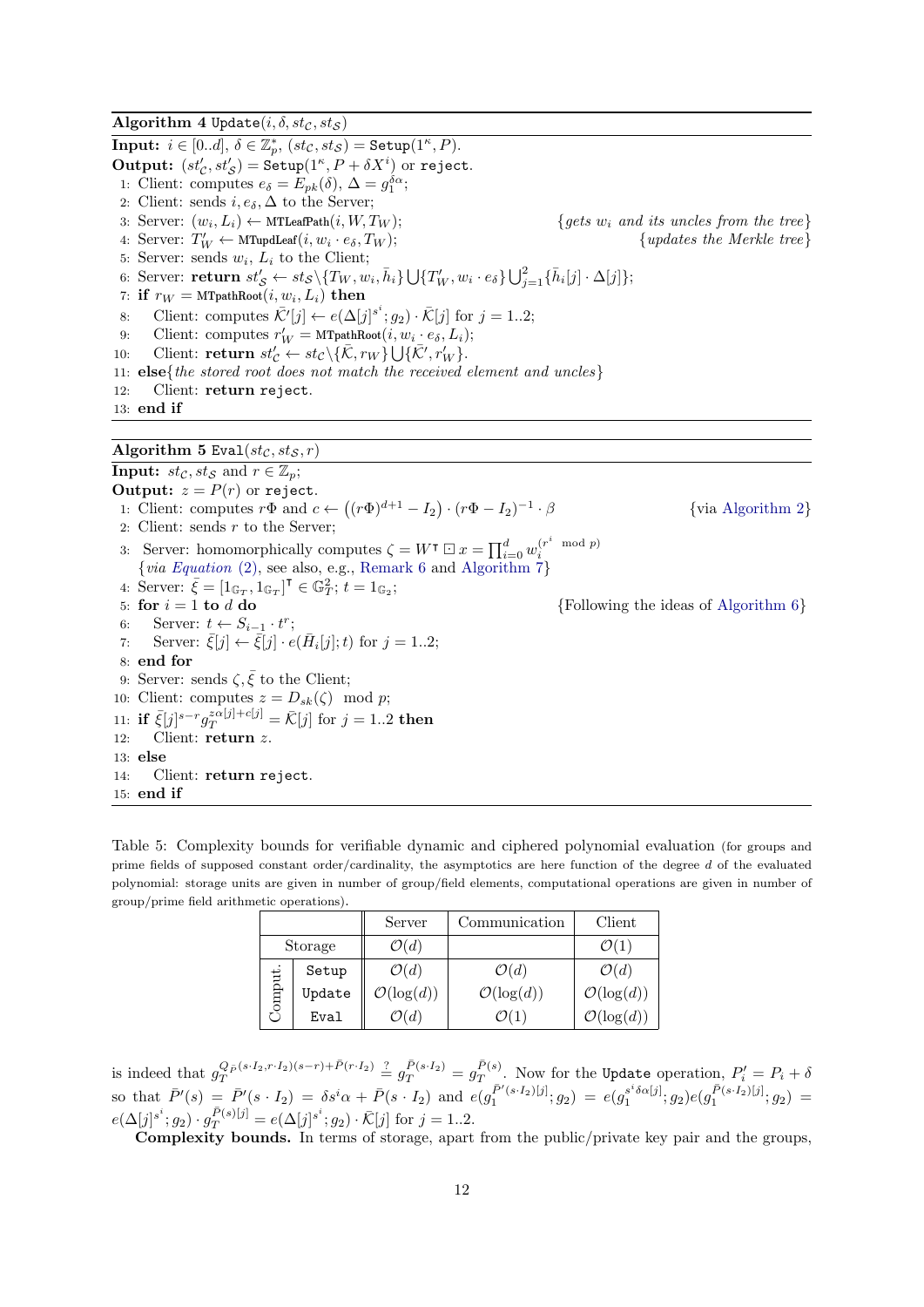the client just has to store nine elements mod p, that is s,  $\alpha \neq [0, 0], \beta$ , and  $\Phi$ , together with two group elements,  $\overline{\mathcal{K}}$ ; the server has to store the polynomial ciphered thrice, the ciphered powers of s and the Merkle tree for the ciphered polynomial: all this is  $O(d)$ . In terms of communications, during the Update phase the client sends one index and three group elements, while receiving one group element and the list of its  $log(d)$  uncles. During the Eval phase, only four elements are exchanged. Finally, in terms of computations, the server performs  $O(d)$  operations for the Merkle tree generation at Setup; fetches  $O(\log(d))$  uncles at Update; and  $O(d)$  (homomorphic) operations at Eval, thanks to [Algorithm 6.](#page-23-0) For the client, Update requires  $O(\log(d))$  arithmetic operations to check the uncles and to compute the exponentiation  $s^i$ , together with a constant number of other arithmetic operations, independent of the degree. Similarly, computing  $(r\Phi)^{d+1}$  also requires  $O(\log(d))$  classical arithmetic operations thanks to [Algorithm 2](#page-10-0) and the rest is a constant number of operations that are independent of the degree.

**Soundness.** Let  $\langle g_2, g_2^s, g_2^{s^2}, \ldots, g_2^{s^t} \rangle \in \mathbb{G}_2^{t+1}$  be a t-BSDH instance. For the setup phase, randomly select  $\alpha, \beta, \Phi$  and  $[p_0, \ldots, p_t]$ . Then compute  $W = E(P)$ ,  $\bar{H} = g^{\bar{P}}$ , and let  $S = \langle \mathbb{G}, g, g^s, g^{s^2}, \ldots, g^{s^t} \rangle$ . Finally homomorphically compute:

$$
\bar{\mathcal{K}} = e\left(g_1; \left\langle g_2, g_2^s, g_2^{s^2}, \dots, g_2^{s^t}\right\rangle \odot [\bar{p}_0, \dots, \bar{p}_t]\right).
$$

These inputs are indistinguishable from random inputs to the protocol of [Table 10.](#page-22-0) For any number of update phases, randomly select  $\delta$  and compute  $e_{\delta} = E(\delta)$  and  $\Delta = g_1^{\delta \alpha}$ . Also compute  $\mathcal{K}' = e(g_1; S_i^{\delta \alpha}) \cdot \mathcal{K}$ . Finally, select a random evaluation point r, compute  $(\zeta, \bar{\zeta})$  and call an attacker of the Eval part of the protocol to get  $(\zeta', \bar{\zeta}')$  such that  $(D(\zeta'), \bar{\zeta}') \neq (D(\zeta), \bar{\zeta})$ , even though both are passing the verification. This means, again, that if, on the one hand,  $D(\zeta') = D(\zeta)$ , then  $\bar{\zeta}^{(s-r)} = \bar{\zeta}'^{(s-r)}$  with  $\bar{\zeta} \neq \bar{\zeta}'$ . Therefore s = r and the secret is exposed. If, on the other hand,  $D(\zeta') \neq D(\zeta)$  then, as  $\alpha \neq [0,0]$ , set  $j \in \{1,2\}$  such that  $\alpha[j] \neq 0$  and we have again:  $\left(\frac{\bar{\xi}[j]}{\bar{\xi'}[j]}\right)$  $\frac{\bar{\xi}[j]}{\bar{\xi}'[j]}$   $\frac{1}{\alpha[j](D(\zeta')-D(\zeta))} = e(g_1; g_2)^{\frac{1}{s-r}}$ . This proves that the adversary would solve the t-BSDH  $\langle -r, e(g_1; g_2)^{\frac{1}{s-r}} \rangle$  challenge.

**Privacy.** We show that the protocol is hiding both  $p_i$  and  $\bar{p}_i$ .

For  $\bar{p}_i$  first. Let  $B = g_1^b$  be a DLOG instance. For the setup phase, randomly select  $s, \alpha, \Phi, d$ ,  $[p_0, \ldots, p_d]$  and two non-zero elements  $b_1, b_2 \in \mathbb{Z}_p^*$ . Then compute  $W = E(P)$ ,  $\bar{h}_i = g_1^{\alpha p_i} B^{\Phi^i[b_1, b_2]^{\intercal}}$ ,  $S = \langle g_2, g_2^s, g_2^{s^2}, \dots, g_2^{s^t} \rangle$ , and  $\overline{\mathcal{K}} = e(g_1^{\alpha P(s)} B^{G(s\Phi)[b_1, b_2]^{\mathsf{T}}}; g_2)$ . These inputs are indistinguishable from random inputs to the protocol of [Table 10.](#page-22-0) For any update phase, randomly select  $\delta$  and compute  $e_{\delta} = E(\delta)$  and  $\Delta = g_1^{\alpha\delta}$ . Also compute  $\overline{\mathcal{K}}'[j] = e(\Delta[j]^{s^i}; g_2) \cdot \overline{\mathcal{K}}[j]$  for  $j = 1..2$ . Such updates are indistinguishable from random updates to the protocol of [Table 10.](#page-22-0) Randomly select any number of evaluation points r and run the associated Eval phases, randomly alternated with Update phases. Now, if an attacker can find from this transcript one coefficient  $\bar{p}_i[j]$  for  $j \in \{1, 2\}$ , then compute  $b = (\bar{p}_i[j])$  $p_i \alpha[j]) / (\Phi^i[b_1, b_2]^{\mathsf{T}})[j]$  and the DLOG is revealed.

For  $p_i$ , we proceed with a sequence of two indistinguishable games. Under DLM security, cf. [Def](#page-5-0)[inition 5,](#page-5-0) the parameter  $\bar{h}_i$ , or more precisely, the pair  $(E(p_i), g^{p_i\alpha+\Phi^i\beta})$ , is indistinguishable from  $(E(p_i), g^{p_i \alpha + \Gamma_i})$  for some random 2-dimensional vectors  $\Gamma_i$ . Therefore the protocol of [Table 10](#page-22-0) is indistinguishable, as a whole, from the same protocol where  $\Phi^i\beta$  is everywhere replaced by  $\Gamma_i$ , and c is (now inefficiently) computed as  $\sum r^i \Gamma_i$ . Now we prove that the latter is hiding. Let  $Z = E(\omega)$  be the cipher of a secret  $\omega$ . Randomly select d and  $[u_0, \ldots, u_d] \stackrel{\$}{\leftarrow} \mathbb{Z}_p^{d+1}$ . Compute  $W_i = Z \cdot E(u_i) = E(\omega + u_i)$ . Randomly select  $\alpha$  and  $h_i$  (so that  $\Gamma_i = \log_{g_1}(h_i) - (\omega + u_i)\alpha \in \mathbb{Z}_p^2$  exists, but remains unknown) for  $i = 1..d$ . Randomly select s and compute  $\overline{\tilde{\mathcal{K}}} = e(H \odot [1, s, \ldots, s^d]; g_2)$ . For any number of updates, randomly select  $\delta$ , compute  $e_{\delta} = E(\delta)$ , so that  $\delta = p'_i - p_i = (\omega + u'_i) - (\omega + u_i) = u'_i - u_i$ . Thus update  $u'_i \leftarrow \delta + u_i$  and, therefore, compute  $\Delta = g_1^{\delta \alpha}$  and  $\overline{\mathcal{K}}'[j] = e(\Delta[j]^{s^i}; g_2) \cdot \overline{\mathcal{K}}[j]$  for  $j = 1..2$ . Alternatively run such updates with random Eval phases; all this is indistinguishable from a normal transcript of the protocol. Now if from this transcript an attacker could find one  $p_j$ , then compute  $\omega = p_j - u_j$  and the encrypted value would be revealed.  $\Box$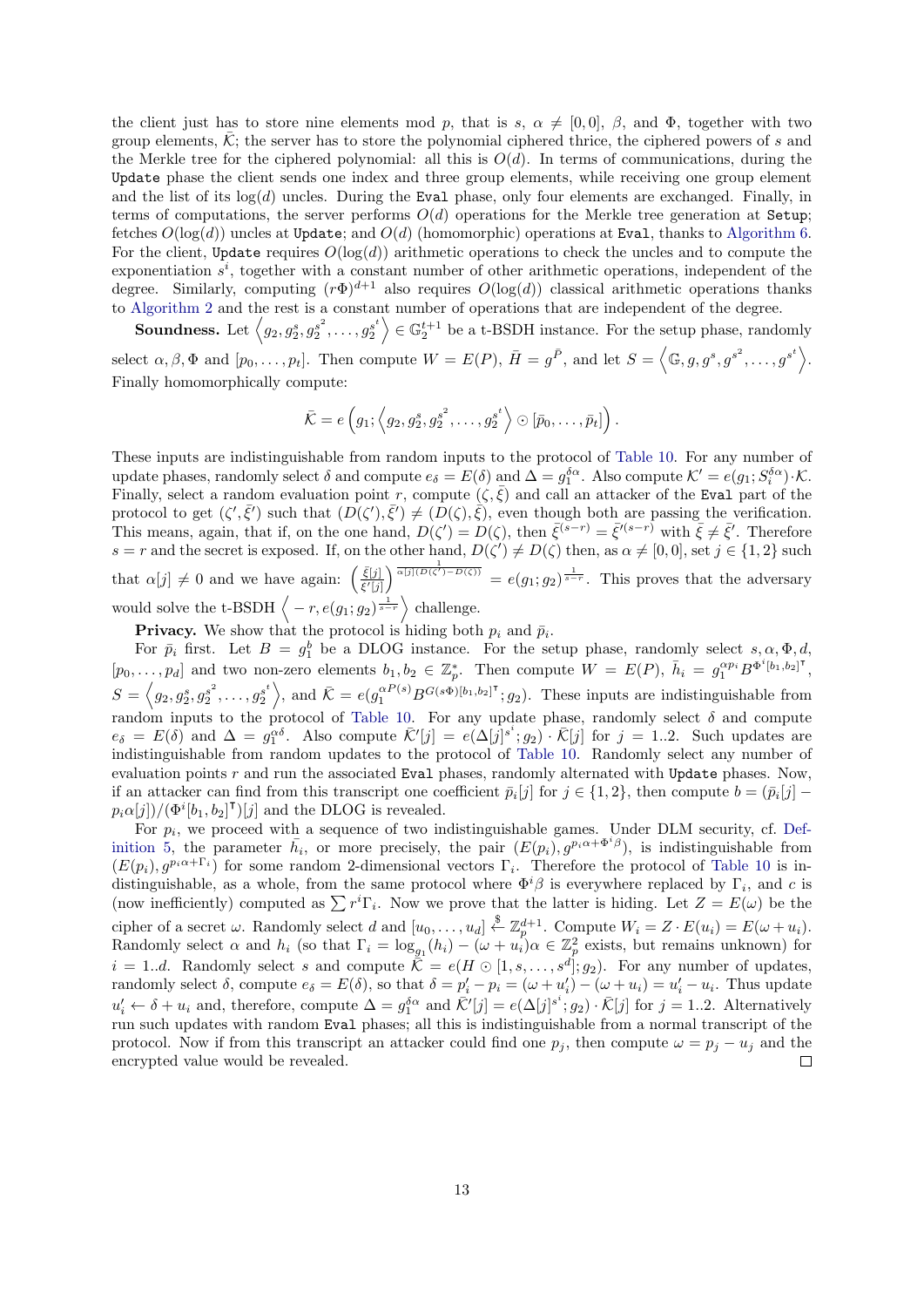### <span id="page-13-1"></span>5.2 Experiments

To assess the efficiency of our protocol, we implemented [Table 10](#page-22-0) using the following libraries<sup>[3](#page-13-2)</sup>: gmp-6.2.1 for modular operations, fflas-ffpack-2.4.3 for linear algebra, libsnark for baseline polynomial evaluation verification, relic-0.6.0 for Paillier's cryptosystem and pairings (we used a "bn-p254" pairing).

To observe the effect of the chosen homomorphic systems (Paillier and the pairing), we ran the experiments, on a single core of an intel Gold 6126 2.6GHz for the Client and Horner computations and on one or four cores for the Server, with a RSA modulus size of 2048 bits.

In [Table 6,](#page-13-0) we thus compare the Server time to the Client time of our protocol, to that of a simple (witness) polynomial evaluation (Horner-like) in this group and of an unciphered static polynomial evaluation with a SNARK (a ciphered evaluation with these SNARK would require to arithmetize the Homomorphic cryptosystem and seems still out of reach).

<span id="page-13-0"></span>Table 6: Comparative behaviors of pairings and Paillier system on the Server and Client sides with a 254-bits group size for the protocol of [Table 10](#page-22-0) (on the client side, column 'pows' is the time to perform the left hand-side exponentiations (by  $s - r$  and by  $D(\zeta)\alpha[j] + c[j]$ ); column 'c' is the time to perform the matrix geometric sum (the clients's only part non constant in d); and column 'D' is the time to perform the single 2048 bits Paillier's deciphering; below are some baseline comparisons: 'Horner' is a witness simple polynomial evaluation in that group, 'libsnark' is an unciphered and static polynomial evaluation verification. Each experiment was performed 11 times and we report the median value, with a maximum variance lower than 16.4% between runs).

|  |                                                                                                                      | Server Certif.                |                 |        |         |                 |  | Client Verif. |                                                     |                |   |       |  |
|--|----------------------------------------------------------------------------------------------------------------------|-------------------------------|-----------------|--------|---------|-----------------|--|---------------|-----------------------------------------------------|----------------|---|-------|--|
|  | Degree                                                                                                               |                               | ξ               |        |         | ξ               |  | pows          |                                                     | $\overline{c}$ | D |       |  |
|  |                                                                                                                      |                               | 1 core          |        | 4 cores |                 |  |               |                                                     | 1 core         |   |       |  |
|  | 256                                                                                                                  | 0.12 <sub>S</sub>             | 0.09s           |        |         | $0.04s$ 0.03s   |  |               |                                                     |                |   |       |  |
|  | 512                                                                                                                  | 0.24s                         | 0.17s           |        |         | $0.07s$ 0.06s   |  |               |                                                     |                |   |       |  |
|  | 1024                                                                                                                 |                               | $0.46s$ $0.34s$ |        |         | $0.14s$ $0.12s$ |  |               |                                                     |                |   |       |  |
|  | 2048                                                                                                                 |                               | $0.93s$ $0.68s$ |        |         | $0.25s$ $0.23s$ |  |               |                                                     |                |   |       |  |
|  | 4096                                                                                                                 |                               | 1.81s 1.38s     |        |         | $0.49s$ $0.45s$ |  |               |                                                     |                |   |       |  |
|  | 8192                                                                                                                 |                               | $3.68s$ $2.75s$ |        |         | $1.00s$ 0.90s   |  |               | $0.7ms < 0.1ms 0.9ms$                               |                |   |       |  |
|  | 16384                                                                                                                |                               | $7.17s$ 5.46s   |        |         | 1.96s 1.78s     |  |               |                                                     |                |   |       |  |
|  | 32768                                                                                                                | 14.48s 10.97s 3.97s 3.26s     |                 |        |         |                 |  |               |                                                     |                |   |       |  |
|  | 65536                                                                                                                | $29.44s$ $22.12s$ 7.83s 6.38s |                 |        |         |                 |  |               |                                                     |                |   |       |  |
|  | $131072  59.13s$ 43.94s $ 15.51s$ 12.92s                                                                             |                               |                 |        |         |                 |  |               |                                                     |                |   |       |  |
|  |                                                                                                                      |                               |                 | Client |         |                 |  |               | Server $(1 \text{ core})$                           |                |   | Proof |  |
|  |                                                                                                                      |                               |                 |        |         |                 |  |               | $1 \text{ core}   d^{\circ} 256 1024 8192 131072  $ |                |   | size  |  |
|  | Horner (no verif., no crypt.) $\vert \langle 0.1 \text{ms} \ 0.2 \text{ms} \ 1.6 \text{ms} \ 32.0 \text{ms} \vert \$ |                               |                 |        |         |                 |  |               |                                                     |                |   |       |  |
|  | libsnark (no crypt.) $ 3.8 \text{ms} $ 0.06s 0.20s 1.32s 18.90s                                                      |                               |                 |        |         |                 |  |               |                                                     |                |   | 287B  |  |
|  | Here (v. & c. & dyn.)   $1.6 \text{ms}$   $0.21 \text{s}$ $0.80 \text{s}$ $6.43 \text{s}$ $103.07 \text{s}$          |                               |                 |        |         |                 |  |               |                                                     |                |   | 320B  |  |

First of all, of course, the Server time, using homomorphic arithmetic, can be several orders of magnitude slower than the simple polynomial evaluation, while indeed being clearly linear. Second, for the protocol itself, we see that both homomorphic evaluations of the Server are quite similar, even if the Paillier cryptosystem is more expensive for large modulus. Then, on the Client side and for the considered degrees, the dominant computation is that of a single Paillier's deciphering (and that the only part non-constant in the degree is by far the most negligible). Third our Client is even faster than an unciphered one (we use less pairings than libsnark) and for a large enough degree, we can observe the logarithmic Client time to win over the linear time pure polynomial evaluation. Also, our ciphered server slowdown remains within a factor close to four (or only two without Paillier) when compared to the static and unciphered one.

<span id="page-13-2"></span><sup>3</sup><https://gmplib.org>, <https://linbox-team.github.io/fflas-ffpack>, [https://github.com/scipr-lab/libsnark.](https://github.com/scipr-lab/libsnark.git) [git](https://github.com/scipr-lab/libsnark.git), <https://github.com/relic-toolkit/relic>.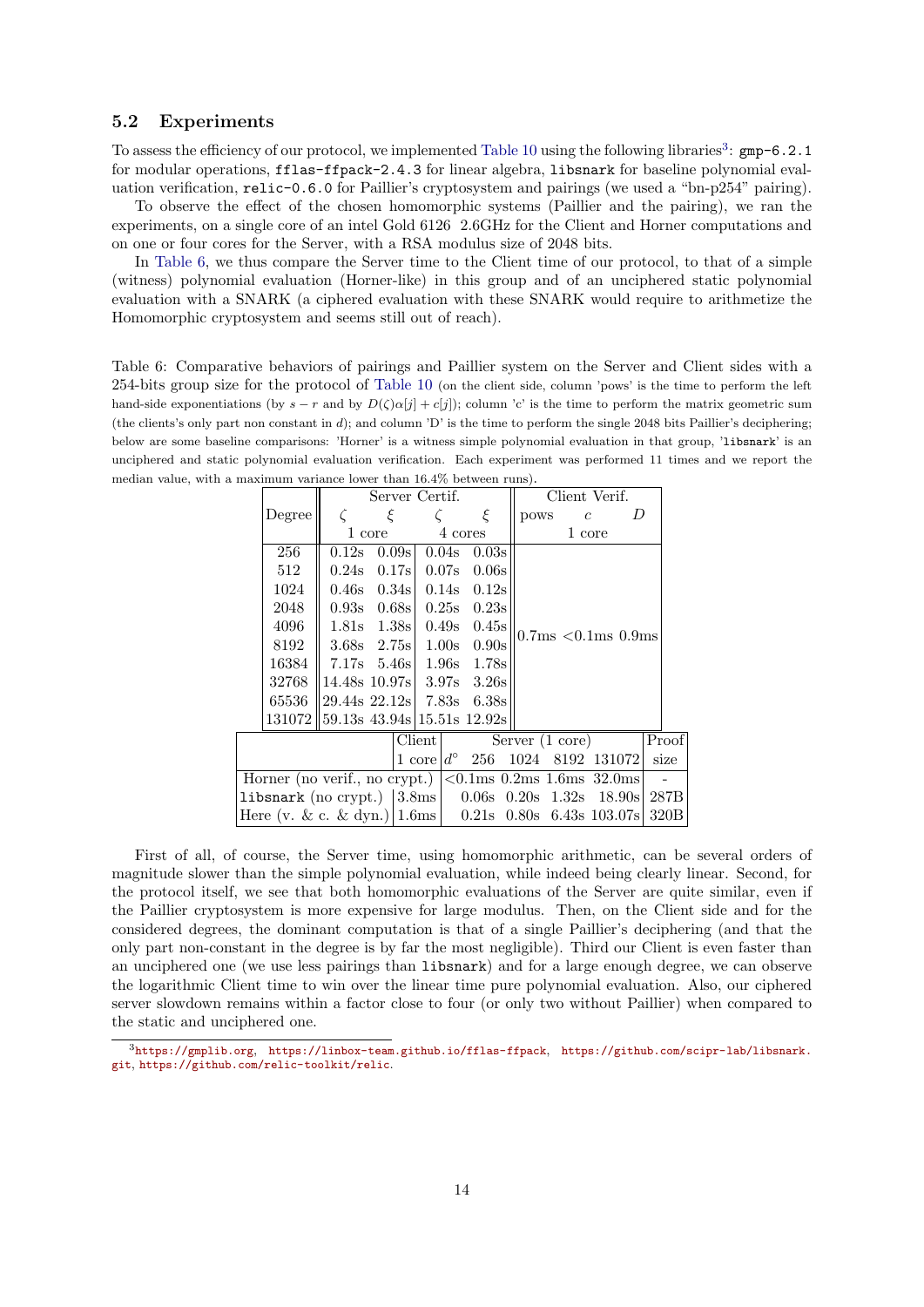# <span id="page-14-0"></span>6 Low server storage dynamic proof of retrievability

Recall that Proofs of Retrievability (PoR) allow a client with limited storage, who has outsourced her data to an untrusted server, to confirm via an efficient Audit protocol that the data is still being stored in its entirety.

The lower bound of [\[5,](#page-19-1) Theorem 4] proves that a tradeoff is inevitable between low/high audit cost and high/low storage overhead. Roughly speaking, for any PoR on an N-bit database, the product of persistent storage overhead times audit computational complexity must be at least N.

The dynamic PoR schemes of [\[15,](#page-20-9) [40\]](#page-21-0) optimize for fast audits. They incur a large  $\mathcal{O}(N)$  storage overhead on the server, but can perform audits with only  $(\log N)^{\mathcal{O}(1)}$  communication and computation for the client and server.

Instead, [\[5\]](#page-19-1) optimizes for small storage; their scheme has only sub-linear storage overhead of  $\mathcal{O}(N/\log N)$ , but a higher audit cost of  $\mathcal{O}(N)$  on the server, and  $\mathcal{O}(\sqrt{N})$  client time and communication. The authors demonstrate that, for reasonable deployment scenarios on commercial cloud platforms, the higher audit cost is more than offset by the greatly reduced costs of extra persistent storage, especially if audits are only performed a few times per day.

We here further improve on the low storage overhead approach of [\[5\]](#page-19-1), by our scheme with a small  $o(N)$  storage overhead, but only  $O(\log N)$  communication and client computation cost for audits. That is, our new protocol still benefits from small storage overhead, while effectively pushing the higher computational cost of audits (which is inevitable from the lower bound) entirely off the client and onto the server. These savings are highlighted in [Table 7.](#page-14-1)

<span id="page-14-1"></span>An easy argument demonstrates that in fact our  $\mathcal{O}(\log N)$  client cost for audits is a optimal. If each audit has  $o(\log N)$  cost (and therefore transcript size) for audits, then the total number of possible transcripts is  $o(N)$ , which is a contradiction with the definition of retrievability; not every N-bit database could be recoverable via independent audit transcripts.

| .                 |       | Server                                                           | тичной огроно рексей эт он репено<br>Client |                  |                         |
|-------------------|-------|------------------------------------------------------------------|---------------------------------------------|------------------|-------------------------|
| $ $ Protocol $ $  | Extra | Audit                                                            | Audit                                       | Storage          | Audit                   |
|                   |       | Storage Comput.                                                  | Comm.                                       |                  | Comput.                 |
| [40]              |       | $\mathcal{O}(N)$ $\mathcal{O}(\log N)$ $\ \mathcal{O}(\log N)\ $ |                                             | $\mathcal{O}(1)$ | $\mathcal{O}(\log N)$   |
| $\lceil 5 \rceil$ | o(N)  | $N + o(N) \left\  \right. {\mathcal{O}}\left(\sqrt{N}\right)$    |                                             |                  | $\mathcal{O}(\sqrt{N})$ |
| Here              |       | $N + o(N)$ $\ O(\log N)$                                         |                                             |                  | $\mathcal{O}(\log N)$   |

Table 7: Attributes of some selected DPoR schemes

### 6.1 Matrix based approach for audits

Here we summarize the DPoR presented in [\[5\]](#page-19-1) upon which our new scheme is based. The basic premise is to treat the data, consisting of N bits organized in machine words, as a matrix  $M \in \mathbb{Z}_p^{m \times n}$ , where  $\mathbb{Z}_p$ is a suitable finite field of size p. Crucially, the choice of ring  $\mathbb{Z}_p$  does not require any modification to the raw data itself; that is, any element of the matrix  $M$  can be retrieved in  $O(1)$  time from the underlying raw data storage. The scheme is based on the commutativity of matrix-vector products. During the Setup phase, the client chooses a secret vector u of dimension m and computes  $v^{\dagger} = u^{\dagger} M$ ; both vectors  $u$  and  $v$  are then stored by the client for later use, while the server stores the original data and hence the matrix  $M$  in the clear. Reading or updating individual entries in  $M$  can be performed efficiently with the use of Merkle hash trees and from the observation that changing one element of  $M$  only requires changing one entry in the client's secret control vector  $v$ . To perform an audit, the client and server engage in a 1-round protocol:

- 1. Client chooses a random vector x of dimension n, and sends x to Server.
- 2. Server computes  $y = Mx$  and sends the dimension-m vector y back to Client.
- 3. Client computes two dot products  $u^{\dagger}y$  and  $v^{\dagger}x$ , and checks that they are equal.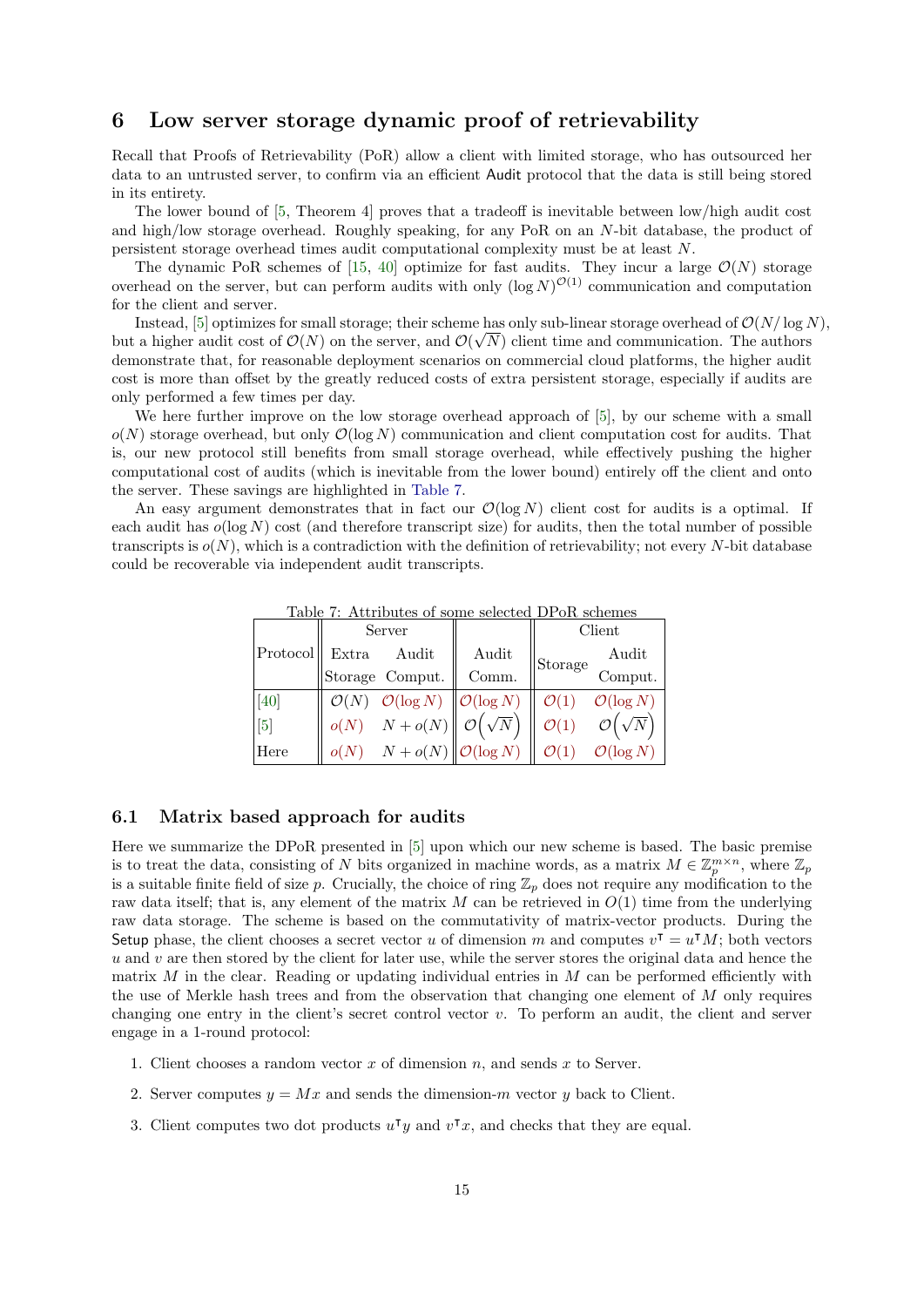The proof of retrievability relies on the fact that observing several successful audits allows, with high probability, recovery of the correct matrix  $M$ , and therefore of the entire database.

The communication costs are  $\mathcal{O}(n)$  and  $\mathcal{O}(m)$  in steps 1 and 2 respectively, and the client computation in step 3 is  $\mathcal{O}(m+n)$ , resulting in  $\mathcal{O}(\sqrt{N})$  total communication and client computation when optimizing the matrix dimensions to roughly  $m = n = \sqrt{N}$ . While this square-matrix setup is the basic protocol presented by [\[5\]](#page-19-1), the authors also discuss a potential improvement in communication complexity. Instead of x being uniformly random over  $\mathbb{Z}_p^n$ , it can instead be a *structured* vector formed from a single random element  $r \in \mathbb{Z}_p$  as  $x = [r^i]_{i=1..n}$  Then the communication on step 1 is reduced to constant, and hence the total communication depends only on the row dimension  $\mathcal{O}(m)$ . By choosing a rectangular matrix M with few rows and many columns, the communication can be made arbitrarily small.

The tradeoff for this reduction in communication complexity is higher client storage of the control vector v as well as higher client computation cost for the n-dimensional dot product  $v^{\dagger}x$ . In [\[5\]](#page-19-1), the authors found that the savings in communication were not worth the higher client storage and computation, and their experimental evaluation was based on the square matrix version with overhead  $\mathcal{O}(\sqrt{N})$ .

## 6.2 Bootstrapping part of the client computation via ciphered and dynamic polynomial evaluation

Now we show how to modify the reduced communication version of the DPoR protocol of [\[5\]](#page-19-1) just presented in order to eliminate the costly client storage of  $v \in \mathbb{Z}_p^n$  and computation of  $v^{\intercal}x$  during audits. Our improved protocol is based on the observation that, when the audit challenge vector  $x$  is structured as  $x = [r^i]$ , then the expensive client dot product computation of  $v^{\intercal}x$  is actually a polynomial evaluation: if the entire of v are the coefficients of a polynomial P, then  $v^{\intercal}x$  is simply  $P(r)$ . We therefore eliminate the  $\mathcal{O}(n)$  client persistent storage and computation cost during audits by outsourcing the (encrypted) storage of vector v and computation of  $v^{\intercal}x = P(r)$  with our novel protocol for dynamic, encrypted, verifiable polynomial evaluation scheme of [Table 10.](#page-22-0) The obtained private-verification DPoR protocol, combining the DPoR of [\[5\]](#page-19-1) with our ciphered polynomial evaluation in [Section 5,](#page-9-0) is presented in [Table 8.](#page-15-0)

<span id="page-15-0"></span>

|        | Server                                                                          | Communications                                             | Client                                                                                                                                                                    |
|--------|---------------------------------------------------------------------------------|------------------------------------------------------------|---------------------------------------------------------------------------------------------------------------------------------------------------------------------------|
|        |                                                                                 | $N = mn \log_2 p$                                          | $\gamma, s \stackrel{\$}{\leftarrow} \mathbb{Z}_n^*, \alpha, \beta \stackrel{\$}{\leftarrow} (\mathbb{Z}_n^*)^2, \Phi \stackrel{\$}{\leftarrow} \mathbb{Z}_n^{2\times 2}$ |
| Setup  |                                                                                 | $\mathbb{G}_1$ , $\mathbb{G}_2$ , $\mathbb{G}_T$ of ord. p | form $u^{\mathsf{T}} \leftarrow [\gamma^i]_{i=0m-1} \in \mathbb{Z}_p^m$                                                                                                   |
|        |                                                                                 | pairing e to $\mathbb{G}_T$                                | $v^{\mathsf{T}} \leftarrow u^{\mathsf{T}} M \in \mathbb{Z}_n^n$                                                                                                           |
|        |                                                                                 | gen. $g_1, g_2, g_T$                                       | $\overline{v} \leftarrow [(v_k \alpha + \Phi^k \beta)]_{k=0n-1} \in \mathbb{Z}_p^{2 \times n}$                                                                            |
|        |                                                                                 |                                                            | $w \leftarrow E(v), \, \bar{H} \leftarrow [g_1^{\bar{v}_k}]_{k=0n-1} \in \mathbb{Z}_n^{2 \times n}$                                                                       |
|        |                                                                                 |                                                            | $\sigma \leftarrow [s^k]_{k=0n-1}, \overline{K} = g_T^{\overline{v}\sigma}, S \leftarrow g_2^{\sigma}$                                                                    |
|        | $T_M \leftarrow \text{MTTree}(M)$                                               | M, u, H, S                                                 | $r_M \leftarrow \text{MTRoot}(M), r_w \leftarrow \text{MTRoot}(w)$                                                                                                        |
|        | $T_w \leftarrow \text{MTTree}(w)$                                               |                                                            | Discard $M, v, \bar{v}, w, H, \sigma, S$ .                                                                                                                                |
|        | Store $M, T_M, w, T_w, \bar{H}, S$                                              |                                                            | Store $\gamma$ , $r_M$ , $\alpha$ , $\beta$ , $s$ , $\Phi$ , $\bar{K}$ , $r_w$                                                                                            |
|        | $(M_{ik}, L_{M_{ik}}) \leftarrow \text{MTLeafPath}(k + i \cdot n, M, T_M)$      | $\stackrel{i,k}{\longleftarrow}$                           |                                                                                                                                                                           |
| Update | $(w_k, L_{w_k}) \leftarrow \text{MTLeafPath}(k, w, T_w)$                        | $M_{ik},L_{\frac{M_{ik}},w_k},L_{w_k}$                     | $r_w = \text{MTpathRoot}(k, w_k, L_{w_k})$                                                                                                                                |
|        |                                                                                 |                                                            | $r_M = \text{MTpathRoot}(k + i \cdot n, M_{ik}, L_{M_{ik}})$                                                                                                              |
|        | $M_{ik} \leftarrow M'_{ik}, w_k \leftarrow w_k \cdot e_{\delta}$                | $M'_{i\underline{k}}, e_{\delta}, \Delta$                  | $\delta \leftarrow \gamma^{i}(M'_{ik} - M_{ik}), e_{\delta} \leftarrow E(\delta), \Delta \leftarrow g_{1}^{\delta \alpha}$                                                |
|        | $\bar{H}_k[j] \leftarrow \Delta[j] \bar{H}_k[j]$ for $j = 12$                   |                                                            | $\bar{\mathcal{K}}[j] \leftarrow e(\Delta[j]^{s^k};q_2) \cdot \bar{\mathcal{K}}[j]$ for $j = 12$                                                                          |
|        | $T_w \leftarrow \text{MTupdate}(k, w_k, T_w)$                                   |                                                            | $r_w \leftarrow \text{MTpathRoot}(k, w_k e_{\delta}, L_{w_k})$                                                                                                            |
|        | $T_M \leftarrow \text{MTupdate}(k + i \cdot n, M'_{ik}, T_M)$                   |                                                            | $r_M \leftarrow \text{MTpathRoot}(k + i \cdot n, M'_{ik}, L_{M_{ik}})$                                                                                                    |
|        | form $x \leftarrow [r^k]_{k=0}^{\mathsf{T}}$ $_{n-1} \in \mathbb{Z}_p^n$        |                                                            | $r \stackrel{\$}{\leftarrow} \mathbb{Z}_p^*$ s.t. $(r\Phi - I_2) \in GL_2(\mathbb{Z}_p)$                                                                                  |
| Audit  | $y \leftarrow Mx, \zeta = w^{\intercal} \boxdot x$                              |                                                            | $c \leftarrow (\hat{r}\Phi)^{d+1} - I_2(r\Phi - I_2)^{-1}\beta$                                                                                                           |
|        | $\bar{\xi} = \prod_{i=1}^{n-1} \prod_{k=0}^{i-1} e(\bar{H}_i; S_{i-k-1})^{x_k}$ | $y,\zeta,\xi$                                              | $\bar{\xi}[j]^{s-r} g_{\tau}^{D(\zeta)\alpha[j]+c[j]} \stackrel{?}{=} \bar{\mathcal{K}}[j]$ for $j = 12$                                                                  |
|        |                                                                                 |                                                            | $u^{\mathsf{T}}y \stackrel{?}{=} D(\zeta)$                                                                                                                                |

Table 8: Private verifiable Client/server DPoR protocol with low storage server

Theorem 13. The protocol of [Table 8](#page-15-0) is correct and sound.

*Proof.* For the sake of simplicity, we here only consider the case  $t = 1$ , that is a single control vector.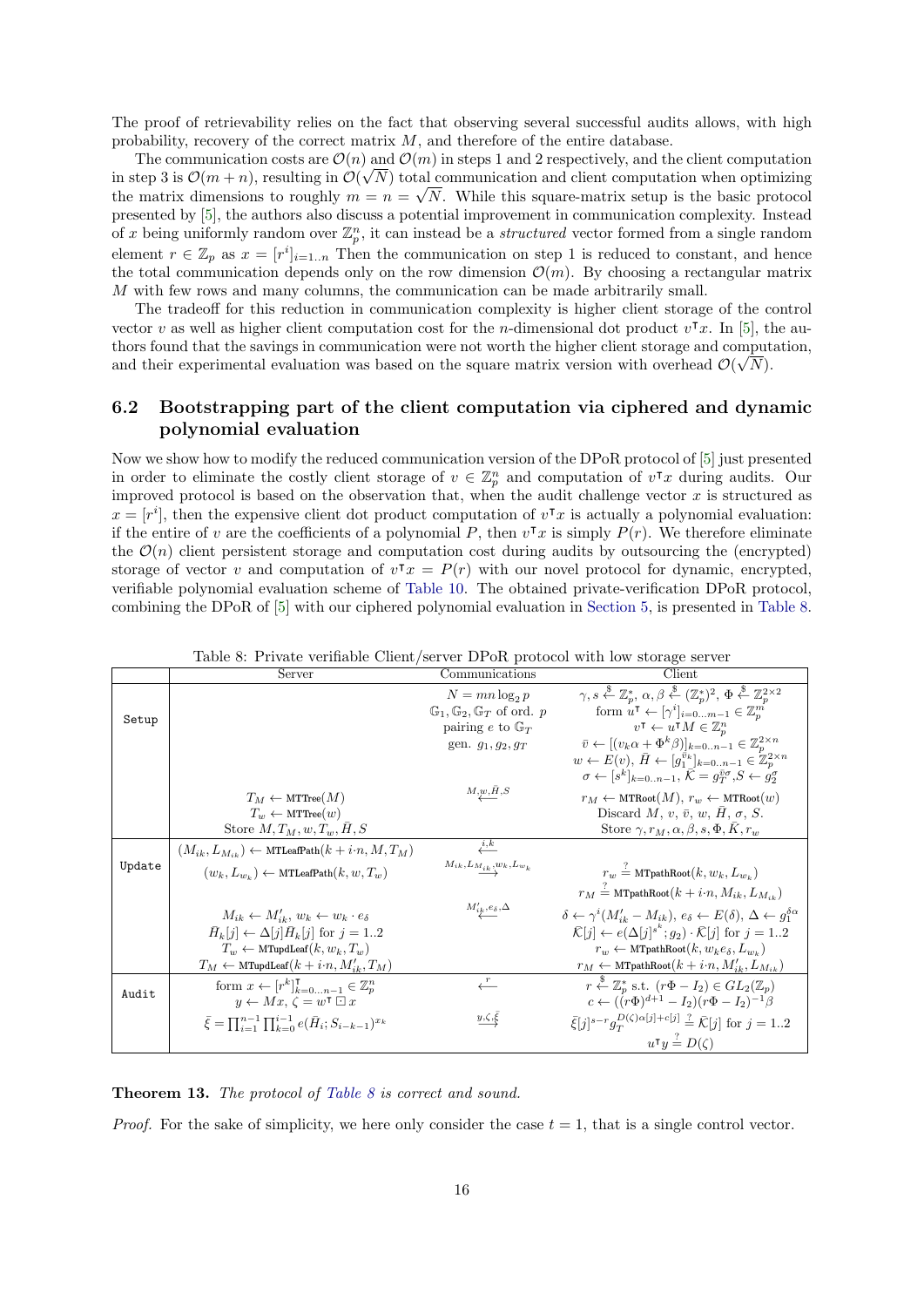Correctness. Assume that all the parties are honest. After each update phase, thanks to the correctness of the Merkle hash tree algorithms  $w^{\mathsf{T}} = E(u^{\mathsf{T}}M)$  and  $\bar{\mathcal{K}} = e(g^{\bar{v}\sigma}_{1};g_{2})$ . To see this, suppose a modification of the database at indices i and k, and let  $M' = M + (M'_{ik} - M_{ik})\mathcal{E}_{ik}$  where  $\mathcal{E}_{ik}$  is the single entry matrix with 1 at position  $(i, k)$ . We have  $u \cdot M' = u \cdot M + u \cdot (M'_{ik} - M_{ik}) \mathcal{E}_{ik} = u \cdot M + \gamma^i e_k (M'_{ik} - M_{ik})$ where  $e_k$  is the k-th canonical vector. Thus,  $v' = v + \gamma^i (M'_{ik} - M_{ik})e_k = v + \delta e_k$  satisfies  $u^{\dagger} M' = v'^{\dagger}$ . Only the k-th coefficients are different in v and v', and in w and w' as well. For the latter,  $w'_k = E(v'_k)$  $E(v_k + \delta) = E(v_k)E(\delta) = w_k E(\delta)$ . The server thus computes w' such that  $w' = E(u^{\dagger}M')$ . Moreover, for  $j = 1..2, \bar{v}'[j] = \bar{v}[j] + \delta \alpha[j]e_k$ , so that, similarly,  $\bar{H}'_k[j] = \Delta[j]\bar{H}_k[j]$  with  $\Delta = g_1^{\delta \alpha}$ , and  $\bar{\mathcal{K}}'[j] = \bar{\mathcal{K}}[j]$  $_{k}[J]$  –  $\Delta[J]$ *u* $_{k}[J]$  with  $\Delta - g_1$  $e(g_1^{\bar{v}'[j]\sigma};g_2) = e(g_1^{\bar{v}[j]\sigma} g_1^{\delta\alpha[j]e_k\sigma};g_2) = \bar{\mathcal{K}}[j] \cdot e(g_1^{\delta\alpha[j]s^k}$  $\hat{A}_1^{\alpha[j]s^k}; g_2$  =  $\bar{\mathcal{K}}[j] \cdot e(\Delta[j]^{s^k}; g_2)$ . Now, concerning the audit phase. Since we consider the polynomial evaluation as a dotproduct, the application of Proposition [8](#page-6-2) to our notations gives:  $(s - r) \left( \sum_{i=1}^{n-1} \sum_{k=0}^{i-1} \bar{v}_i s^{i-k-1} r^k \right) + \sum_{i=0}^{n-1} \bar{v}_i r^i = \sum_{i=0}^{n-1} \bar{v}_i s^i$ . Thus we have:  $\bar{\xi} =$  $\prod_{i=1}^{n-1} \prod_{k=0}^{i-1} e(\bar{H}_i; S_{i-k-1})^{x_k} = \prod_{i=1}^{n-1} \prod_{k=0}^{i-1} e(g_1^{\bar{v}_i}; g_2^{s^{i-k-1}})^{r^k} = e(g_1; g_2)^{\sum_{i=1}^{n-1} \sum_{k=0}^{i-1} \bar{v}_i s^{i-k-1} r^k}$ . Moreover,  $\alpha D(\zeta) + c = \alpha vx + ((r\Phi)^{d+1} - I_2)(r\Phi - I_2)^{-1}\beta = \alpha vx + \sum_{k=0}^{n-1} r^k \Phi^k \beta = \bar{v}x$ . Thus we have that  $\bar{\mathcal{K}}[j] = g_T^{\bar{v}[j]\sigma} = g_T^{(s-r)(\sum_{i=1}^{n-1}\sum_{k=0}^{i-1}\bar{v}_i[j]s^{i-k-1}r^k) + \bar{v}[j]x}$  $\bar{X}(s-r)(\sum_{i=1}^{n-1}\sum_{k=0}^{n-1}\bar{v}_i|j|s^{i-k-1}r^k)+\bar{v}|j|x,$  that is  $\bar{\mathcal{K}}[j]=\bar{\xi}[j]^{s-r}g_T^{D(\zeta)\alpha[j]+c[j]}$  $_{T}^{D(\zeta)\alpha[j]+c[j]}$  and, finally,  $u^{\dagger}y=$  $u^{\dagger}Mx = v^{\dagger}x.$  $\overline{M}x = v^{\intercal}x.$ 

**Soundness.** An attacker to the protocol must provide  $(y', \zeta', \xi')$  such that  $(y', \zeta', \xi') \neq (y, \zeta, \xi)$ , but still  $u^{\intercal} y' = D_{sk}(\bar{\zeta}')$ , with a non negligible advantage  $\epsilon$ . There are two cases: if  $(D_{sk}(\bar{\zeta}'), \xi') \neq (D_{sk}(\bar{\zeta}), \xi)$ then the attacker had to break the polynomial evaluation; otherwise, it must be that  $u^T y' = u^T y$  with  $y' \neq y$ .

For the first case, [Theorem 12](#page-10-2) assesses the security of the polynomial evaluation. For the second case, we consider  $T = E_{pk}(t)$  the cipher of a secret t by the homomorphic scheme. Here, we use again the fact that the protocol of [Table 8](#page-15-0) is indistinguishable as a whole from the same protocol where, within the polynomial evaluation of,  $\Phi^i\beta$  is everywhere replaced by a random  $\Gamma_i$ . Further, this is indistinguishable from a third protocol where, at each Update of index  $i$ , a new  $\Gamma'_i$  is also randomly redrawn and replaces  $\Gamma_i$  in the client state. We thus continue the proof with this third game setting. Now, using  $e_\ell$  the  $\ell$ -th canonical vector of  $\mathbb{Z}_p^m$ , we can (abstractly) consider  $\tilde{u} = u + te_\ell$  and  $\tilde{v}^\intercal = \tilde{u}^\intercal M = (u^\intercal + te_\ell)M = v + tM_{\ell,*}$ . Then, for the Setup phase, we can randomly select m, n and  $\ell \leq m$ . Then also  $M \in \mathbb{Z}_p^{m \times n}$ ,  $u \in \mathbb{Z}_p^m$ , and compute  $v^{\dagger} = u^{\dagger} M$ . From this, compute  $w_k = E(v_k) T^{M_{\ell k}} = E(v_k + t M_{\ell k}) = E(\tilde{v}_k)$ . We also randomly select s,  $\alpha$  and  $\bar{h}_k$  (so that  $\Gamma_k = \log_{g_1}(\bar{h}_k) - \tilde{v}_k \alpha$  exists, but is unknown). For any Update phases, compute  $w'_k = w_k T^{M'_{\ell k}-M_{\ell k}}$  and select randomly a  $\Delta$  (so that  $\bar{h}'_k[j] = \bar{h}_k[j] \Delta[j]$  for  $j = 1..2$  now correspond to a new  $\Gamma_k = \log_{g_1}(h'_k) - \alpha \tilde{v}'_k$  still unknown).

Finally, the attacker provides a vector y' such that both  $\tilde{u}^{\mathsf{T}}(y'-y) = 0$  and  $y' \neq y \mod p$ . Since  $\ell$ is randomly chosen from 1.m, the probability that the vectors are distinct at index  $\ell$ , in other words that  $y'_\ell \neq y_\ell \mod p$ , is at least  $1/m$ . If this is the case, then, denoting  $z = y' - y$ , we have that  $z_\ell \neq 0$ mod p. Now,  $\tilde{u}^{\intercal} z = 0$  implies that  $u^{\intercal} z + t z_{\ell} = 0$  so that the secret can be computed as  $t \equiv -z_{\ell}^{-1} \cdot (u^{\intercal} z)$ mod p and the homomorphic cryptosystem is subject to an attack with advantage  $\epsilon/m$ .  $\Box$ 

#### <span id="page-16-0"></span>6.3 Experiments

We now compare our modification of the DPoR protocol with the one in [\[5\]](#page-19-1), publicly available there: <https://github.com/dsroche/la-por>.

[Table 9](#page-17-0) has three blocks of experiments, each for four database sizes ranging from 1GB to 1TB. The first block of experiments is a run of the original statistically secure DPoR protocol with two dotproducts for the verification, considering the matrix as 56 bits elements modulo a 57-bits prime. The second block of experiments is our new modification, but still using close to square matrices. Subject now to computational security, we have to use a larger coefficient domain, namely here a 254-bits prime (with associated bilinear groups and a 2048-bits Paillier modulus, both estimated equivalent to a 112-bit computational security). We separate the timings of the Update phase in two phases, the remaining linear algebra phase and the new polynomial evaluation phase. In the third block of experiments we use a more rectangular matrix, trying to reduce communications while not increasing too much the Server computational effort.

Overall, we see first in [Table 9,](#page-17-0) that changing the coefficient domain size increases the computational effort of the server in the linear algebra phase. Still, reducing the dimension of the dotproduct for the client, as shown in he third block, allows the client to be faster for databases larger than 100GB.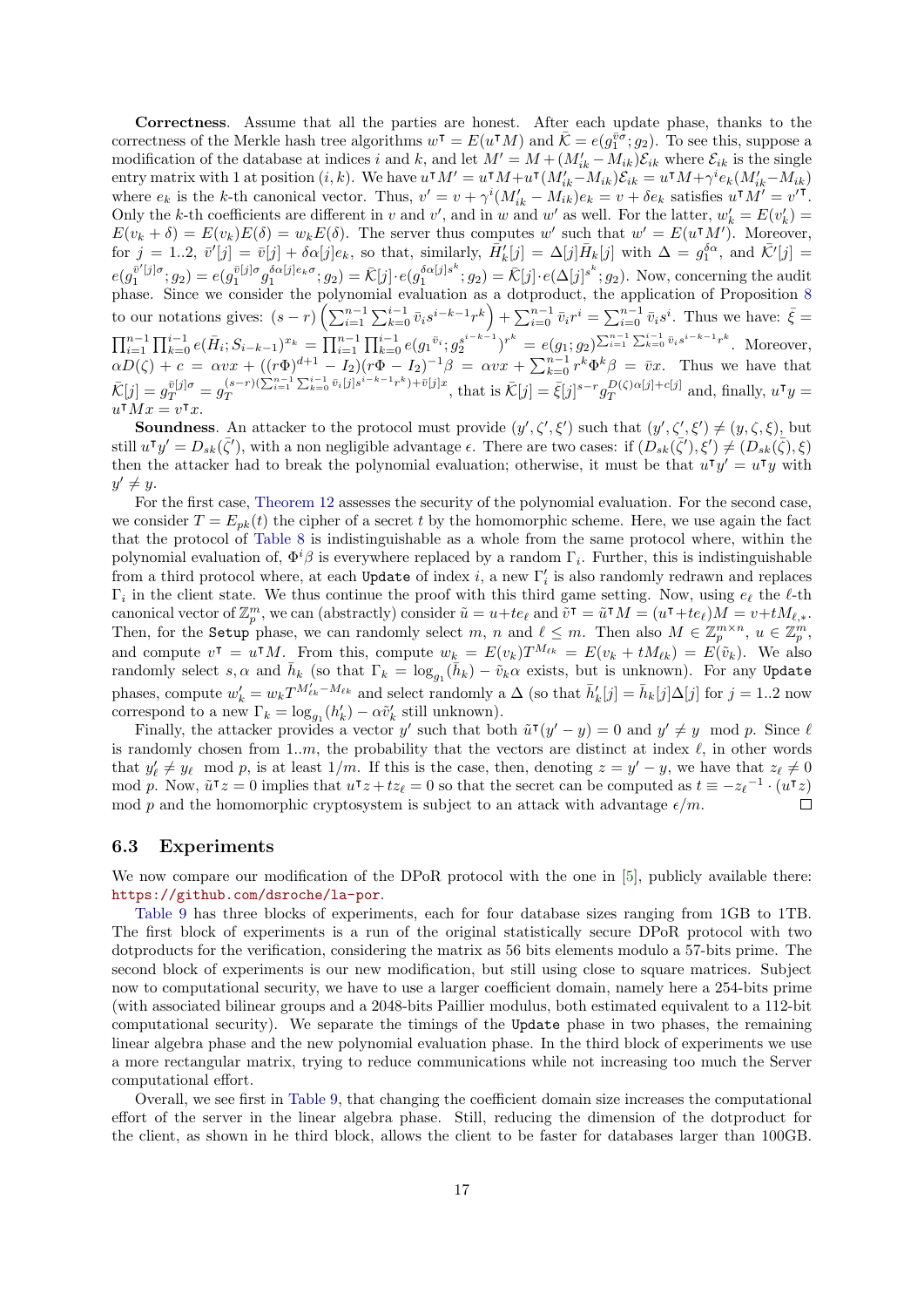| Database                                                                                     | 1 <sub>GB</sub>   | 10GB               | 100GB                  | 1TB                    |
|----------------------------------------------------------------------------------------------|-------------------|--------------------|------------------------|------------------------|
| Private-verified audit using 57-bits prime [5, Figure 1]                                     |                   |                    |                        |                        |
| Matrix view                                                                                  | 12339×12432       | $39131\times39200$ | $123831 \times 123872$ | $396281 \times 396368$ |
| Server extra storage                                                                         | ${<}0.01\%$       | ${<}0.01\%$        | ${<}0.01\%$            | ${<}0.01%$             |
| Client Storage                                                                               | 169KB             | 535KB              | 1693KB                 | 5418KB                 |
| Server Audit $(1/16 \text{ cores})$                                                          | 0.13s/0.02s       | 1.30s/0.17s        | 13.01s/1.62s           | 191.83s/12.24s         |
| Communications                                                                               | 169KB             | 535KB              | 1693KB                 | 5418KB                 |
| Client Audit (1 core)                                                                        | 0.2ms             | 0.7ms              | 1.9 <sub>ms</sub>      | $8.5 \mathrm{ms}$      |
| Square Dynamic-ciphered delegated polynomial evaluation with 254-bits groups of Table 8      |                   |                    |                        |                        |
| Matrix view                                                                                  | $5815\times5816$  | $18390\times18390$ | 58154×58154            | $186092\times186093$   |
| Server extra storage                                                                         | $0.12\%$          | $0.04\%$           | $0.01\%$               | ${<}0.01%$             |
| Client storage                                                                               | 0.94KB            | 0.94KB             | 0.94KB                 | 0.94KB                 |
| Server Audit $(1/16 \text{ cores})$ : matrix-vector step                                     | 1.1s/0.2s         | 11.3s/1.3s         | 113.4s/12.9s           | 1152.5s/131.1s         |
| Server Audit $(1/16 \text{ cores})$ : polynomial step                                        | 4.6s/0.7s         | 14.3s/1.8s         | 46.0s/5.3s             | 145.7s/16.4s           |
| Communications                                                                               | 181KB             | 571KB              | 1803KB                 | 5770KB                 |
| Client Audit (1 core): dotproduct step                                                       | 3.2ms             | 8.4 <sub>ms</sub>  | 13.1 <sub>ms</sub>     | 37.9ms                 |
| Client Audit (1 core): polynomial step                                                       | 1.7 <sub>ms</sub> | 1.7 <sub>ms</sub>  | 1.7 <sub>ms</sub>      | 1.7 <sub>ms</sub>      |
| Rectangular Dynamic-ciphered delegated polynomial evaluation with 254-bits groups of Table 8 |                   |                    |                        |                        |
| Matrix view                                                                                  | $6599\times5125$  | 7265×46551         | 7929×426519            | 8600×4026778           |
| Server extra storage                                                                         | $0.11\%$          | $0.10\%$           | $0.09\%$               | $0.08\%$               |
| Client storage                                                                               | 0.94KB            | 0.94KB             | 0.94KB                 | 0.94KB                 |
| Server Audit $(1/16 \text{ cores})$ : matrix-vector step                                     | 1.1s/0.2s         | 11.3s/1.3s         | 113.2s/12.8s           | 1147.9s/130.7s         |
| Server Audit $(1/16 \text{ cores})$ : polynomial step                                        | 4.0s/0.6s         | 36.8s/4.3s         | 335.7s/36.7s           | 3125.9s/340.0s         |
| Communications                                                                               | 205KB             | 226KB              | 246KB                  | 267KB                  |
| Client Audit (1 core): dotproduct step                                                       | 3.7 <sub>ms</sub> | 4.0 <sub>ms</sub>  | 4.4ms                  | 4.8 <sub>ms</sub>      |
| Client Audit (1 core): polynomial step                                                       | 1.7 <sub>ms</sub> | 1.7 <sub>ms</sub>  | 1.7 <sub>ms</sub>      | 1.7 <sub>ms</sub>      |

<span id="page-17-0"></span>Table 9: Modification of the DPoR audit protocol, with 254-bits groups, 2048-bits Paillier, on a Gold 6126 2.6GHz & 10 GB/core (real time are median values for a single run; each experiment was performed 11 times; the maximum relative difference between the runs was at most 3.6%).

In any case, the client audit computational effort is never larger than a few milliseconds and thus the dominant part is most certainly communications. On this aspect, we see that our modification allows for large reductions in both the Client storage (even with square matrices) and the overall communications. Indeed, the client private state is the vector dimension, the Paillier's private key, twelve group elements and two Merkle tree roots; while the communications are mostly one vector of modular integers in the smallest dimension.

The price to pay is from about a factor of four (large database) to an order of magnitude (tiny database) for the server computations (more limited losses in the more realistic case where the server can use multiple cores). In any case, the persistent client storage is going from dozens of MB to less than one KB, and the communication volume can be decreased by more than two orders of magnitude.

# Acknowledgments

We thank Gaspard Anthoine for providing us with some preliminary comparisons with the PBC and libpaillier libraries and Anthony Martinez for the libsnark baseline benchmarking. We also thank Jean-Louis Roch for fruitful exchanges about the parallelization of the server side and for pointing out [\[41\]](#page-21-12).

# 7 Conclusion

We have presented a protocol verifying publicly a dynamic unciphered polynomial evaluation and then a protocol verifying privately a dynamic ciphered polynomial evaluation. Now, combining efficient and proven dynamicity for ciphered polynomial with public verifiability raises security issues and reminds an open problem. Still, we have also presented a protocol verifying the outsourced evaluation of secret polynomials. Client verification is of the order of a few milliseconds and is faster than direct polynomial evaluation over a small finite field, as soon as the degree of the polynomial is larger than a few thousand.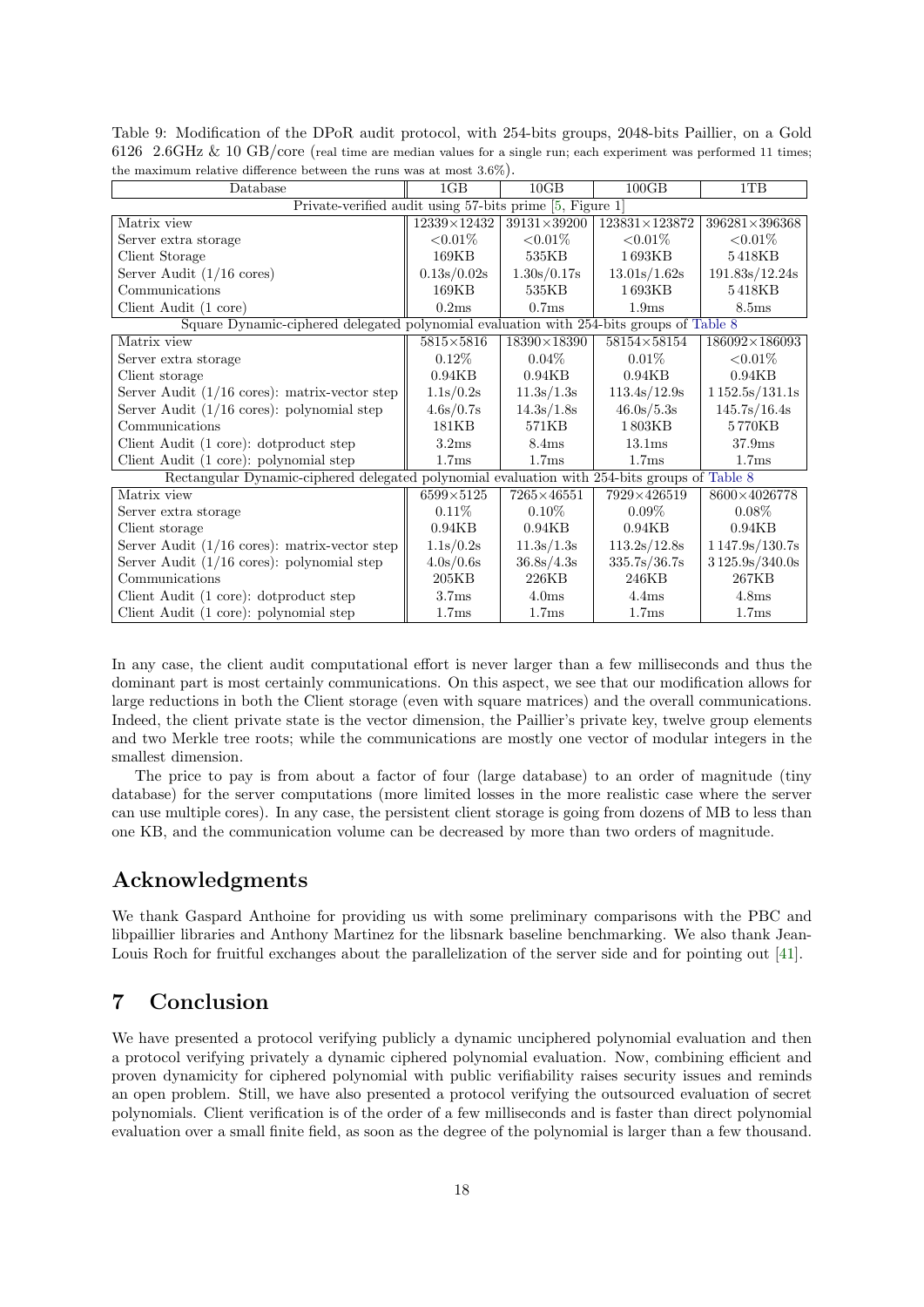This enables us in turn to reduce by several orders of magnitude the communications, Client storage and Client computations for state-of-the-art low server-storage dynamic proofs of retrievability.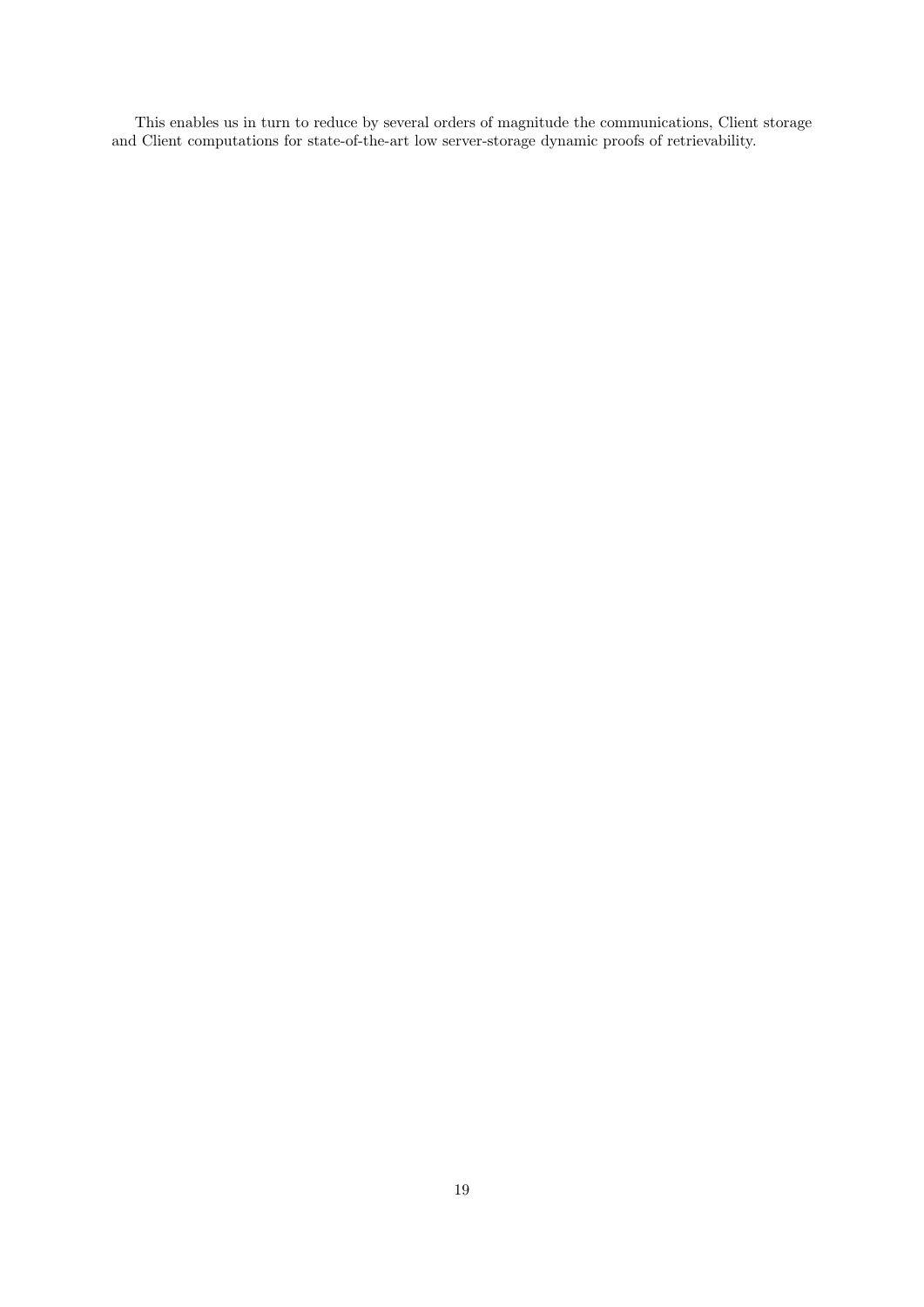# References

- <span id="page-19-8"></span>[1] M. Abdalla, F. Benhamouda, and A. Passelègue. An algebraic framework for pseudorandom functions and applications to related-key security. In R. Gennaro and M. Robshaw, editors, CRYPTO 2015, pages 388–409, Berlin, Heidelberg, 2015. Springer. [doi:10.1007/978-3-662-47989-6\\_19](https://doi.org/10.1007/978-3-662-47989-6_19).
- <span id="page-19-5"></span>[2] M. Abdalla, F. Bourse, H. Marival, D. Pointcheval, A. Soleimanian, and H. Waldner. Multi-client inner-product functional encryption in the random-oracle model. In C. Galdi and V. Kolesnikov, editors, SCN 2020, Amalfi, Italy, September 14-16, volume 12238 of LNCS, pages 525–545. Springer, 2020. [doi:10.1007/978-3-030-57990-6\\_26](https://doi.org/10.1007/978-3-030-57990-6_26).
- <span id="page-19-9"></span>[3] S. Agrawal, B. Libert, and D. Stehlé. Fully secure functional encryption for inner products, from standard assumptions. In M. Robshaw and J. Katz, editors, CRYPTO 2016, pages 333–362, Berlin, Heidelberg, 2016. Springer. [doi:10.1007/978-3-662-53015-3\\_12](https://doi.org/10.1007/978-3-662-53015-3_12).
- <span id="page-19-10"></span>[4] M. Ambrona, G. Barthe, and B. Schmidt. Generic transformations of predicate encodings: Constructions and applications. In J. Katz and H. Shacham, editors, CRYPTO 2017, pages 36–66, Cham, 2017. Springer. [doi:10.1007/978-3-319-63688-7\\_2](https://doi.org/10.1007/978-3-319-63688-7_2).
- <span id="page-19-1"></span>[5] G. Anthoine, J.-G. Dumas, M. Hanling, M. de Jonghe, A. Maignan, C. Pernet, and D. S. Roche. Dynamic proofs of retrievability with low server storage. In 30th USENIX Security Symposium, August 11-13, pages 537–554, Aug. 2021. URL: [https://www.usenix.org/conference/](https://www.usenix.org/conference/usenixsecurity21/presentation/anthoine) [usenixsecurity21/presentation/anthoine](https://www.usenix.org/conference/usenixsecurity21/presentation/anthoine).
- <span id="page-19-0"></span>[6] G. Ateniese, R. Burns, R. Curtmola, J. Herring, L. Kissner, Z. Peterson, and D. Song. Provable data possession at untrusted stores. In  $14th$  ACM CCS, pages 598–609. ACM, 2007. [doi:10.1145/](https://doi.org/10.1145/1315245.1315318) [1315245.1315318](https://doi.org/10.1145/1315245.1315318).
- <span id="page-19-11"></span>[7] N. Attrapadung and J. Tomida. Unbounded dynamic predicate compositions in abe from standard assumptions. In S. Moriai and H. Wang, editors, ASIACRYPT 2020, pages 405–436, Cham, 2020. Springer. [doi:10.1007/978-3-030-64840-4\\_14](https://doi.org/10.1007/978-3-030-64840-4_14).
- <span id="page-19-7"></span>[8] S. Benabbas, R. Gennaro, and Y. Vahlis. Verifiable delegation of computation over large datasets. In P. Rogaway, editor, CRYPTO 2011, Santa Barbara, CA, USA, August 14-18, 2011, volume 6841 of LNCS, pages 111–131. Springer, 2011. [doi:10.1007/978-3-642-22792-9\\_7](https://doi.org/10.1007/978-3-642-22792-9_7).
- <span id="page-19-12"></span>[9] J. Benaloh. Dense probabilistic encryption. In First Annual Workshop on Selected Areas in Cryptography, pages 120–128, Kingston, ON, May 1994. URL: [http://sacworkshop.org/proc/SAC\\_](http://sacworkshop.org/proc/SAC_94_006.pdf) [94\\_006.pdf](http://sacworkshop.org/proc/SAC_94_006.pdf).
- <span id="page-19-4"></span>[10] A. Bishop, A. Jain, and L. Kowalczyk. Function-hiding inner product encryption. In T. Iwata and J. H. Cheon, editors, ASIACRYPT 2015, Auckland, New Zealand, November 29 - December 3, 2015, Part I, volume 9452 of LNCS, pages 470–491. Springer, 2015. doi:10.1007/978-3-662-48797-6 [20](https://doi.org/10.1007/978-3-662-48797-6_20).
- <span id="page-19-3"></span>[11] D. Boneh, J. Drake, B. Fisch, and A. Gabizon. Efficient polynomial commitment schemes for multiple points and polynomials. IACR Cryptol. ePrint Arch., 2020:81, 2020. URL: [https://](https://eprint.iacr.org/2020/081) [eprint.iacr.org/2020/081](https://eprint.iacr.org/2020/081).
- <span id="page-19-13"></span>[12] R. P. Brent. The parallel evaluation of general arithmetic expressions. J. ACM, 21(2):201–206, apr 1974. [doi:10.1145/321812.321815](https://doi.org/10.1145/321812.321815).
- <span id="page-19-6"></span>[13] X. Bultel, M. L. Das, H. Gajera, D. Gérault, M. Giraud, and P. Lafourcade. Verifiable private polynomial evaluation. In T. Okamoto, Y. Yu, M. H. Au, and Y. Li, editors, *ProvSec 2017, Provable* Security, pages 487–506, Cham, 2017. Springer. [doi:10.1007/978-3-319-68637-0\\_29](https://doi.org/10.1007/978-3-319-68637-0_29).
- <span id="page-19-2"></span>[14] J. Camenisch, M. Dubovitskaya, K. Haralambiev, and M. Kohlweiss. Composable and modular anonymous credentials: Definitions and practical constructions. In T. Iwata and J. H. Cheon, editors, ASIACRYPT 2015, Auckland, New Zealand, November 29 - December 3, 2015, Part II, volume 9453 of *LNCS*, pages 262-288. Springer, 2015. [doi:10.1007/978-3-662-48800-3\\_11](https://doi.org/10.1007/978-3-662-48800-3_11).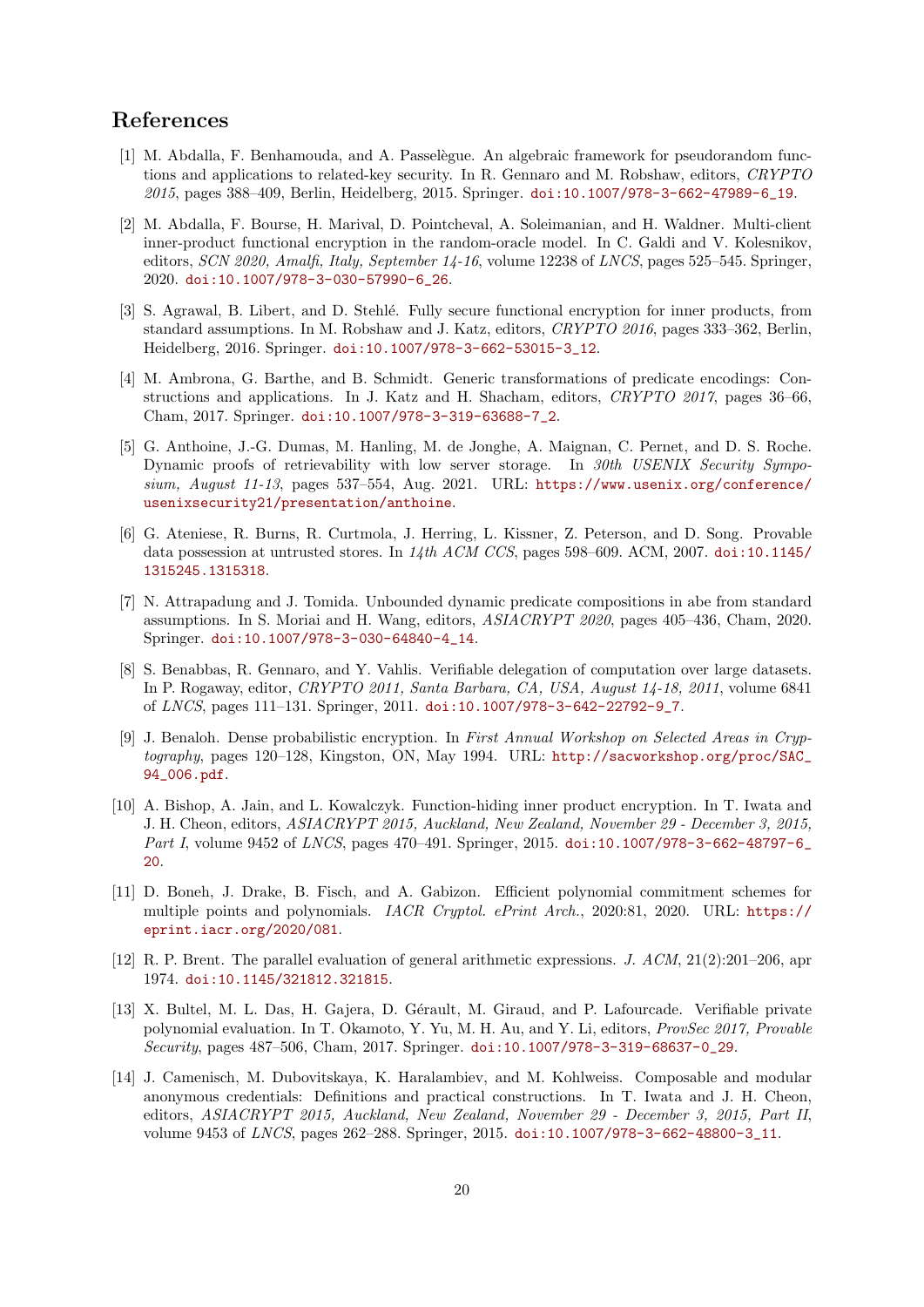- <span id="page-20-9"></span>[15] D. Cash, A. Küpcü, and D. Wichs. Dynamic proofs of retrievability via oblivious RAM. In T. Johansson and P. Q. Nguyen, editors, EUROCRYPT 2013, Athens, Greece, May 26-30, 2013, volume 7881 of LNCS, pages 279–295. Springer, 2013. [doi:10.1007/978-3-642-38348-9\\_17](https://doi.org/10.1007/978-3-642-38348-9_17).
- <span id="page-20-3"></span>[16] D. Catalano and D. Fiore. Vector commitments and their applications. In K. Kurosawa and G. Hanaoka, editors, Public-Key Cryptography - PKC 2013, Nara, Japan, February 26 - March 1, 2013, volume 7778 of LNCS, pages 55-72. Springer, 2013. [doi:10.1007/978-3-642-36362-7\\_5](https://doi.org/10.1007/978-3-642-36362-7_5).
- <span id="page-20-8"></span>[17] K. Elkhiyaoui, M. Onen, M. Azraoui, and R. Molva. Efficient techniques for publicly verifiable ¨ delegation of computation. In X. Chen, X. Wang, and X. Huang, editors, AsiaCCS 2016, Xi'an, China, May 30 - June 3, 2016, pages 119–128. ACM, 2016. [doi:10.1145/2897845.2897910](https://doi.org/10.1145/2897845.2897910).
- <span id="page-20-14"></span>[18] C. M. Fiduccia. An efficient formula for linear recurrences. SIAM J. Comput., 14(1):106-112, 1985. [doi:10.1137/0214007](https://doi.org/10.1137/0214007).
- <span id="page-20-7"></span>[19] D. Fiore and R. Gennaro. Publicly verifiable delegation of large polynomials and matrix computations, with applications. In ACM CCS, pages 501–512, New York, NY, USA, 2012. ACM. [doi:10.1145/2382196.2382250](https://doi.org/10.1145/2382196.2382250).
- <span id="page-20-5"></span>[20] D. Fiore, A. Nitulescu, and D. Pointcheval. Boosting verifiable computation on encrypted data. In A. Kiayias, M. Kohlweiss, P. Wallden, and V. Zikas, editors, Public-Key Cryptography – PKC 2020, pages 124–154, Cham, 2020. Springer. [doi:10.1007/978-3-030-45388-6\\_5](https://doi.org/10.1007/978-3-030-45388-6_5).
- <span id="page-20-13"></span>[21] L. Fousse, P. Lafourcade, and M. Alnuaimi. Benaloh's dense probabilistic encryption revisited. In A. Nitaj and D. Pointcheval, editors, AFRICACRYPT 2011, Dakar, Senegal, July 5-7, 2011, volume 6737 of LNCS, pages 348–362. Springer, 2011. [doi:10.1007/978-3-642-21969-6\\_22](https://doi.org/10.1007/978-3-642-21969-6_22).
- <span id="page-20-4"></span>[22] A. Gabizon, Z. J. Williamson, and O. Ciobotaru. PLONK: permutations over Lagrange-bases for oecumenical noninteractive arguments of knowledge. IACR Cryptol. ePrint Arch., 2019:953, 2019. URL: <https://eprint.iacr.org/2019/953>.
- <span id="page-20-12"></span>[23] R. Gay, D. Hofheinz, E. Kiltz, and H. Wee. Tightly CCA-secure encryption without pairings. In M. Fischlin and J.-S. Coron, editors, EUROCRYPT 2016, pages 1–27, Berlin, Heidelberg, 2016. Springer. [doi:10.1007/978-3-662-49890-3\\_1](https://doi.org/10.1007/978-3-662-49890-3_1).
- <span id="page-20-0"></span>[24] R. Gennaro, C. Gentry, and B. Parno. Non-interactive verifiable computing: Outsourcing computation to untrusted workers. In T. Rabin, editor, CRYPTO 2010, Santa Barbara, CA, USA, August 15- 19, 2010, volume 6223 of LNCS, pages 465–482. Springer, 2010. [doi:10.1007/978-3-642-14623-7\\_](https://doi.org/10.1007/978-3-642-14623-7_25) [25](https://doi.org/10.1007/978-3-642-14623-7_25).
- <span id="page-20-11"></span>[25] V. Goyal. Reducing trust in the PKG in identity based cryptosystems. In A. Menezes, editor, CRYPTO 2007, Santa Barbara, CA, USA, August 19-23, 2007, volume 4622 of LNCS, pages 430– 447. Springer, 2007. [doi:10.1007/978-3-540-74143-5\\_24](https://doi.org/10.1007/978-3-540-74143-5_24).
- <span id="page-20-1"></span>[26] A. Juels and B. S. Kaliski Jr. PORs: Proofs of retrievability for large files. In  $14th$  ACM CCS, pages 584–597. ACM, 2007. [doi:10.1145/1315245.1315317](https://doi.org/10.1145/1315245.1315317).
- <span id="page-20-15"></span>[27] W. Kahan and R. J. Fateman. Symbolic computation of divided differences. SIGSAM Bull., 33(2):7– 28, 1999. [doi:10.1145/334714.334716](https://doi.org/10.1145/334714.334716).
- <span id="page-20-2"></span>[28] A. Kate, G. M. Zaverucha, and I. Goldberg. Constant-size commitments to polynomials and their applications. In M. Abe, editor, ASIACRYPT 2010, Singapore, December 5-9, 2010, volume 6477 of LNCS, pages 177–194. Springer, 2010. [doi:10.1007/978-3-642-17373-8\\_11](https://doi.org/10.1007/978-3-642-17373-8_11).
- <span id="page-20-10"></span>[29] J. Katz and Y. Lindell. Introduction to Modern Cryptography. Chapman & Hall/CRC Cryptography and Network Security Series. CRC Press, 2020. URL: [https://books.google.fr/books?id=](https://books.google.fr/books?id=RsoOEAAAQBAJ) [RsoOEAAAQBAJ](https://books.google.fr/books?id=RsoOEAAAQBAJ).
- <span id="page-20-6"></span>[30] S. Kim, K. Lewi, A. Mandal, H. Montgomery, A. Roy, and D. J. Wu. Function-hiding inner product encryption is practical. In D. Catalano and R. D. Prisco, editors, SCN 2018, Amalfi, Italy, September 5-7, volume 11035 of LNCS, pages 544–562. Springer, 2018. [doi:10.1007/978-3-319-98113-0\\_29](https://doi.org/10.1007/978-3-319-98113-0_29).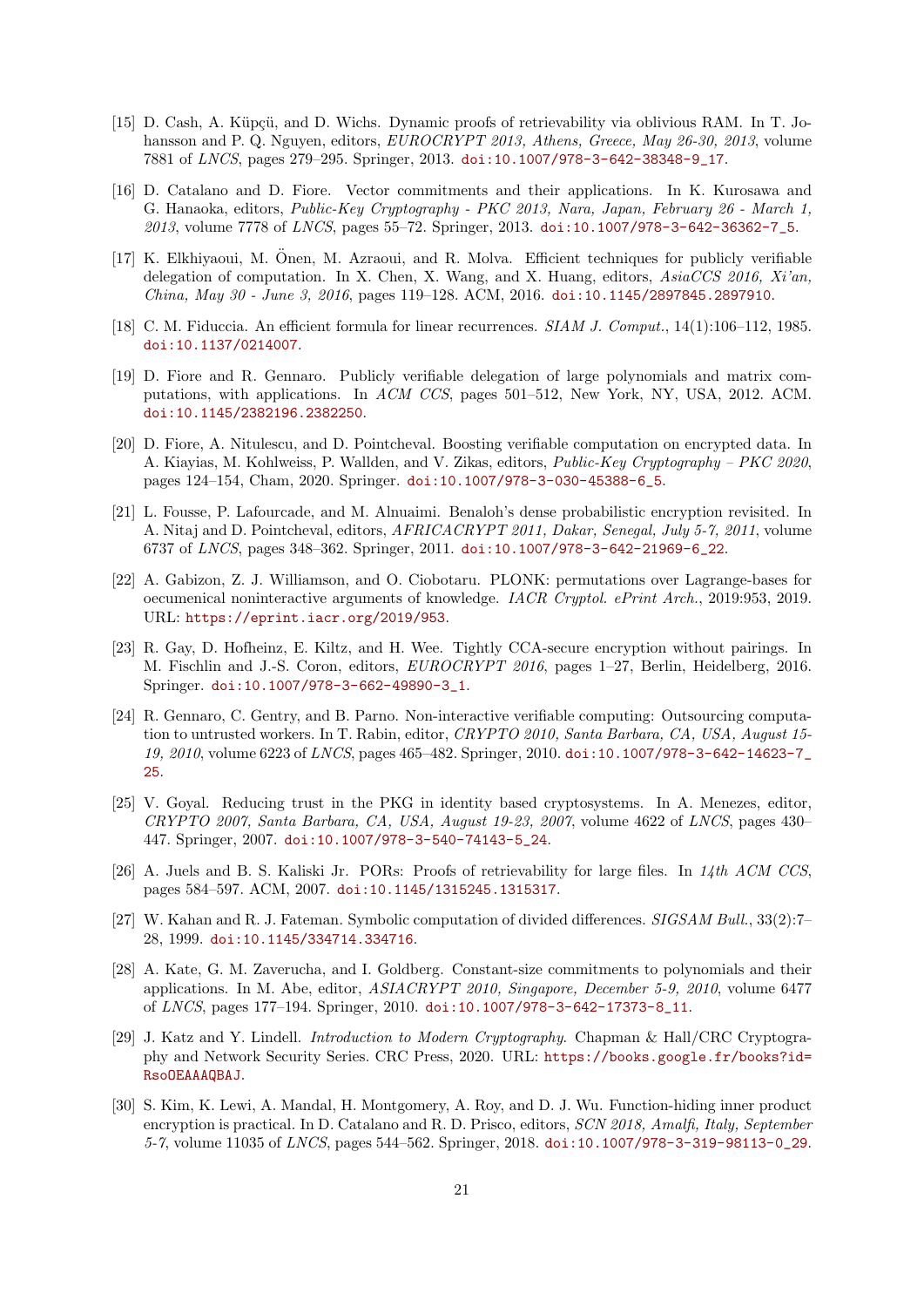- <span id="page-21-10"></span>[31] B. Laurie, A. Langley, E. Kasper, and Google. Certificate Transparency. RFC 6962, IETF, June 2013. URL: <https://tools.ietf.org/html/rfc6962>.
- <span id="page-21-4"></span>[32] J. Lee. Dory: Efficient, transparent arguments for generalised inner products and polynomial commitments. In K. Nissim and B. Waters, editors, TCC 2021, Raleigh, NC, USA, November 8-11, volume 13043 of Lecture Notes in Computer Science, pages 1–34. Springer, 2021. [doi:10.1007/978-3-030-90453-1\\\_1](https://doi.org/10.1007/978-3-030-90453-1_1).
- <span id="page-21-1"></span>[33] B. Libert, S. C. Ramanna, and M. Yung. Functional commitment schemes: From polynomial commitments to pairing-based accumulators from simple assumptions. In I. Chatzigiannakis, M. Mitzenmacher, Y. Rabani, and D. Sangiorgi, editors, *ICALP 2016, July 11-15, 2016, Rome, Italy*, volume 55 of LIPIcs, pages 30:1–30:14. Dagstuhl, 2016. [doi:10.4230/LIPIcs.ICALP.2016.30](https://doi.org/10.4230/LIPIcs.ICALP.2016.30).
- <span id="page-21-9"></span>[34] R. C. Merkle. A digital signature based on a conventional encryption function. In C. Pomerance, editor, CRYPTO '87, pages 369–378, 1988. [doi:10.1007/3-540-48184-2\\_32](https://doi.org/10.1007/3-540-48184-2_32).
- <span id="page-21-6"></span>[35] P. Morillo, C. Ràfols, and J. L. Villar. The kernel matrix Diffie-Hellman assumption. In J. H. Cheon and T. Takagi, editors, ASIACRYPT 2016, pages 729–758, Berlin, Heidelberg, 2016. Springer. [doi:10.1007/978-3-662-53887-6\\_27](https://doi.org/10.1007/978-3-662-53887-6_27).
- <span id="page-21-3"></span>[36] A. Ozdemir, R. S. Wahby, B. Whitehat, and D. Boneh. Scaling verifiable computation using efficient set accumulators. In S. Capkun and F. Roesner, editors, 29th USENIX Security Symposium, August 12-14, pages 2075–2092, 2020. URL: [https://www.usenix.org/conference/usenixsecurity20/](https://www.usenix.org/conference/usenixsecurity20/presentation/ozdemir) [presentation/ozdemir](https://www.usenix.org/conference/usenixsecurity20/presentation/ozdemir).
- <span id="page-21-7"></span>[37] P. Paillier. Public-key cryptosystems based on composite degree residuosity classes. In J. Stern, editor, EUROCRYPT '99, Czech Republic, May 2-6, 1999, volume 1592 of LNCS, pages 223-238. Springer, 1999. [doi:10.1007/3-540-48910-X\\_16](https://doi.org/10.1007/3-540-48910-X_16).
- <span id="page-21-13"></span>[38] J. Roch, D. Traoré, and J. Bernard. On-line adaptive parallel prefix computation. In W. E. Nagel, W. V. Walter, and W. Lehner, editors, *Euro-Par 2006*, *Dresden, Germany, Aug. 28 - Sep. 1*, volume 4128 of Lecture Notes in Computer Science, pages 841–850. Springer, 2006. [doi:10.1007/](https://doi.org/10.1007/11823285_88) [11823285\\\_88](https://doi.org/10.1007/11823285_88).
- <span id="page-21-5"></span>[39] H. Shacham and B. Waters. Compact proofs of retrievability. In J. Pieprzyk, editor, ASIACRYPT 2008, Melbourne, Australia, December 7-11, 2008, volume 5350 of LNCS, pages 90–107. Springer, 2008. [doi:10.1007/978-3-540-89255-7\\_7](https://doi.org/10.1007/978-3-540-89255-7_7).
- <span id="page-21-0"></span>[40] E. Shi, E. Stefanov, and C. Papamanthou. Practical dynamic proofs of retrievability. In ACM CCS, pages 325–336, New York, NY, USA, 2013. ACM. URL: <http://elaineshi.com/docs/por.pdf>, [doi:10.1145/2508859.2516669](https://doi.org/10.1145/2508859.2516669).
- <span id="page-21-12"></span>[41] M. Snir. Depth-size trade-offs for parallel prefix computation. J. Algorithms, 7(2):185–201, 1986. [doi:10.1016/0196-6774\(86\)90003-9](https://doi.org/10.1016/0196-6774(86)90003-9).
- <span id="page-21-2"></span>[42] A. Tomescu, I. Abraham, V. Buterin, J. Drake, D. Feist, and D. Khovratovich. Aggregatable subvector commitments for stateless cryptocurrencies. In C. Galdi and V. Kolesnikov, editors, SCN 2020, Amalfi, Italy, September 14-16, volume 12238 of LNCS, pages 45–64. Springer, 2020. [doi:10.1007/978-3-030-57990-6\\_3](https://doi.org/10.1007/978-3-030-57990-6_3).

# <span id="page-21-11"></span>A Overview of VESPo

The exchanges of [Algorithms 3](#page-10-1) to [5](#page-11-1) are summarized in [Table 10.](#page-22-0)

# <span id="page-21-8"></span>B Intermediate Proofs

Now, we give a proof on the logarithmic complexity bound for the client verification. Then we give the proofs of the propositions in [Sections 3](#page-6-0) and [4.](#page-7-0)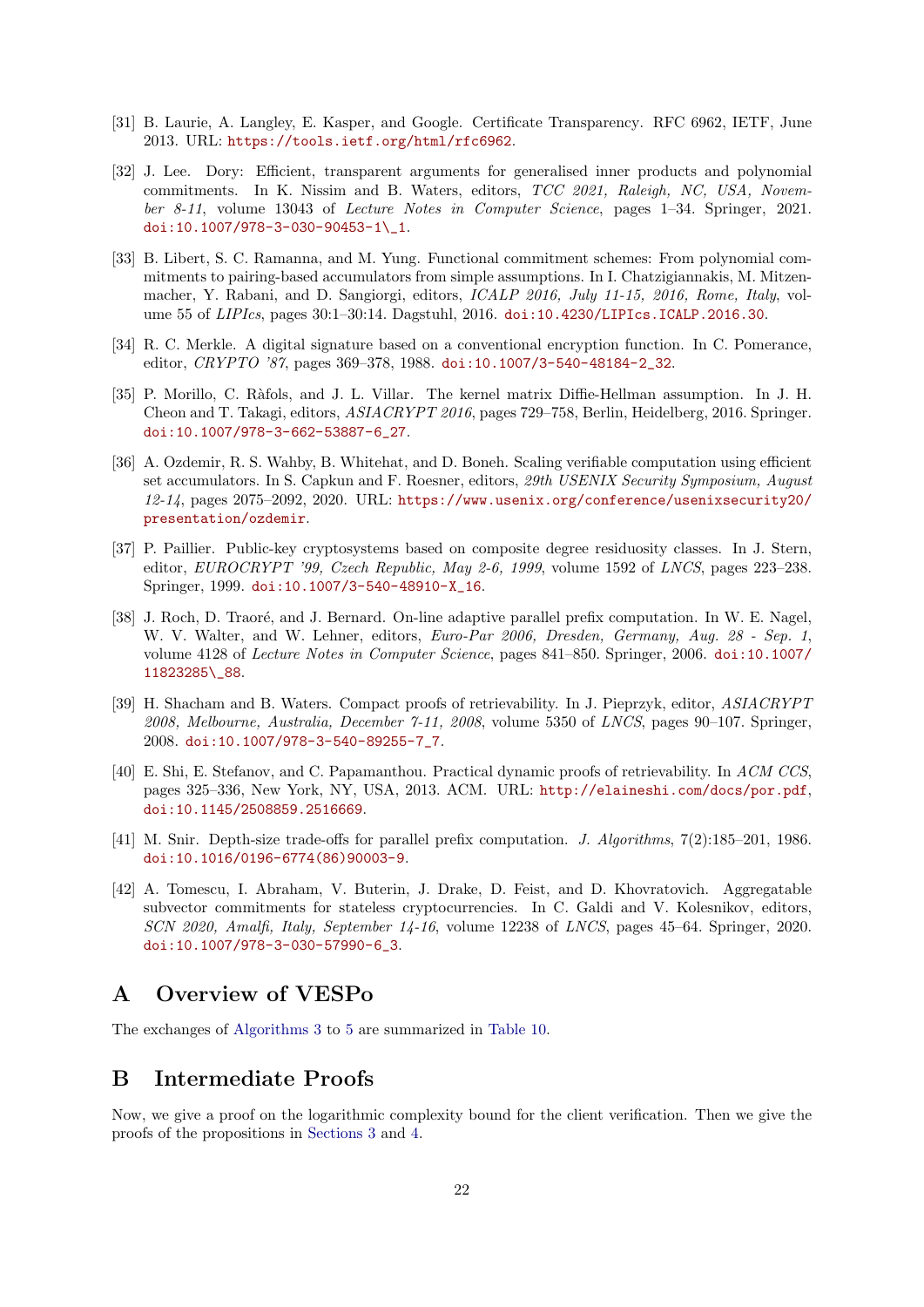| Table 10: Private, Dynamic, Ciphered and logarithmic polynomial evaluation |  |
|----------------------------------------------------------------------------|--|
|----------------------------------------------------------------------------|--|

<span id="page-22-0"></span>

|        | Server                                                                               | Communications                                                     | Client                                                                                                                                                                           |
|--------|--------------------------------------------------------------------------------------|--------------------------------------------------------------------|----------------------------------------------------------------------------------------------------------------------------------------------------------------------------------|
|        |                                                                                      | $\mathbb{G}_1$ , $\mathbb{G}_2$ , $\mathbb{G}_T$ groups of order p | $P \in \mathbb{Z}_p[X], 1 \leq d^{\circ}(P) \leq d$                                                                                                                              |
| Setup  |                                                                                      | pairing e to $\mathbb{G}_T$ ,                                      | $s \stackrel{\$}{\leftarrow} \mathbb{Z}_p \backslash \{0,1\}, \alpha, \beta \stackrel{\$}{\leftarrow} \mathbb{Z}_p^2, \Phi \stackrel{\$}{\leftarrow} \mathbb{Z}_n^{2 \times 2},$ |
|        |                                                                                      | gen. $q_1, q_2, q_T = e(q_1; q_2)$                                 | s.t. $(s\Phi - I_2) \in GL_2(\mathbb{Z}_n)$                                                                                                                                      |
|        |                                                                                      |                                                                    | Let $\bar{P}(X) \leftarrow \sum_{i=0}^{d} X^{i} (p_i \alpha + \Phi^i \beta)$                                                                                                     |
|        |                                                                                      |                                                                    | $W \leftarrow E(P), \, \bar{H} \leftarrow [q_1^{\bar{p}_i}]_{i=1d} \in \mathbb{G}_1^{2 \times d}$                                                                                |
|        |                                                                                      |                                                                    | $\bar{\mathcal{K}} \leftarrow q_T^{P(s)} \in \mathbb{G}_T^2, S \leftarrow [q_2^{s^k}]_{k=0d-1}$                                                                                  |
|        | $T_W \leftarrow \text{MTTree}(W)$                                                    | $W_{\!\mathcal{L}}^{\vphantom{\dagger}}\!\!\!\!\!\!A,\!B$          | $r_W \leftarrow \text{MTRoot}(W)$                                                                                                                                                |
|        | Store $W, T_W, H, S$                                                                 |                                                                    | discard $P, \overline{P}, W, \overline{H}, S.$                                                                                                                                   |
| Update | $\bar{h}'_i[j] \leftarrow \Delta[j] \cdot \bar{h}_i[j]$ for $j = 12$                 | $\stackrel{i,e_\delta,\Delta}{\longleftarrow}$                     | $e_{\delta} \leftarrow E(\delta), \Delta \leftarrow q_1^{\delta \alpha}$                                                                                                         |
|        | $(w_i, L_i) \leftarrow \text{MTLeafPath}(i, W, T_W)$                                 | $\overset{w_i,L_i}{\longrightarrow}$                               | $r_W \stackrel{?}{=}$ MTpathRoot $(i, w_i, L_i)$                                                                                                                                 |
|        | $w'_i \leftarrow w_i \cdot e_\delta$                                                 |                                                                    | $w'_i \leftarrow w_i \cdot e_\delta, \overline{\mathcal{K}}[j] \leftarrow e(\Delta[j]^{s^i}; g_2) \cdot \overline{\mathcal{K}}[j]$                                               |
|        | $T_W \leftarrow \text{MTupdate}(i, w'_i, T_W)$                                       |                                                                    | $r_W \leftarrow \text{MTpathRoot}(i, w'_i, L_i)$                                                                                                                                 |
|        | Form $x \leftarrow [1, r, r^2, \ldots, r^d]^\mathsf{T}$                              | $\stackrel{r}{\longleftarrow}$                                     | For $r \in \mathbb{Z}_p$ s.t. $(r\Phi - I_2) \in GL_2(\mathbb{Z}_p)$                                                                                                             |
| Audit  | $\zeta \leftarrow W^{\intercal} \boxdot x$                                           |                                                                    | $c \leftarrow ((r\Phi)^{d+1} - I_2)(r\Phi - I_2)^{-1}\beta$                                                                                                                      |
|        | $\bar{\xi} \leftarrow \prod_{i=1}^d \prod_{k=0}^{i-1} e(\bar{H}_i; S_{i-k-1})^{x_k}$ | $\zeta,\xi$                                                        | $\bar{\xi}[j]^{s-r}q_{\tau}^{D(\zeta)\alpha[j]+c[j]} \stackrel{?}{=} \bar{\mathcal{K}}[j]$ for $j = 12$                                                                          |

**Lemma 14.** [Algorithm 2,](#page-10-0) computing the matrix geometric sum, requires between  $40 + 8\lceil \log_2(d+1) \rceil$  and  $40 + 11 \lceil \log_2(d+1) \rceil$  arithmetic operations.

*Proof.* Counting only (modular) field operations, [Algorithm 1](#page-9-2) requires between 8 and 11 times  $\lceil \log_2(d) \rceil$ additions and multiplications depending on the binary decomposition of  $d$ . Then we have 5 operations for the matrix inverse, twice 6 operations for the matrix-vector multiplications and 18 operations for the matrix polynomial evaluation. Plus 5 operations for the characteristic polynomial.  $\Box$ 

Proposition 9 (From page [8\)](#page-6-4). The protocol of [Table 2](#page-6-1) is correct and sound.

*Proof.* Correctness. First,  $\zeta = W^{\mathsf{T}} \boxdot x = \prod_{i=0}^d E(p_i)^{(r^i)} = E(P(r))$ . Then, second,  $\xi = H^{\mathsf{T}} \odot x =$  $\prod_{k=0}^{d-1} g_1^{T_{k,P}(s)r^k} = g_1^{Q_P(s,r)}$ , by [Lemma 8.](#page-6-2) Therefore, the verification is that  $g_T^{Q_P(s,r)(s-r)+P(r)} \stackrel{?}{=} g_T^{P(s)}$  $\prod_{k=0} g_1 - g_1$ , by Lemma 8. Therefore, the vermeation is that  $g_T = g_T$  and this is guaranteed by [Equation \(4\).](#page-6-3)

**Soundness**. Let  $\langle g_1, g_1^s, g_1^{s^2}, \dots, g_1^{s^t} \rangle \in \mathbb{G}_1^{t+1}$  be a t-BSDH instance and suppose that there exists an attack to the Audit protocol.

Let  $[p_0, \ldots, p_t] \stackrel{\$}{\leftarrow} \mathbb{Z}_p^{t+1}$  for a degree t polynomial and  $d = t$ . Then compute  $W = E(P), T_{k,P} =$  $\sum_{i=k+1}^{t} p_i Y^{i-k-1} = \sum_{j=0}^{t-1-k} t_{k,j} Y^j$  and homomorphically compute

$$
\mathcal{K}=e\left(\left\langle g_1,g_1^s,g_1^{s^2},\ldots,g_1^{s^t}\right\rangle\odot[p_0,\ldots,p_t];g_2\right)
$$

together with  $H = [h_k]$ , where  $h_k = \langle g_1, g_1^s, g_1^{s^2}, \ldots, g_1^{s^{t-1-k}} \rangle \odot [t_{k,0}, \ldots, t_{k,t-1-k}]$ . These inputs are indistinguishable from a generic setup of the protocol of [Table 2](#page-6-1) and can thus be given to its attacker.

Finally, select a random evaluation point r and compute  $(\zeta, \xi)$ . The supposition if that an attacker of the Audit part of the protocol can get  $(\zeta', \xi')$ , with some advantage, such that  $(D(\zeta'), \xi') \neq (D(\zeta), \xi)$ , even though both would be passing the verification. Now, on the one hand, if  $D(\zeta') = D(\zeta)$ , then  $\xi \neq \xi'$  and it must be that  $e(\xi; g_2^{s-r})g_T^{D(\zeta)} = \mathcal{K}$  and  $e(\xi'; g_2^{s-r})g_T^{D(\zeta)} = \mathcal{K}$ . Therefore, if  $r \neq s$ , then  $e(\xi; g_2^{s-r})^{\frac{1}{s-r}} = e(\xi'; g_2^{s-r})^{\frac{1}{s-r}}$ . But this contradicts the fact that  $\xi \neq \xi'$ , so  $r = s$ , and the secret can be exposed. On the other hand, if  $D(\zeta') \neq D(\zeta)$ , then it means that we must have the equality  $\frac{D(\zeta')-D(\zeta)}{T}$  and therefore:  $\left(\frac{e(\xi;g_2)}{e(\xi';g_2)}\right)^{\frac{1}{D(\zeta')-D(\zeta)}} = g_T^{\frac{1}{3-\tau}}$ . This proves that the  $(e(\xi; g_2)/(e(\xi'; g_2))^{s-r} = g_T^{D(\zeta')-D(\zeta)}$ adversary would solve the t-BSDH  $\langle -r, e(g_1; g_2)^{\frac{1}{s-r}} \rangle$  challenge with the same advantage. 1  $\Box$ 

Proposition 10 (From page [9\)](#page-8-2). The protocol of [Table 3](#page-8-0) is correct and sound.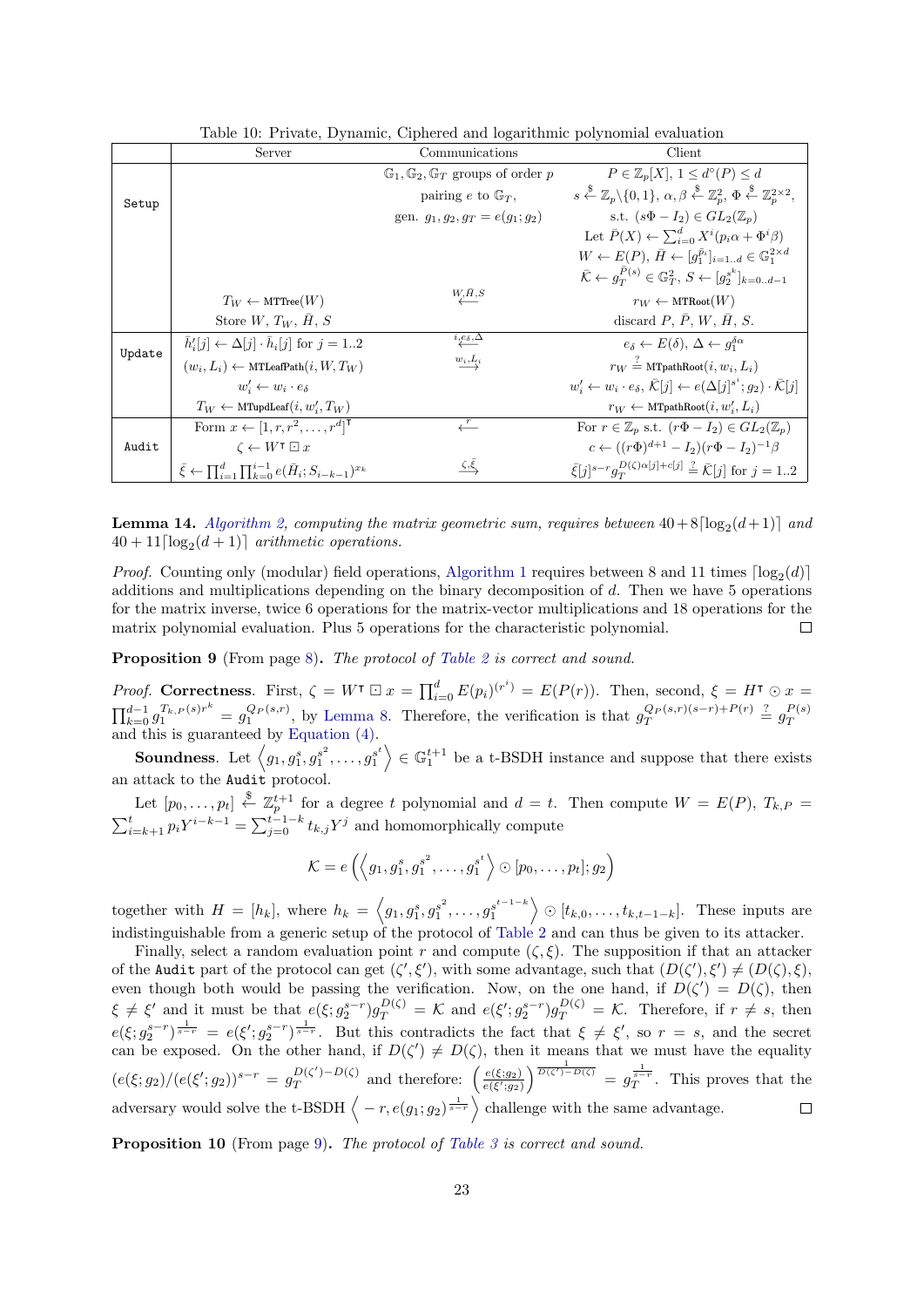*Proof.* Correctness. For the update, the new polynomial is  $P'(s) = P(s) + \delta s^i$ , so that the key is updated as  $\mathcal{K}'_1 = \mathcal{K}_1 \cdot e(g^{\delta s^i}; g)$ . Now for the evaluation, first,  $\xi = \prod^d$  $i=1$  $\prod$ <sup>i−1</sup>  $k=0$  $S_{i-k-1}^{p_i x_k} = g^{\sum \sum s^{i-k-1} p_i x_k} =$  $g^{Q_P(r,s)}$  and, second, we have that:

$$
e(\xi; K_2/g^r)e(g; g)^{\zeta} = e(\xi; g^{s-r})e(g; g)^{P(r)} =
$$

Hence we see that  $e(\xi; \mathcal{K}_2/g^r) e(g; g)^\zeta = \mathcal{K}_1$  and, therefore, the protocol is correct.

**Soundness.** Let  $\langle g, g^s, g^{s^2}, \ldots, g^{s^t} \rangle \in \mathbb{G}^{t+1}$  be a t-BSDH instance. For the setup phase, set  $d = t$ and randomly select  $[p_0, \ldots, p_t] \stackrel{\$}{\leftarrow} \mathbb{Z}_p^{t+1}$ . Then set  $S = \langle \mathbb{G}, g, g^s, g^{s^2}, \ldots, g^{s^t} \rangle$  and

 $e(g;g)^{Q_P(r,s)(s-r)+P(r)} = e(g;g)^{P(s)}.$ 

$$
\mathcal{K}_1=e\left(\left\langle g,g^s,g^{s^2},\ldots,g^{s^t}\right\rangle\odot[p_0,\ldots,p_t];g\right).
$$

These inputs are indistinguishable from generic inputs to the protocol of [Table 3.](#page-8-0) For any number of update phase, randomly select  $\delta$ , receive  $p_i$  and  $L_i$  from the Server, compute  $\mathcal{K}'_1 = \mathcal{K}_1 e(S_i^{\delta}; g)$  and refresh  $r_p$ . Finally, select a random evaluation point r, compute  $(\zeta, \xi)$  and call an attacker of the PVDUeval part of the protocol to get  $(\zeta', \xi')$  such that  $(\zeta', \xi') \neq (\zeta, \xi)$ , even though both are passing the verification. If  $\zeta' = \zeta$ , then as  $\xi \neq \xi'$  it must be that  $r = s$  and the secret is revealed; otherwise,  $\zeta' \neq \zeta$  and we have both  $e(\xi'; \tilde{K_2}/g^r) e(g; g) \zeta' = \mathcal{K_1}$ , on the one hand, and  $\mathcal{K_1} = e(\xi; \mathcal{K_2}/g^r) e(g; g) \zeta$ , on the other hand. This gives  $e^{(\frac{\xi'}{\xi})}$  $(\frac{\xi'}{\xi}; g^{s-r}) = e(g^{\zeta-\zeta'}; g)$  and thus  $e((\frac{\xi'}{\xi}; g^{s-r}))$  $(\xi')^{s-r}$ ;  $g$ ) =  $e(g^{\zeta-\zeta'}; g)$ . Finally, we have that:  $e\left(\frac{\xi}{\xi'},g\right)^{\frac{1}{\zeta'-\zeta}} = e(g;g)^{\frac{1}{s-r}}$ . This proves that the adversary would solve the t-BSDH  $\left\langle -r,e(g;g)^{\frac{1}{s-r}}\right\rangle$ challenge with the same advantage. ń

**Proposition 11** (From page [9\)](#page-8-3). In [Table 3,](#page-8-0) the setup protocol requires  $\mathcal{O}(d)$  arithmetic operations; the update protocol requires  $\mathcal{O}(log(d))$  arithmetic operations; the verification protocol requires  $\mathcal{O}(1)$  communications and arithmetic operations for the Client, and  $\mathcal{O}(d)$  arithmetic operations for the Server.

*Proof.* For the update phase, the client computes the root of the Merkle tree from the new value  $p_i + \delta$ and the path  $L_i$  given by the server in  $\mathcal{O}(\log(d))$ . She also has to compute an exponentiation and a product in  $\mathbb{Z}_p[X]$ , this is in  $\mathcal{O}(1)$ .

For the verification phase, communications are just 3 group elements. The client work is only 2 pairing and 2 exponentiations and 1 product.

Now for the server. First, computing  $\zeta$  is  $d+1$  homomorphic multiplications and d additions. Second, the server has to compute  $\xi = \prod_{i=1}^{d} \prod_{k=0}^{i-1} S_{i-k-1}^{p_i x_k} = \prod_{i=1}^{d} \left( \prod_{k=0}^{i-1} S_{i-k-1}^{r^k} \right)^{p_i}$ . Therefore, one can use a Horner-like prefix computation [\[27\]](#page-20-15): consider  $t_0 = 1$ , and  $t_i = S_{i-1} \cdot t_{i-1}^r$ , then  $t_1 = S_0$ ,  $t_2 = S_1 S_0^r$  and therefore  $t_i = S_{i-1} (S_{i-2} \ldots (S_2 (S_1 S_0^r)^r)^r \ldots)^r = \prod_{k=0}^{i-1} S_{i-k-1}^{r^k}$ . Thus one can use the following [Algorithm 6](#page-23-0) to compute  $\xi$ . Computing  $\xi$  then requires at most 2d exponentiations and 2d multiplications.  $\Box$ 

Algorithm 6 Homomorphic linear prefix evaluation of the difference polynomial

<span id="page-23-0"></span>Input:  $r, [S_0, \ldots, S_{d-1}], [p_1, \ldots, p_d].$ Output:  $\xi = \prod_{i=1}^{d} \left( \prod_{k=0}^{i-1} S_{i-k-1}^{r^k} \right)^{p_i}$ . 1:  $\xi = 1$ ;  $t = 1$ ; 2: for  $i = 1$  to  $d$  do 3:  $t \leftarrow S_{i-1} \cdot t^r$ ;  $\{t_i =$ 4:  $\xi \leftarrow \xi \cdot t^{p_i}$ . 5: end for 6: return ξ.

 $\prod_{k=0}^{i-1} S_{i-k-1}^{r^k}$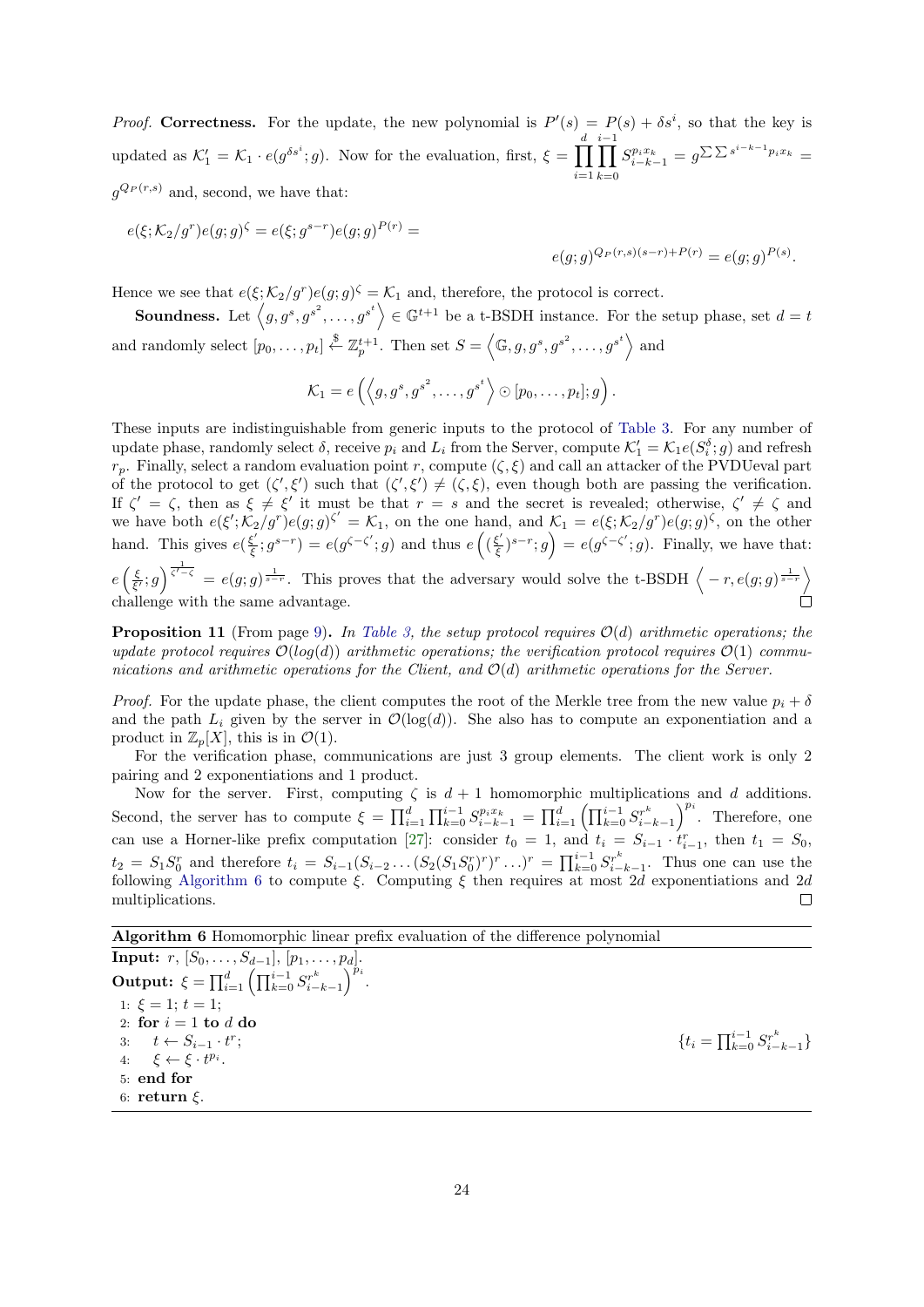# <span id="page-24-1"></span>C Paillier's cryptosystem as the Linearly Homomorphic primitive

Paillier's homomorphic system works modulo some RSA composite number N. Now it is possible to use it to compute evaluations modulo a different m (for instance a prime), provided that m is small enough: consider the modulo m operations to be over  $\mathbb{Z}$ , perform the homorphic operations, and use m only to reduce *after* decryption. This is illustrated in [Algorithm 7.](#page-24-2)

Algorithm 7 Homomorphic modular polynomial evaluation with a different Paillier modulus

<span id="page-24-2"></span>**Input:** An integer  $r \in [0..m-1]$ ; **Input:** A Paillier cryptosystem  $(E, D)$  with modulus  $N > (m-1)^2$ . **Input:**  $(E(p_0),...,E(p_d)) \in \mathbb{Z}_N^{d+1}$ , such that  $\forall i, p_i \in [0..m-1]$  and  $d < \frac{N}{(m-1)^2} - 1$ . **Output:**  $c \in \mathbb{Z}_N$  such that  $D(c) \mod m \equiv P(r) \mod m \equiv \sum_{i=0}^d p_i r^i \mod m$ . 1: let  $x_0 = 1$  and  $c = E(p_0)$ ; 2: for  $i = 1$  to  $d$  do 3: let  $x_i \equiv x_{i-1} \cdot r \mod m$ ; {Now  $x_i \in [0..m-1]$ } 4: let  $c \leftarrow c \cdot E(p_i)^{x_i}$ ; 5: end for 6: return  $c$ .

Lemma 15. [Algorithm 7](#page-24-2) is correct.

*Proof.* If  $0 \leq p_i \leq (m-1)$ , then as  $x_i$  is considered as an integer between 0 and  $m-1$ , then  $0 \leq$  $\sum_{i=0}^{d} p_i x_i \leq (d+1)(m-1)^2 < N$  by the constraints on d and N. Therefore  $\sum_{i=0}^{d} p_i x_i \mod N =$  $\sum_{i=0}^{d} p_i x_i \in \mathbb{Z}$  and now  $D(c) \mod m = \sum_{i=0}^{d} p_i x_i \mod m \equiv P(r)$ .

## <span id="page-24-0"></span>D Parallel prefix-like algorithm for the Server

We here provide the parallelization we used for the Server audits.

For the DPoR, the matrix-vector product part was already parallelized in [\[5,](#page-19-1) Table 6], a Server auditing the 1TB database in a few minutes.

For the polynomial part, as the dimensions become more rectangular, as we can see in [Table 9,](#page-17-0) the Server's polynomial part is sometimes not negligible anymore, thus also benefits from some parallelization.

For this, we would need to parallelize both the homomorphic dot-product and the Horner-like pairings. On the one hand, the former operations, line [3](#page-11-1) in [Algorithm 5,](#page-11-1) can be blocked in independent exponentiations and final multiplications in a binary tree. On the other hand, for the latter operations, a standard "baby steps / giant steps" approach can be employed for the iteration of lines [5-8](#page-11-1) in [Algorithm 5:](#page-11-1)

- First, for steps of size k, compute  $t^{r^k}$ , then  $t^{r^{kj}}$  for  $j = 1..d/k$  as a parallel prefix; then iterates the multiplications by the coefficients of S in parallel for the  $d/k$  blocks.
- Second, then all the pairings could be computed in parallel and their final multiplications performed again with a binary tree.

This is exposed in [Algorithm 8.](#page-26-0)

**Lemma 16.** [Algorithm 8](#page-26-0) is correct, work-optimal with work  $W_q(d) = O(d)$  and runs in time  $W_q/q$  +  $o(W_a)$  on q processors.

Proof. Correctness of phases A, B and D stems directly from the correctness of [Algorithm 5.](#page-11-1) Phase C is correct since the new variables  $u_i$  satisfy  $\{u_0 = S_0, u_{i+1} = S_{i+1}u_i^r\}.$ 

Then,  $p$  is the prime group order, and for any homomorphic system satisfying Equation  $(2)$  we have:

• Phase A: requires d multiplications modulo p with depth  $O(log(d))$  and the parallelism is thus only bounded by Brent's law [\[12,](#page-19-13) Lemma 2];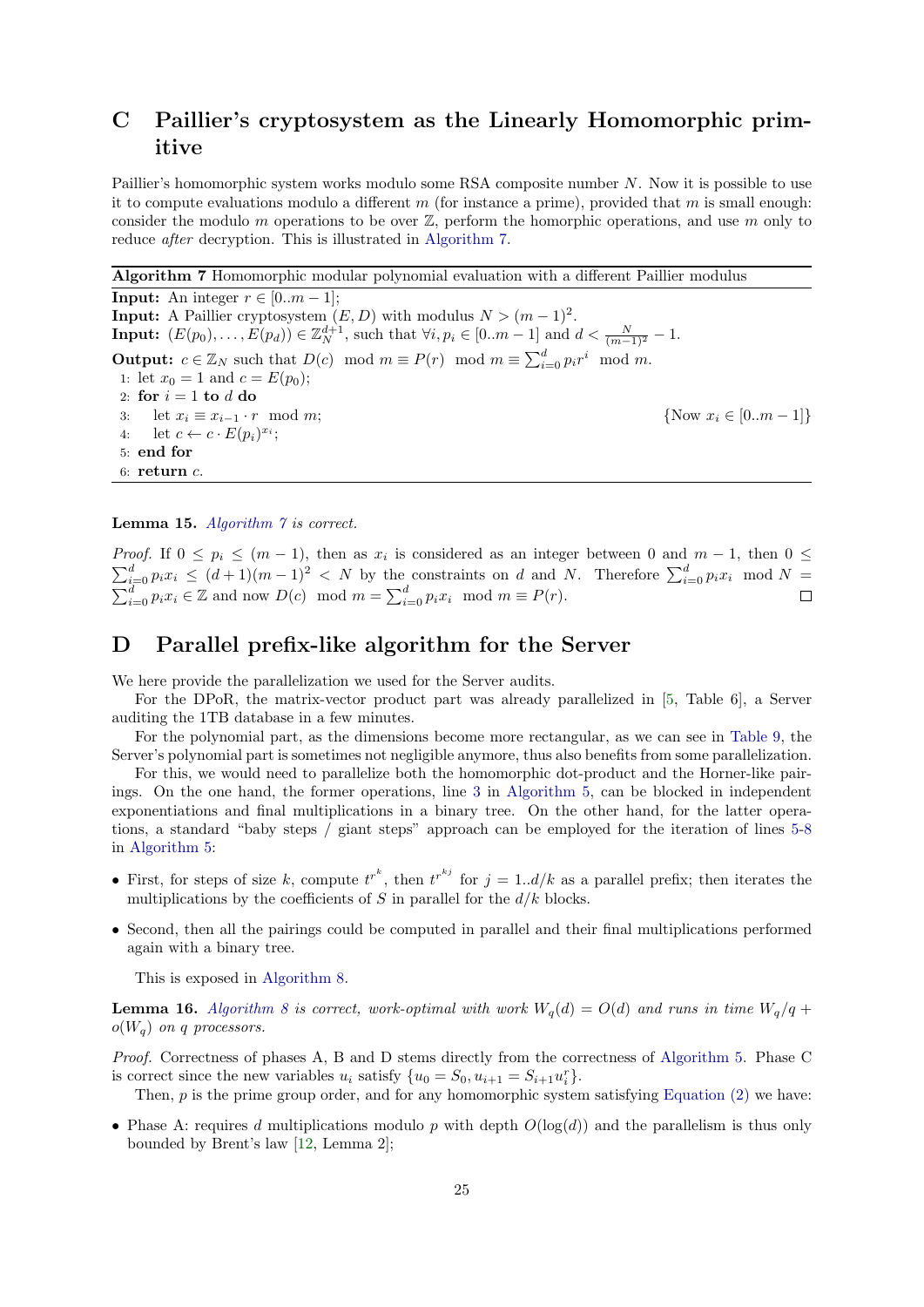- Phase B: requires  $d+1$  homomorphic exponentiations and d homomorphic multiplications with a depth of  $b = d/q$  such operations and the parallelism is thus only bounded by Brent's law;
- Phase C: requires d exponentiations and  $d-1$  multiplications in  $\mathbb{G}_2$ . But this is implemented in parallel with a depth of  $b = d/q$  such operations, only after precomputing  $q - 1$  times b operations each with a depth of  $log(b)$ ;
- Phase D: requires d pairings and  $d-1$  multiplications in  $\mathbb{G}_T$  with a depth of  $b = d/q$  such operations and the parallelism is thus only bounded by Brent's law.

So only Phase C requires more operations in parallel than in sequence. And that number of operations is  $2d - 1/q$  if ran on q processors. This latter work is in fact optimal for prefix-like computations as shown in [\[41,](#page-21-12) Corollary 4] (see also [\[38\]](#page-21-13)): indeed consider a family of binary gates  $\theta_{\rho_i}(a, b)$  that on inputs a and b compute  $a \cdot b^{\rho_i}$ . They satisfy the conditions of [\[41,](#page-21-12) Corollary 4] and thus computing all the  $u_i$  is lower bounded by  $2d - 1/q$ .  $\Box$ 

Remark 17. The accumulated independent exponentiations/pairings of lines [11,](#page-26-0) [16](#page-26-0) and [26](#page-26-0) of [Algo](#page-26-0)[rithm 8](#page-26-0) can in fact be gathered in small batches, where each batch can factorize some computations (e.g. using a generalized Shamir trick with multiple exponentiations in  $\mathbb{G}_2$ , or using NAF windows, etc.). Therefore, on the one hand, with respect to a purely sequential computation, the extra work required by Phase C (when used with more than 2 processors) is in fact batched. On the other hand, the other part of Phase C cannot benefit from these batches and is therefore dominant, but is more parallel. Therefore, as shown also in [Table 11,](#page-25-0) this allows us to reach, on multiple cores, pretty good overall practical speed-ups.

Table 11: Parallel Server-side VESPo

<span id="page-25-0"></span>

| Degree   | 5816 | 18390           | 58154 | 186093 | 426519 | 4026778 |
|----------|------|-----------------|-------|--------|--------|---------|
| 1 core   | 4.6s | 14.3s           | 46.0s | 145.7s | 335.7s | 3125.9s |
| 4 cores  | 1.3s | 4.1s            | 12.8s | 40.6s  | 92.2s  | 867.9s  |
| 8 cores  | 0.7s | 2.1s            | 6.7s  | 20.9s  | 48.1s  | 448.5s  |
| 16 cores | 0.7s | $1.8\mathrm{s}$ | 5.3s  | 16.4s  | 36.7s  | 340.0s  |

This parallelism can be used to further reduce the Server latency for large databases, to allow faster multi-user queries, and to make the scheme even more practically relevant.